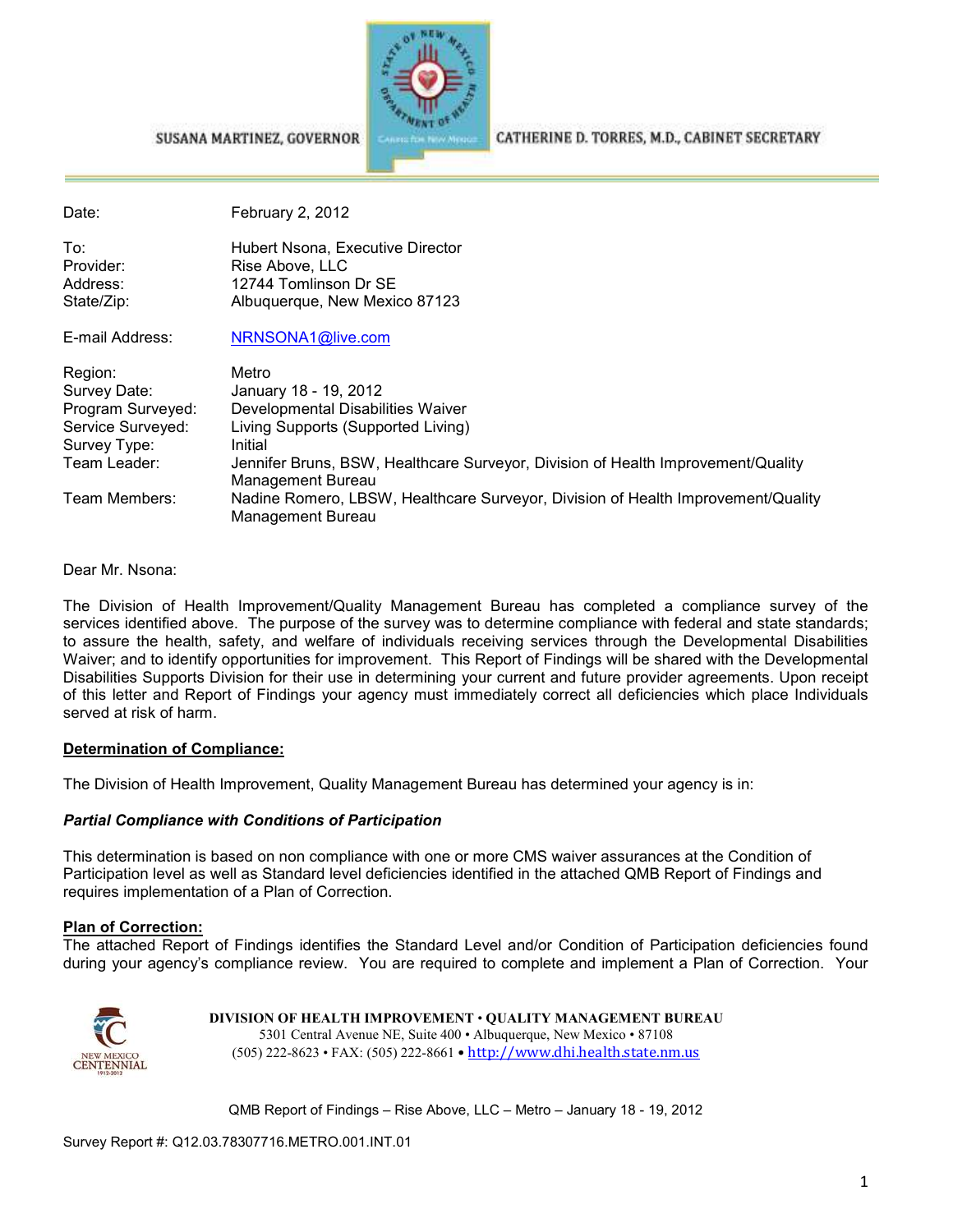agency has a total of 45 business days (10 business days to submit your POC for approval and 35 days to implement your *approved* Plan of Correction) from the receipt of this letter.

#### **Submission of your Plan of Correction:**

Please submit your agency's Plan of Correction in the space on the two right columns of the Report of Findings. *(See attachment "A" for additional guidance in completing the Plan of Correction)*.

Within 10 business days of receipt of this letter your agency Plan of Correction must be submitted to the parties below:

#### **1. Quality Management Bureau, Attention: Plan of Correction Coordinator 5301 Central Ave. NE Suite 400 Albuquerque, NM 87108**

#### **2. Developmental Disabilities Supports Division Regional Office for region of service surveyed**

Upon notification from QMB that your *Plan of Correction has been approved*, you must implement all remedies and corrective actions to come into compliance. If your Plan of Correction is denied, you must resubmit a revised plan as soon as possible for approval, as your POC approval and all remedies must be completed within 45 business days of the receipt of this letter.

Failure to submit your POC within the allotted 10 business days or complete and implement your Plan of Correction within the total 45 business days allowed may result in the imposition of a \$200 per day Civil Monetary Penalty until it is received, completed and/or implemented.

#### **Request for Informal Reconsideration of Findings (IRF):**

If you disagree with a finding of deficient practice, you have 10 business days upon receipt of this notice to request an IRF. Submit your request for an IRF in writing to:

> QMB Deputy Bureau Chief 5301 Central Ave NE Suite #400 Albuquerque, NM 87108 Attention: IRF request

See Attachment "C" for additional guidance in completing the request for Informal Reconsideration of Findings. The request for an IRF will not delay the implementation of your Plan of Correction which must be completed within 45 total business days (10 business days to submit your POC for approval and 35 days to implement your *approved* Plan of Correction). Providers may not appeal the nature or interpretation of the standard or regulation, the team composition or sampling methodology. If the IRF approves the modification or removal of a finding, you will be advised of any changes.

Please call the Plan of Correction Coordinator at 505-222-8647 if you have questions about the Report of Findings or Plan of Correction. Thank you for your cooperation and for the work you perform.

Sincerely,

Jennifer Bruns, BSW

Jennifer Bruns, BSW Team Lead/Healthcare Surveyor Division of Health Improvement Quality Management Bureau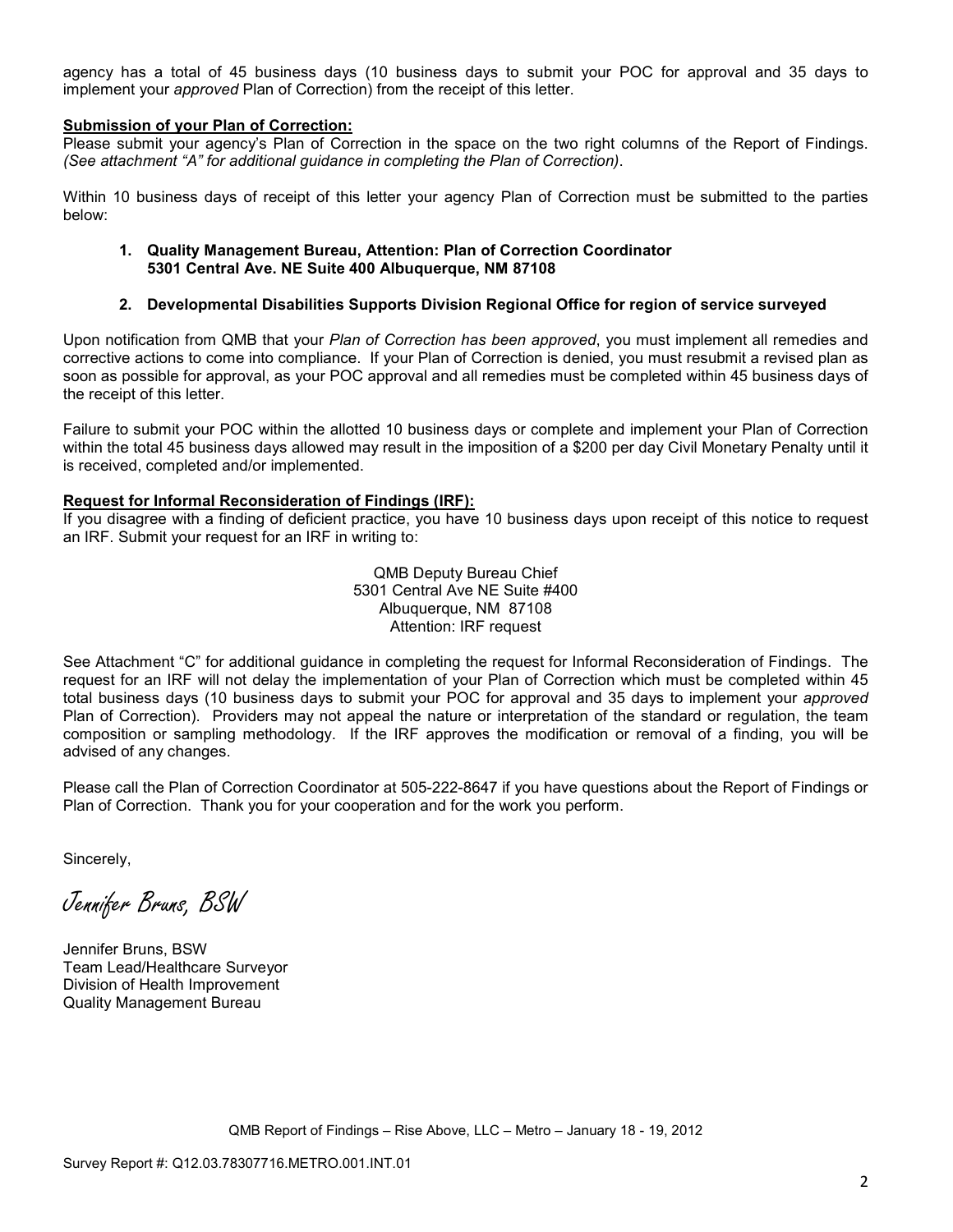| <b>Survey Process Employed:</b>                          |                                                                                                                                                                                       |                                                                                                                                                                                                                                                            |
|----------------------------------------------------------|---------------------------------------------------------------------------------------------------------------------------------------------------------------------------------------|------------------------------------------------------------------------------------------------------------------------------------------------------------------------------------------------------------------------------------------------------------|
| <b>Entrance Conference Date:</b>                         | January 18, 2012                                                                                                                                                                      |                                                                                                                                                                                                                                                            |
| Present:                                                 | <b>Rise Above, LLC</b>                                                                                                                                                                | D. Latryca Calton, Service Coordinator                                                                                                                                                                                                                     |
|                                                          | <b>DOH/DHI/QMB</b>                                                                                                                                                                    | Jennifer Bruns, BSW, Team Lead/Healthcare Surveyor<br>Nadine Romero, LBSW, Healthcare Surveyor                                                                                                                                                             |
| <b>Exit Conference Date:</b>                             | January 19, 2012                                                                                                                                                                      |                                                                                                                                                                                                                                                            |
| Present:                                                 | <b>Rise Above, LLC</b><br>Hubert Nsona, Director                                                                                                                                      | D. Latryca Calton, Service Coordinator                                                                                                                                                                                                                     |
|                                                          | <b>DOH/DHI/QMB</b>                                                                                                                                                                    | Jennifer Bruns, BSW, Team Lead/Healthcare Surveyor<br>Nadine Romero, LBSW, Healthcare Surveyor                                                                                                                                                             |
| <b>Total Homes Visited</b>                               | Number:                                                                                                                                                                               | 1                                                                                                                                                                                                                                                          |
| <b>Supported Homes Visited</b><br>❖                      | Number:                                                                                                                                                                               | 1                                                                                                                                                                                                                                                          |
| <b>Administrative Locations Visited</b>                  | Number:                                                                                                                                                                               | 1                                                                                                                                                                                                                                                          |
| <b>Total Sample Size</b>                                 | Number:                                                                                                                                                                               | 3<br>0 - Jackson Class Members<br>3 - Non- <i>Jackson</i> Class Members<br>3 - Supported Living                                                                                                                                                            |
| Persons Served Records Reviewed                          | Number:                                                                                                                                                                               | 3                                                                                                                                                                                                                                                          |
| Persons Served Interviewed                               | Number:                                                                                                                                                                               | 3                                                                                                                                                                                                                                                          |
| Direct Support Personnel Interviewed                     | Number:                                                                                                                                                                               | 3                                                                                                                                                                                                                                                          |
| Direct Support Personnel Records Reviewed                | Number:                                                                                                                                                                               | 4                                                                                                                                                                                                                                                          |
| Service Coordinator Records Reviewed                     | Number:                                                                                                                                                                               | 1                                                                                                                                                                                                                                                          |
| Administrative Files Reviewed                            | <b>Billing Records</b><br><b>Medical Records</b><br>٠<br><b>Personnel Files</b><br>$\bullet$<br><b>Training Records</b><br>$\bullet$<br>$\bullet$<br>$\bullet$<br>٠<br>٠<br>$\bullet$ | Incident Management Records<br>Agency Policy and Procedure<br><b>Caregiver Criminal History Screening Records</b><br><b>Employee Abuse Registry</b><br>Human Rights Notes and/or Meeting Minutes Evacuation Drills<br>Quality Assurance / Improvement Plan |
| CC: Distribution List:<br>DOH - Office of Internal Audit | DOH - Division of Health Improvement<br>DOH - Developmental Disabilities Supports Division<br>HSD - Medical Assistance Division                                                       |                                                                                                                                                                                                                                                            |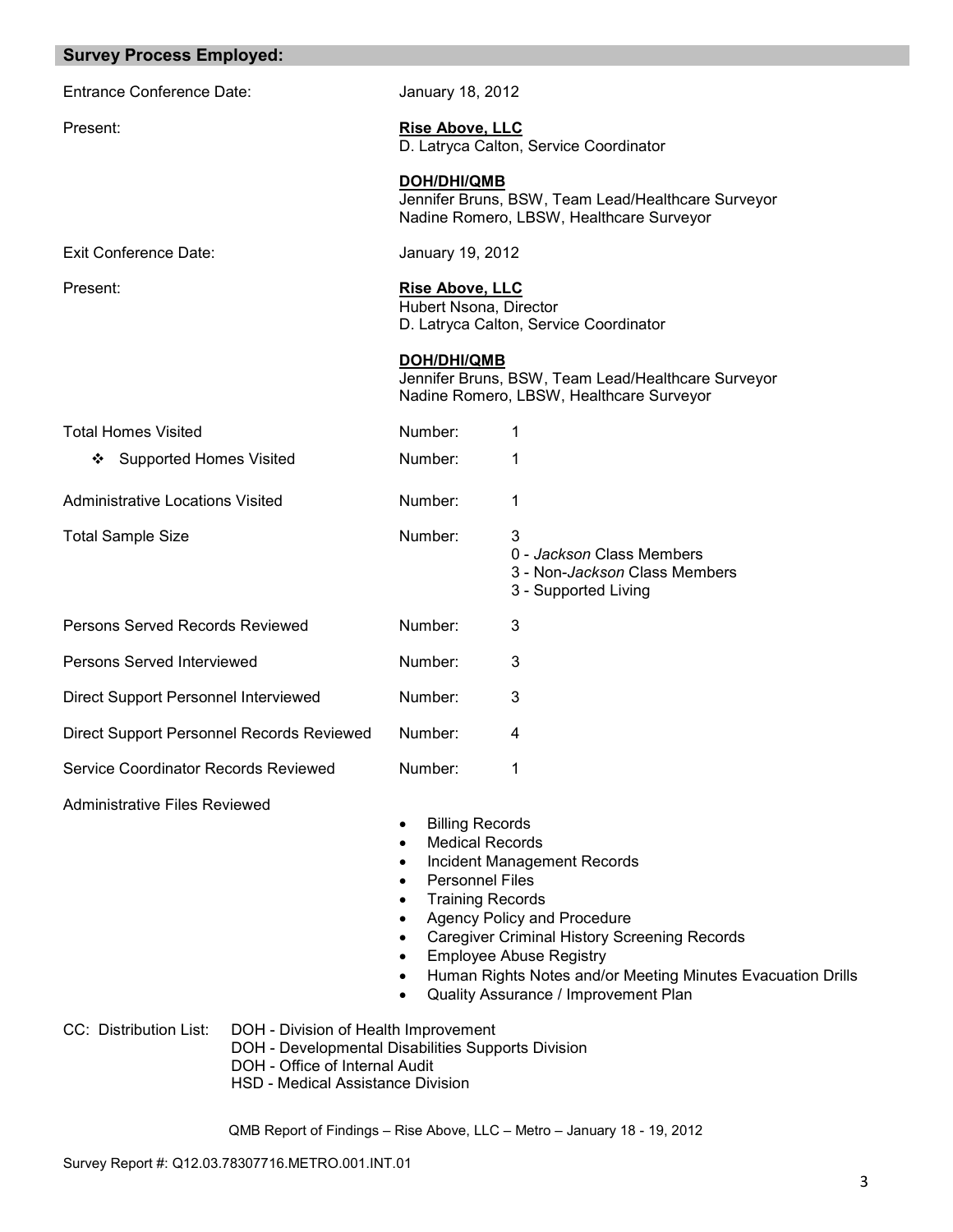# **Attachment A**

## **Provider Instructions for Completing the QMB Plan of Correction (POC) Process**

### *Introduction:*

After a QMB Compliance Survey, your QMB Report of Findings will be sent to you via e-mail.

Each provider must develop and implement a Plan of Correction (POC) that identifies specific quality assurance and quality improvement activities the agency will implement to correct deficiencies and prevent continued non compliance.

Agencies must submit their Plan of Correction within 10 business days from the date you receive the QMB Report of Findings. (Providers who do not submit a POC within 10 business days will be referred to the Internal Review Committee [IRC] for possible actions or sanctions).

Agencies must fully implement their approved Plan of Correction within 45 business days (10 business days to submit your POC for approval and 35 days to implement your approved Plan of Correction) from the date they receive the QMB Report of Findings. (Providers who fail to complete a POC within the 45 business days allowed shall be referred to the IRC for possible actions or sanctions.)

If you have questions about the Plan of Correction process, call the QMB Plan of Correction Coordinator at 505-222-8647 or email at George. Perrault@state.nm.us. Requests for technical assistance must be requested through your DDSD Regional Office.

The POC process cannot resolve disputes regarding findings. If you wish to dispute a finding on the official Report of Findings, you must file an Informal Reconsideration of Findings (IRF) request within ten (10) business days of receiving your report. Please note that you must still submit a POC for findings that are in question (see Attachment "C").

## *Instructions for Completing Agency POC:*

## *Required Content*

Your Plan of Correction should provide a step-by-step description of the methods to correct each deficient practice to prevent recurrence and information that ensures the regulation cited is in compliance. The remedies noted in your POC are expected to be added to your Agency's required, annual Quality Assurance Plan.

If a deficiency has already been corrected, the plan should state how it was corrected, the completion date (date the correction was accomplished), and how possible recurrence of the deficiency will be prevented.

The Plan of Correction must address the required six CMS core elements to address *each deficiency* of the POC:

- 1. How the specific and realistic corrective action will be accomplished for individuals found to have been affected by the deficient practice.
- 2. How the agency will identify other individuals who have the potential to be affected by the same deficient practice, and how the agency will act to protect individuals in similar situations.
- 3. What QA measures will be put into place or systemic changes made to ensure that the deficient practice will not recur
- 4. Indicate how the agency plans to monitor its performance to make sure that solutions are sustained. The agency must develop a QA plan for ensuring that correction is achieved and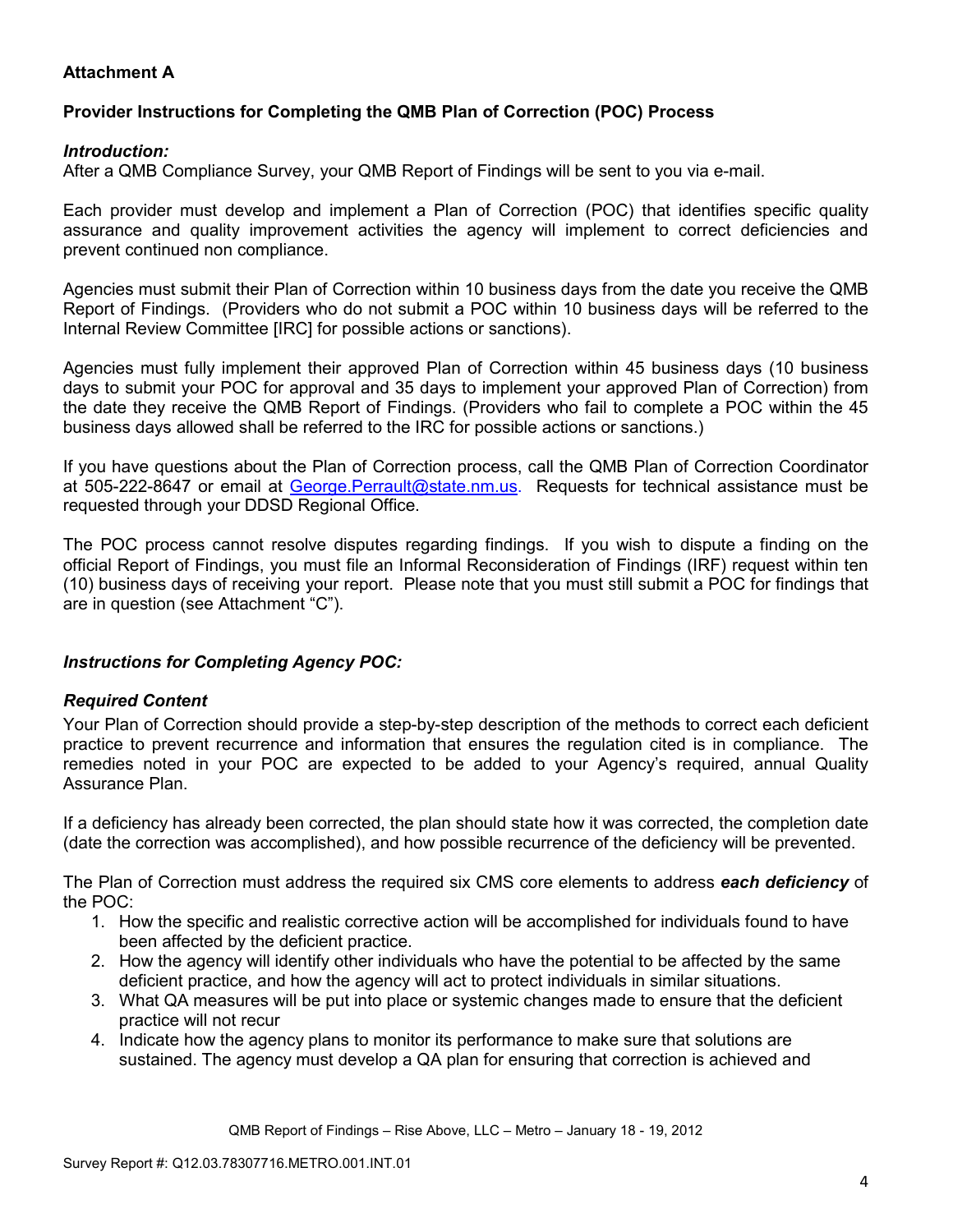sustained. This QA plan must be implemented, and the corrective action evaluated for its effectiveness. The plan of correction is integrated into the agency quality assurance system; and

- 5. Include dates when corrective action will be completed. The corrective action completion dates must be acceptable to the State.
- 6. The POC must be signed and dated by the agency director or other authorized official.

The following details should be considered when developing your POC:

- Details about how and when Consumer, Personnel and Residential files are audited by Agency personnel to ensure they contain required documents;
- Information about how Medication Administration Records are reviewed to verify they contain all required information before they are distributed, as they are being used, and after they are completed;
- Your processes for ensuring that all staff are trained in Core Competencies, Incident Reporting, and Individual-Specific service requirements, etc;
- How accuracy in Billing documentation is assured;
- How health, safety is assured;
- For Case Management Providers, how ISPs are reviewed to verify they meet requirements, how the timeliness of LOC packet submissions and consumer visits are tracked;
- Your process for gathering, analyzing and responding to Quality data; and,
- Details about Quality Targets in various areas, current status, analyses about why targets were not met, and remedies implemented.

*Note:* **Instruction or in-service of staff alone may not be a sufficient plan of correction.** This is a good first step toward correction, but additional steps should be taken to ensure the deficiency is corrected and will not recur.

## *Completion Dates*

- The plan of correction must include a **completion date** (entered in the far right-hand column) for each finding. Be sure the date is **realistic** in the amount of time your Agency will need to correct the deficiency; not to exceed 45 total business days.
- Direct care issues should be corrected immediately and monitored appropriately.
- Some deficiencies may require a staged plan to accomplish total correction.
- Deficiencies requiring replacement of equipment, etc., may require more time to accomplish correction but should show reasonable time frames.

## *Initial Submission of the Plan of Correction Requirements*

- 1. The Plan of Correction must be completed on the official QMB Survey Report of Findings/Plan of Correction Form and received by QMB within ten (10) business days from the date you received the report of findings.
- 2. For questions about the POC process, call the POC Coordinator, George Perrault at 505-222-8647 for assistance.
- 3. For Technical Assistance (TA) in developing or implementing your POC, contact your local DDSD Regional Office.
- 4. Submit your POC to George Perrault, POC Coordinator in any of the following ways:
	- a. Electronically at George.Perrault@state.nm.us *(preferred method)*
	- b. Fax to 505-222-8661, or
	- c. Mail to POC Coordinator, 5301 Central Avenue SW, Suite 400, Albuquerque, NM 87108
- 5. Do not submit supporting documentation (evidence of compliance) to QMB until after your POC has been approved by the POC Coordinator.
- 6. QMB will notify you when your POC has been "approve" or "denied."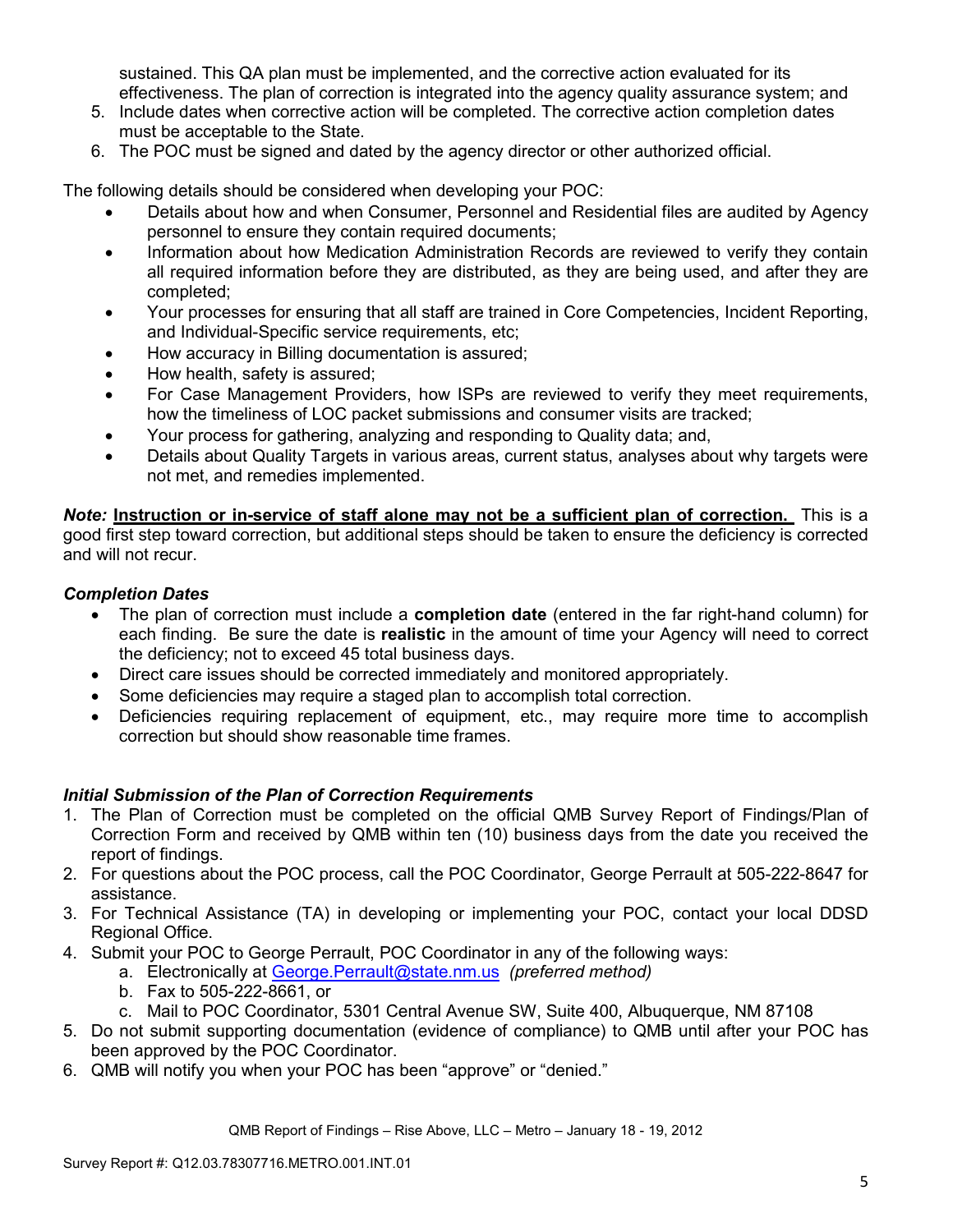- a. During this time, whether your POC is "approved," or "denied," you will have a maximum of 45 business days from the date of receipt of your Report of Findings to correct all survey deficiencies.
- b. If your POC is denied, it must be revised and resubmitted as soon as possible, as the 45 business day limit is in effect.
- c. If your POC is denied a second time your agency may be referred to the Internal Review Committee.
- d. You will receive written confirmation when your POC has been approved by QMB and a final deadline for completion of your POC.
- 7. Failure to submit your POC within 10 business days without prior approval of an extension by QMB will result in a referral to the Internal Review Committee and the possible implementation of monetary penalties and/or sanctions.

## *POC Document Submission Requirements*

Once your POC has been approved by the QMB Plan of Correction Coordinator you must submit copies of documents as evidence that all deficiencies have been corrected, as follows.

- 1. Your internal documents are due within a *maximum* of 45 business days of receipt of your Report of Findings.
- 2. You may submit your documents by postal mail (paper hard copy or on a disc), fax, or electronically (scanned and attached to e-mails).
- 3. All submitted documents *must be annotated*; please be sure the tag numbers and Identification numbers are indicated on each document submitted. Documents which are not annotated with the Tag number and Identification number may not be accepted.
- 4. Do not submit original documents; Please provide copies or scanned electronic files for evidence. Originals must be maintained in the agency file(s) per DDSD Standards.
- 5. In lieu of some documents, you may submit copies of file or home audit forms that clearly indicate cited deficiencies have been corrected, other attestations of correction must be approved by the Plan of Correction Coordinator prior to their submission.
- 6. For billing deficiencies, you must submit:
	- a. Evidence of an internal audit of billing documentation for a sample of individuals and timeframes;
	- b. Copies of "void and adjust" forms submitted to correct all over-billed or unjustified units billed identified during your internal audit.

Revisions, Modifications or Extensions to your Plan of Correction (post QMB approval) must be made in writing and submitted to the Plan of Correction Coordinator at QMB, prior to the due date and are approved on a case-by-case basis. No changes may be made to your POC or the timeframes for implementation without written approval of the POC Coordinator.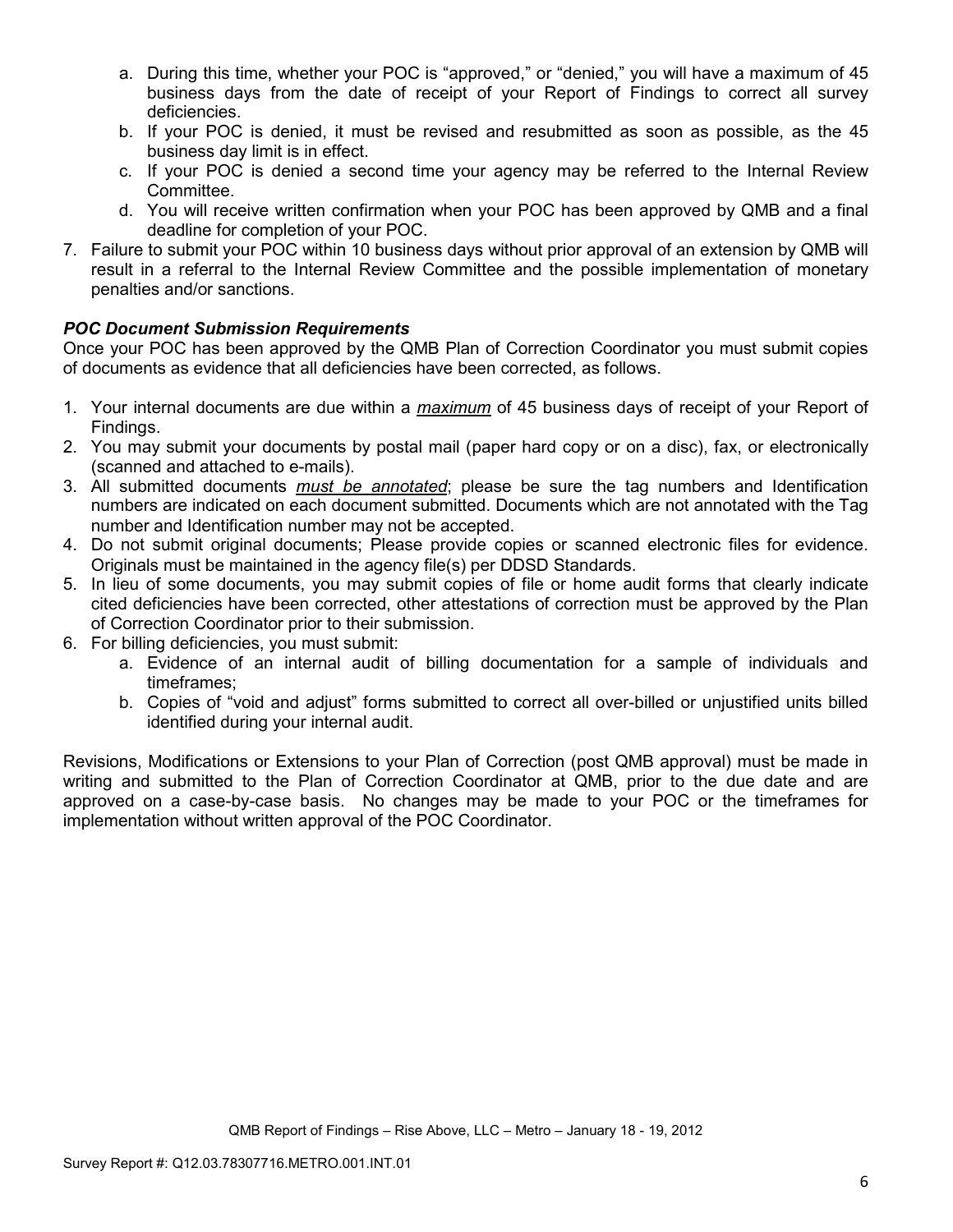## **QMB Determinations of Compliance**

## • "Compliance with Conditions of Participation"

The QMB determination of "Compliance with Conditions of Participation," indicates that a provider is in compliance with all 'Conditions of Participation,' (CoP) but may have standard level deficiencies (deficiencies which are not at the condition level) out of compliance. The agency has obtained a level of compliance such that there is a minimal potential for harm to individuals' health and safety. To qualify for a determination of Compliance with Conditions of Participation, the provider must be in compliance with *all* Conditions of Participation.

# • "Partial-Compliance with Conditions of Participation"

The QMB determination of "Partial-Compliance with Conditions of Participation" indicates that a provider is out of compliance with one (1) to three (3) 'Conditions of Participation.' This partialcompliance, if not corrected, may result in a serious negative outcome or the potential for more than minimal harm to individuals' health and safety. The Agency may also have standard level deficiencies (deficiencies which are not at the condition level).

Providers receiving a repeat determination of 'Partial-Compliance' for repeat deficiencies of CoPs may be referred by the Quality Management Bureau to the Internal Review Committee (IRC) for consideration of remedies and possible actions.

## • "Non-Compliant with Conditions of Participation":

The QMB determination of "Non-Compliance with Conditions of Participation," indicates a provider is significantly out of compliance with Conditions of Participation and/or has:

- Four (4) Conditions of Participation out of compliance.
- Multiple findings of widespread non-compliance with any standard or regulation with a significant potential for more than minimal harm.
- Any finding of actual harm or Immediate Jeopardy.

The Agency may also have standard level deficiencies (deficiencies which are not at the condition level).

Providers receiving a repeat determination of 'Non-Compliance' will be referred by Quality Management Bureau to the Internal Review Committee (IRC) for consideration of remedies and possible actions.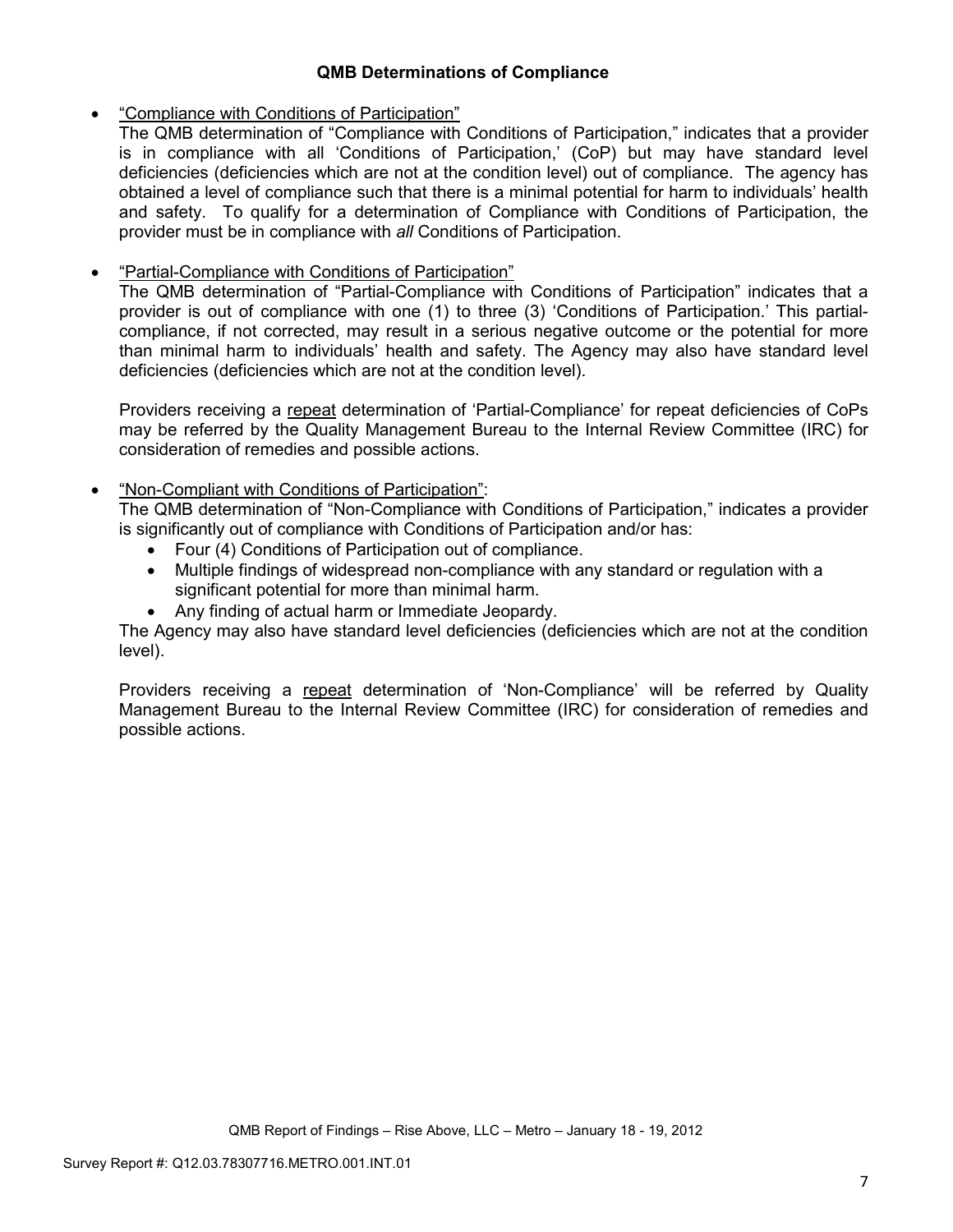## **Attachment C**

#### **Guidelines for the Provider Informal Reconsideration of Finding (IRF) Process**

### **Introduction:**

Throughout the QMB Survey process, surveyors are openly communicating with providers. Open communication means surveyors have clarified issues and/or requested missing information before completing the review through the use of the signed/dated "Document Request," or "administrative Needs," etc. forms. Regardless, there may still be instances where the provider disagrees with a specific finding. Providers may use the following process to informally dispute a finding.

## **Instructions:**

- 1. The Informal Reconsideration of the Finding (IRF) request must be in writing to the QMB Deputy Bureau Chief **within 10 business days** of receipt of the final Report of Findings.
- 2. The written request for an IRF *must* be completed on the QMB Request for Informal Reconsideration of Finding form available on the QMB website: http://dhi.health.state.nm.us/qmb
- 3. The written request for an IRF must specify in detail the request for reconsideration and why the finding is inaccurate.
- 4. The IRF request must include all supporting documentation or evidence.
- 5. If you have questions about the IRC process, email the IRF Chairperson, Scott Good at scott.good@state.nm.us for assistance.

## **The following limitations apply to the IRF process:**

- The request for an IRF and all supporting evidence must be received within 10 business days.
- Findings based on evidence requested during the survey and not provided may not be subject to reconsideration.
- The supporting documentation must be new evidence not previously reviewed or requested by the survey team.
- Providers must continue to complete their Plan of Correction during the IRF process
- Providers may not request an IRF to challenge the sampling methodology.
- Providers may not request an IRF based on disagreement with the nature of the standard or regulation.
- Providers may not request an IRF to challenge the team composition.
- Providers may not request an IRF to challenge the DHI/QMB determination of compliance or the length of their DDSD provider contract.

A Provider forfeits the right to an IRF if the request is not made within 10 business days of receiving the report and/or does not include all supporting documentation or evidence to show compliance with the standards and regulations.

The IRF Committee will review the request, the Provider will be notified in writing of the ruling; no face-toface meeting will be conducted.

When a Provider requests that a finding be reconsidered, it does not stop or delay the Plan of Correction process. **Providers must continue to complete the Plan of Correction, including the finding in dispute regardless of the IRF status.** If a finding is removed or modified, it will be noted and removed or modified from the Report of Findings. It should be noted that in some cases a Plan of Correction may be completed prior to the IRF process being completed. The provider will be notified in writing on the decisions of the IRF committee.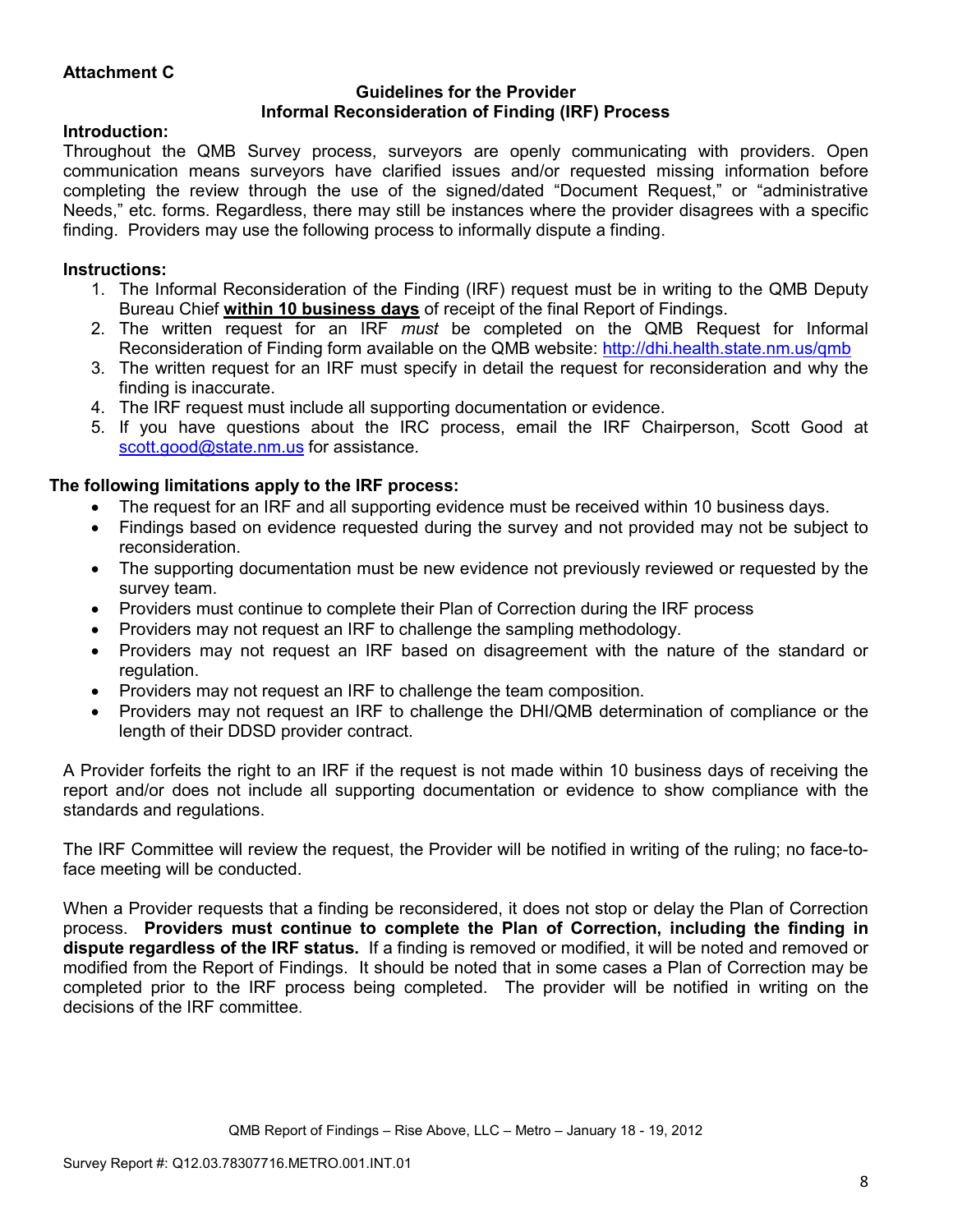| Agency:          | Rise Above, LLC - Metro Region     |
|------------------|------------------------------------|
| Program:         | Developmental Disabilities Waiver  |
| Service:         | Living Supports (Supported Living) |
| Monitoring Type: | <b>Initial Survey</b>              |
| Date of Survey:  | January 18 - 19, 2012              |

| <b>Standard of Care</b>                                                                                                                                                                                                                                                                                                                                                                                                                                                                                                                                                                                                                                                                                                                                                                                                                                                                                                                                                                                                                                                                                                                                                                                                                                                                                       | <b>Deficiencies</b>                                                                                                                                                                                                                                                                                               | <b>Agency Plan of Correction, On-going</b><br><b>QA/QI &amp; Responsible Party</b>                                                                                           | <b>Date</b><br><b>Due</b> |
|---------------------------------------------------------------------------------------------------------------------------------------------------------------------------------------------------------------------------------------------------------------------------------------------------------------------------------------------------------------------------------------------------------------------------------------------------------------------------------------------------------------------------------------------------------------------------------------------------------------------------------------------------------------------------------------------------------------------------------------------------------------------------------------------------------------------------------------------------------------------------------------------------------------------------------------------------------------------------------------------------------------------------------------------------------------------------------------------------------------------------------------------------------------------------------------------------------------------------------------------------------------------------------------------------------------|-------------------------------------------------------------------------------------------------------------------------------------------------------------------------------------------------------------------------------------------------------------------------------------------------------------------|------------------------------------------------------------------------------------------------------------------------------------------------------------------------------|---------------------------|
| scope, amount, duration and frequency specified in the service plan.                                                                                                                                                                                                                                                                                                                                                                                                                                                                                                                                                                                                                                                                                                                                                                                                                                                                                                                                                                                                                                                                                                                                                                                                                                          |                                                                                                                                                                                                                                                                                                                   | CMS Assurance - Service Plans: ISP Implementation - Services are delivered in accordance with the service plan, including type,                                              |                           |
| Tag #1A08 Agency Case File                                                                                                                                                                                                                                                                                                                                                                                                                                                                                                                                                                                                                                                                                                                                                                                                                                                                                                                                                                                                                                                                                                                                                                                                                                                                                    | <b>Standard Level Deficiency</b>                                                                                                                                                                                                                                                                                  |                                                                                                                                                                              |                           |
| Developmental Disabilities (DD) Waiver Service<br>Standards effective 4/1/2007<br><b>CHAPTER 1 II. PROVIDER AGENCY</b><br><b>REQUIREMENTS:</b> The objective of these<br>standards is to establish Provider Agency policy,<br>procedure and reporting requirements for DD<br>Medicaid Waiver program. These requirements<br>apply to all such Provider Agency staff, whether<br>directly employed or subcontracting with the<br>Provider Agency. Additional Provider Agency<br>requirements and personnel qualifications may<br>be applicable for specific service standards.<br>D. Provider Agency Case File for the<br><b>Individual:</b> All Provider Agencies shall maintain<br>at the administrative office a confidential case<br>file for each individual. Case records belong to<br>the individual receiving services and copies shall<br>be provided to the receiving agency whenever<br>an individual changes providers. The record<br>must also be made available for review when<br>requested by DOH, HSD or federal government<br>representatives for oversight purposes. The<br>individual's case file shall include the following<br>requirements:<br>(1) Emergency contact information, including the<br>individual's address, telephone number,<br>names and telephone numbers of relatives, | Based on record review, the Agency failed to<br>maintain at the administrative office a<br>confidential case file for 1 of 3 individuals.<br>Review of the Agency individual case files found<br>the following items were not found, incomplete,<br>and/or not current:<br>• Positive Behavioral Crisis Plan (#1) | Provider:<br>State your Plan of Correction for the findings in<br>this Tag above this line.<br>Enter your Quality Assurance/Quality<br>Improvement processes below the line. |                           |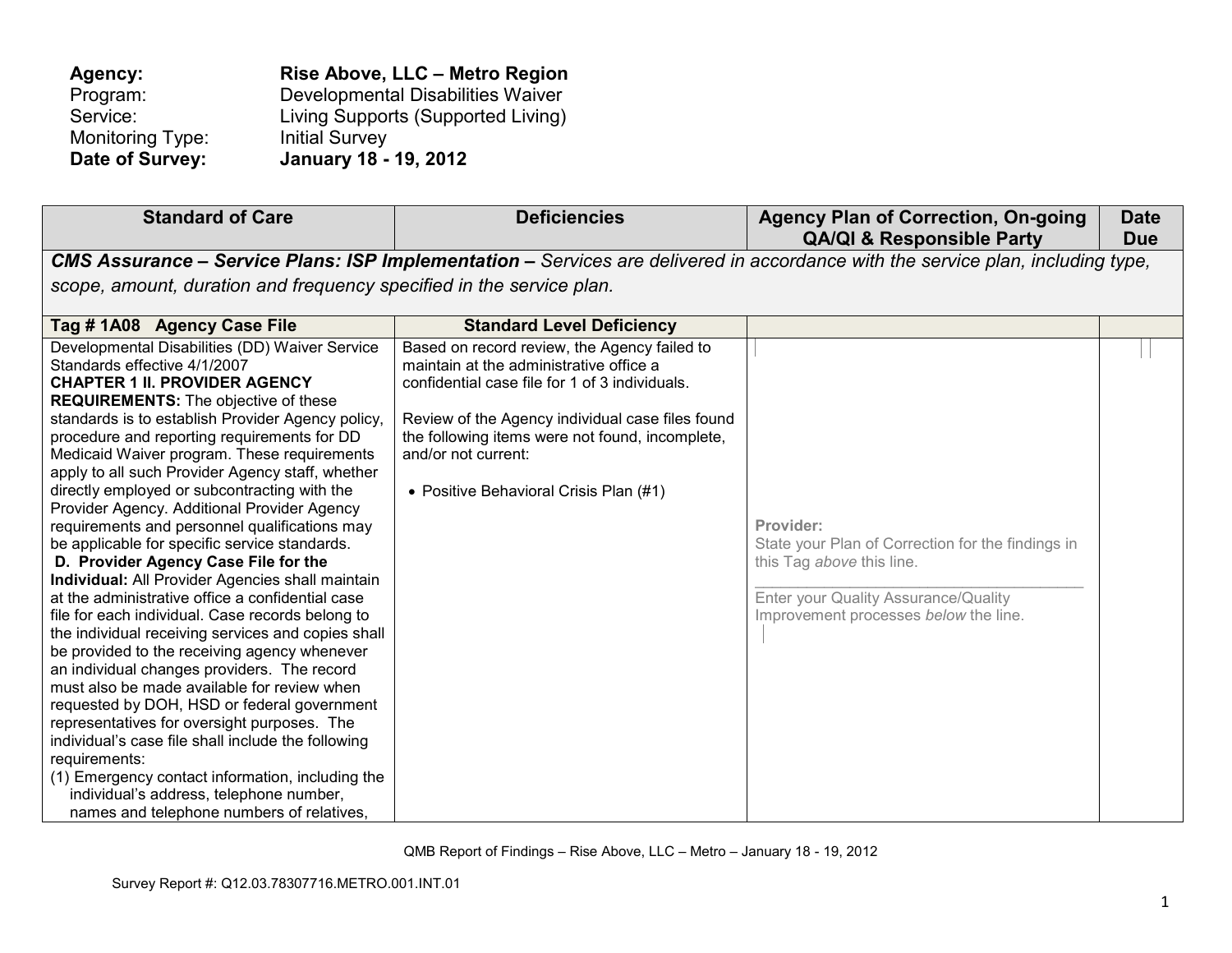| or guardian or conservator, physician's             |  |  |
|-----------------------------------------------------|--|--|
| name(s) and telephone number(s), pharmacy           |  |  |
| name, address and telephone number, and             |  |  |
| health plan if appropriate;                         |  |  |
| (2) The individual's complete and current ISP,      |  |  |
| with all supplemental plans specific to the         |  |  |
| individual, and the most current completed          |  |  |
| Health Assessment Tool (HAT);                       |  |  |
| (3) Progress notes and other service delivery       |  |  |
| documentation;                                      |  |  |
| (4) Crisis Prevention/Intervention Plans, if there  |  |  |
| are any for the individual;                         |  |  |
| (5) A medical history, which shall include at least |  |  |
| demographic data, current and past medical          |  |  |
| diagnoses including the cause (if known) of         |  |  |
| the developmental disability, psychiatric           |  |  |
| diagnoses, allergies (food, environmental,          |  |  |
| medications), immunizations, and most               |  |  |
| recent physical exam;                               |  |  |
| (6) When applicable, transition plans completed     |  |  |
| for individuals at the time of discharge from       |  |  |
| Fort Stanton Hospital or Los Lunas Hospital         |  |  |
| and Training School; and                            |  |  |
| (7) Case records belong to the individual           |  |  |
| receiving services and copies shall be              |  |  |
| provided to the individual upon request.            |  |  |
| (8) The receiving Provider Agency shall be          |  |  |
| provided at a minimum the following records         |  |  |
| whenever an individual changes provider             |  |  |
| agencies:                                           |  |  |
| (a) Complete file for the past 12 months;           |  |  |
| (b) ISP and quarterly reports from the current      |  |  |
| and prior ISP year;                                 |  |  |
| (c) Intake information from original admission      |  |  |
| to services; and                                    |  |  |
| (d) When applicable, the Individual                 |  |  |
| Transition Plan at the time of discharge            |  |  |
| from Los Lunas Hospital and Training                |  |  |
| School or Ft. Stanton Hospital.                     |  |  |
|                                                     |  |  |
| NMAC 8.302.1.17 RECORD KEEPING AND                  |  |  |
| <b>DOCUMENTATION REQUIREMENTS: A</b>                |  |  |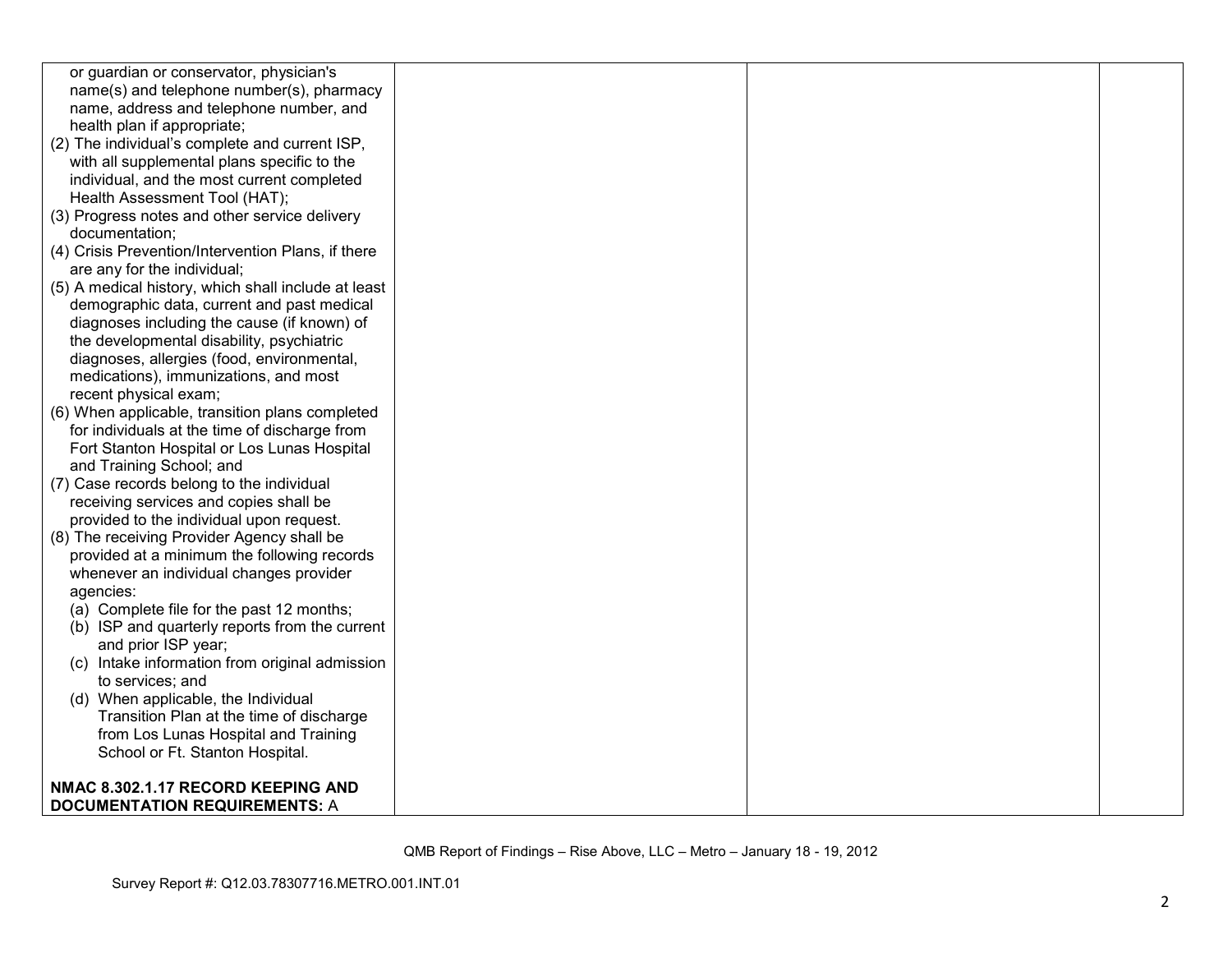| provider must maintain all the records necessary  |  |  |
|---------------------------------------------------|--|--|
| to fully disclose the nature, quality, amount and |  |  |
| medical necessity of services furnished to an     |  |  |
| eligible recipient who is currently receiving or  |  |  |
| who has received services in the past.            |  |  |
|                                                   |  |  |
| B. Documentation of test results: Results of      |  |  |
| tests and services must be documented, which      |  |  |
| includes results of laboratory and radiology      |  |  |
| procedures or progress following therapy or       |  |  |
| treatment.                                        |  |  |
|                                                   |  |  |
|                                                   |  |  |
|                                                   |  |  |
|                                                   |  |  |
|                                                   |  |  |
|                                                   |  |  |
|                                                   |  |  |
|                                                   |  |  |
|                                                   |  |  |
|                                                   |  |  |
|                                                   |  |  |
|                                                   |  |  |
|                                                   |  |  |
|                                                   |  |  |
|                                                   |  |  |
|                                                   |  |  |
|                                                   |  |  |
|                                                   |  |  |
|                                                   |  |  |
|                                                   |  |  |
|                                                   |  |  |
|                                                   |  |  |
|                                                   |  |  |
|                                                   |  |  |
|                                                   |  |  |
|                                                   |  |  |
|                                                   |  |  |
|                                                   |  |  |
|                                                   |  |  |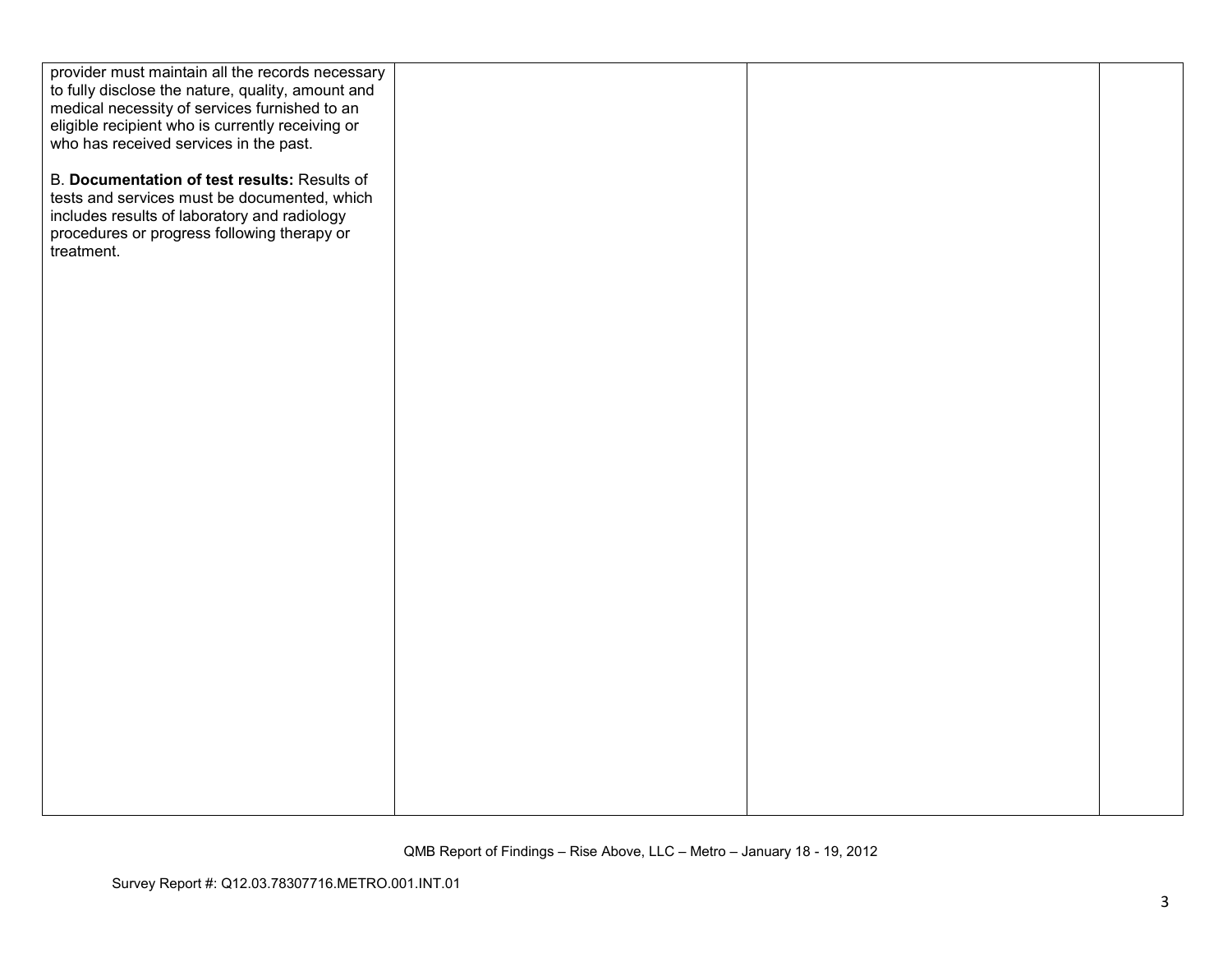| Tag # 1A08.1 Agency Case File -                                                                        | <b>Standard Level Deficiency</b>               |                                                   |  |
|--------------------------------------------------------------------------------------------------------|------------------------------------------------|---------------------------------------------------|--|
| <b>Progress Notes</b>                                                                                  |                                                |                                                   |  |
| Developmental Disabilities (DD) Waiver Service                                                         | Based on record review, the Agency failed to   |                                                   |  |
| Standards effective 4/1/2007                                                                           | maintain progress notes and other service      |                                                   |  |
| <b>CHAPTER 1 II. PROVIDER AGENCY</b>                                                                   | delivery documentation for 2 of 3 Individuals. |                                                   |  |
| <b>REQUIREMENTS:</b> The objective of these                                                            |                                                |                                                   |  |
| standards is to establish Provider Agency policy,                                                      | <b>Supported Living Progress Notes/Daily</b>   |                                                   |  |
| procedure and reporting requirements for DD                                                            | <b>Contact Logs</b>                            |                                                   |  |
| Medicaid Waiver program. These requirements                                                            |                                                |                                                   |  |
| apply to all such Provider Agency staff, whether                                                       | • Individual #2 - None found for 11/30/2011    |                                                   |  |
| directly employed or subcontracting with the                                                           |                                                |                                                   |  |
| Provider Agency. Additional Provider Agency                                                            | • Individual #3 - None found for 11/30/2011    |                                                   |  |
| requirements and personnel qualifications may                                                          |                                                |                                                   |  |
| be applicable for specific service standards.                                                          |                                                |                                                   |  |
| D. Provider Agency Case File for the                                                                   |                                                | Provider:                                         |  |
| Individual: All Provider Agencies shall maintain                                                       |                                                | State your Plan of Correction for the findings in |  |
| at the administrative office a confidential case                                                       |                                                | this Tag above this line.                         |  |
| file for each individual. Case records belong to<br>the individual receiving services and copies shall |                                                | Enter your Quality Assurance/Quality              |  |
| be provided to the receiving agency whenever                                                           |                                                | Improvement processes below the line.             |  |
| an individual changes providers. The record                                                            |                                                |                                                   |  |
| must also be made available for review when                                                            |                                                |                                                   |  |
| requested by DOH, HSD or federal government                                                            |                                                |                                                   |  |
| representatives for oversight purposes. The                                                            |                                                |                                                   |  |
| individual's case file shall include the following                                                     |                                                |                                                   |  |
| requirements:                                                                                          |                                                |                                                   |  |
|                                                                                                        |                                                |                                                   |  |
| (3) Progress notes and other service delivery                                                          |                                                |                                                   |  |
| documentation;                                                                                         |                                                |                                                   |  |
|                                                                                                        |                                                |                                                   |  |
|                                                                                                        |                                                |                                                   |  |
|                                                                                                        |                                                |                                                   |  |
|                                                                                                        |                                                |                                                   |  |
|                                                                                                        |                                                |                                                   |  |
|                                                                                                        |                                                |                                                   |  |
|                                                                                                        |                                                |                                                   |  |
|                                                                                                        |                                                |                                                   |  |
|                                                                                                        |                                                |                                                   |  |
|                                                                                                        |                                                |                                                   |  |
|                                                                                                        |                                                |                                                   |  |
|                                                                                                        |                                                |                                                   |  |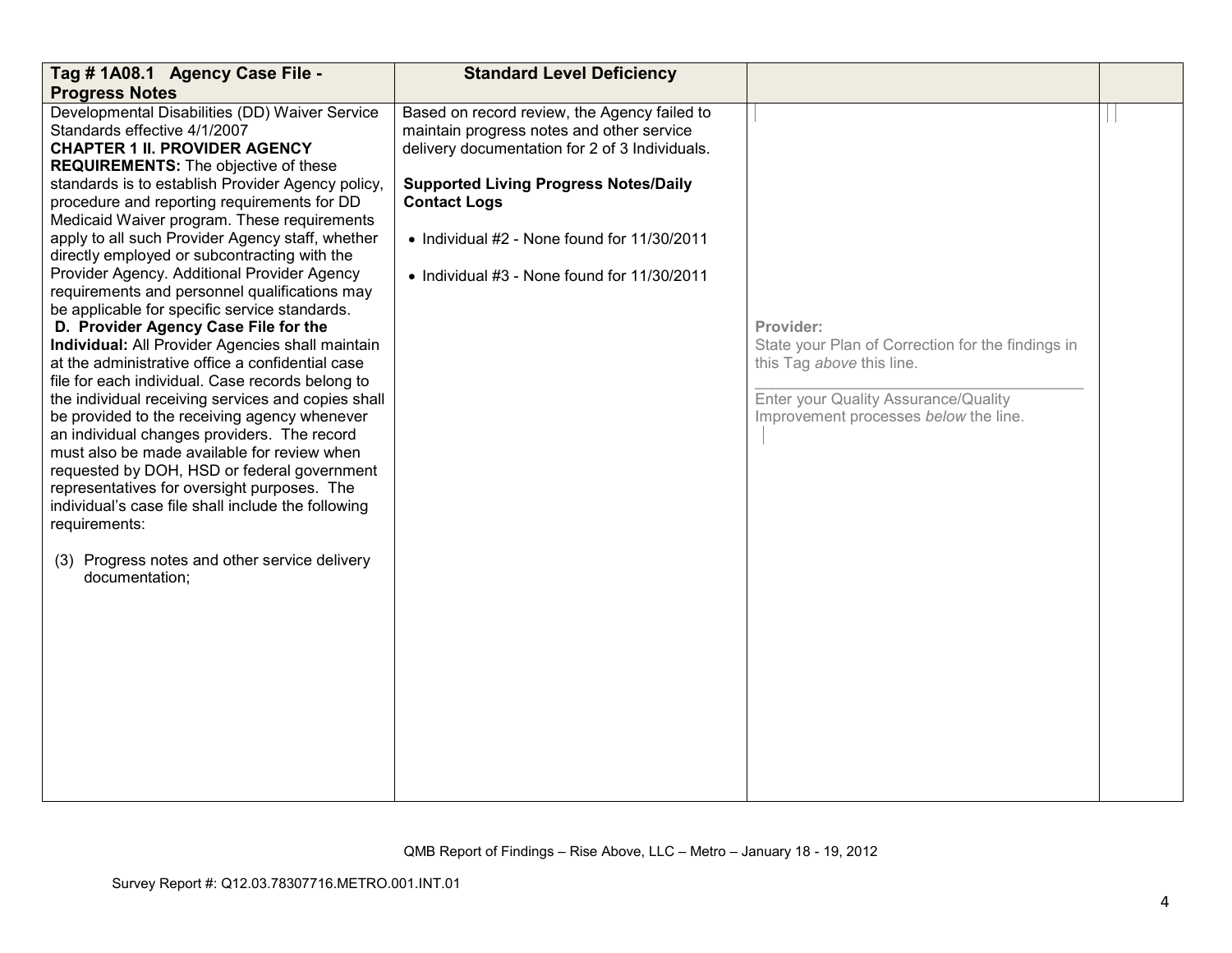| Tag # 6L14 Residential Case File                                                                                                                                                                                                                                                                                                                                                                                                                                                                                                                                                                                                                                                                                                                                                                                                                                                                                                                                                                                                                                                                                                                                                                                                                                                                                                                                                                                                                                                      | <b>Standard Level Deficiency</b>                                                                                                                                                                                                                                                                                                                                                                                                                                                                                                                                                     |                                                                                                                                                                              |  |
|---------------------------------------------------------------------------------------------------------------------------------------------------------------------------------------------------------------------------------------------------------------------------------------------------------------------------------------------------------------------------------------------------------------------------------------------------------------------------------------------------------------------------------------------------------------------------------------------------------------------------------------------------------------------------------------------------------------------------------------------------------------------------------------------------------------------------------------------------------------------------------------------------------------------------------------------------------------------------------------------------------------------------------------------------------------------------------------------------------------------------------------------------------------------------------------------------------------------------------------------------------------------------------------------------------------------------------------------------------------------------------------------------------------------------------------------------------------------------------------|--------------------------------------------------------------------------------------------------------------------------------------------------------------------------------------------------------------------------------------------------------------------------------------------------------------------------------------------------------------------------------------------------------------------------------------------------------------------------------------------------------------------------------------------------------------------------------------|------------------------------------------------------------------------------------------------------------------------------------------------------------------------------|--|
| Developmental Disabilities (DD) Waiver Service<br>Standards effective 4/1/2007<br><b>CHAPTER 6. VIII. COMMUNITY LIVING</b><br><b>SERVICE PROVIDER AGENCY</b><br><b>REQUIREMENTS</b><br>A. Residence Case File: For individuals<br>receiving Supported Living or Family Living, the<br>Agency shall maintain in the individual's home a<br>complete and current confidential case file for<br>each individual. For individuals receiving<br>Independent Living Services, rather than<br>maintaining this file at the individual's home, the<br>complete and current confidential case file for<br>each individual shall be maintained at the<br>agency's administrative site. Each file shall<br>include the following:<br>(1) Complete and current ISP and all<br>supplemental plans specific to the individual;<br>(2) Complete and current Health Assessment<br>Tool;<br>(3) Current emergency contact information,<br>which includes the individual's address,<br>telephone number, names and telephone<br>numbers of residential Community Living<br>Support providers, relatives, or guardian or<br>conservator, primary care physician's name(s)<br>and telephone number(s), pharmacy name,<br>address and telephone number and dentist<br>name, address and telephone number, and<br>health plan;<br>(4) Up-to-date progress notes, signed and<br>dated by the person making the note for at least<br>the past month (older notes may be transferred<br>to the agency office); | Based on record review, the Agency failed to<br>maintain a complete and confidential case file in<br>the residence for 2 of 3 Individuals receiving<br>Supported Living Services.<br>The following was not found, incomplete and/or<br>not current:<br>• Positive Behavioral Crisis Plan (#1)<br>• Special Health Care Needs<br><sup>o</sup> Nutritional Plan (#1)<br>• Health Care Plans<br>$\circ$<br>Constipation (#2)<br><sup>o</sup> Hypertension (#1)<br>$\degree$ Respiratory (#1)<br>• Crisis Plan/Medical Emergency Response<br><b>Plans</b><br>$^{\circ}$ Respiratory (#1) | Provider:<br>State your Plan of Correction for the findings in<br>this Tag above this line.<br>Enter your Quality Assurance/Quality<br>Improvement processes below the line. |  |
| (5) Data collected to document ISP Action Plan<br>implementation                                                                                                                                                                                                                                                                                                                                                                                                                                                                                                                                                                                                                                                                                                                                                                                                                                                                                                                                                                                                                                                                                                                                                                                                                                                                                                                                                                                                                      |                                                                                                                                                                                                                                                                                                                                                                                                                                                                                                                                                                                      |                                                                                                                                                                              |  |
| (6) Progress notes written by direct care staff                                                                                                                                                                                                                                                                                                                                                                                                                                                                                                                                                                                                                                                                                                                                                                                                                                                                                                                                                                                                                                                                                                                                                                                                                                                                                                                                                                                                                                       |                                                                                                                                                                                                                                                                                                                                                                                                                                                                                                                                                                                      |                                                                                                                                                                              |  |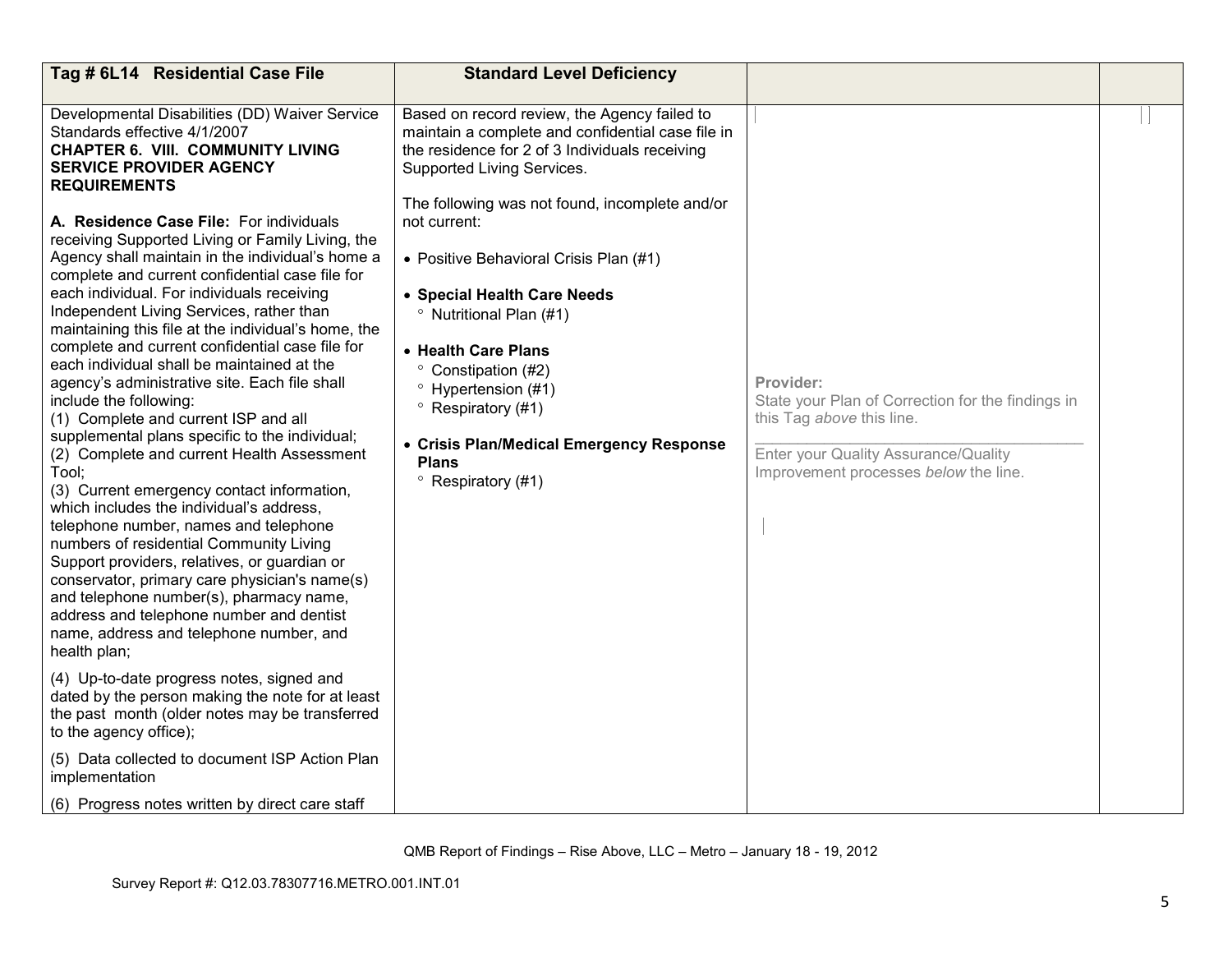| and by nurses regarding individual health status     |  |  |
|------------------------------------------------------|--|--|
| and physical conditions including action taken in    |  |  |
| response to identified changes in condition for at   |  |  |
| least the past month;                                |  |  |
| (7) Physician's or qualified health care providers   |  |  |
| written orders;                                      |  |  |
| (8) Progress notes documenting implementation        |  |  |
| of a physician's or qualified health care            |  |  |
| provider's order(s);                                 |  |  |
| (9) Medication Administration Record (MAR) for       |  |  |
| the past three (3) months which includes:            |  |  |
| (a) The name of the individual;                      |  |  |
| (b) A transcription of the healthcare                |  |  |
| practitioners prescription including the             |  |  |
| brand and generic name of the medication;            |  |  |
| (c) Diagnosis for which the medication is            |  |  |
| prescribed;                                          |  |  |
| (d) Dosage, frequency and method/route of            |  |  |
| delivery;                                            |  |  |
| (e) Times and dates of delivery;                     |  |  |
| Initials of person administering or assisting<br>(f) |  |  |
| with medication; and                                 |  |  |
| (g) An explanation of any medication                 |  |  |
| irregularity, allergic reaction or adverse           |  |  |
| effect.                                              |  |  |
| For PRN medication an explanation for the<br>(h)     |  |  |
| use of the PRN must include:                         |  |  |
| Observable signs/symptoms or                         |  |  |
| circumstances in which the medication                |  |  |
| is to be used, and                                   |  |  |
| (ii) Documentation of the                            |  |  |
| effectiveness/result of the PRN                      |  |  |
| delivered.                                           |  |  |
| A MAR is not required for individuals<br>(i)         |  |  |
| participating in Independent Living Services         |  |  |
| who self-administer their own medication.            |  |  |
| However, when medication administration              |  |  |
| is provided as part of the Independent               |  |  |
| Living Service a MAR must be maintained              |  |  |
| at the individual's home and an updated              |  |  |
| copy must be placed in the agency file on a          |  |  |
| weekly basis.                                        |  |  |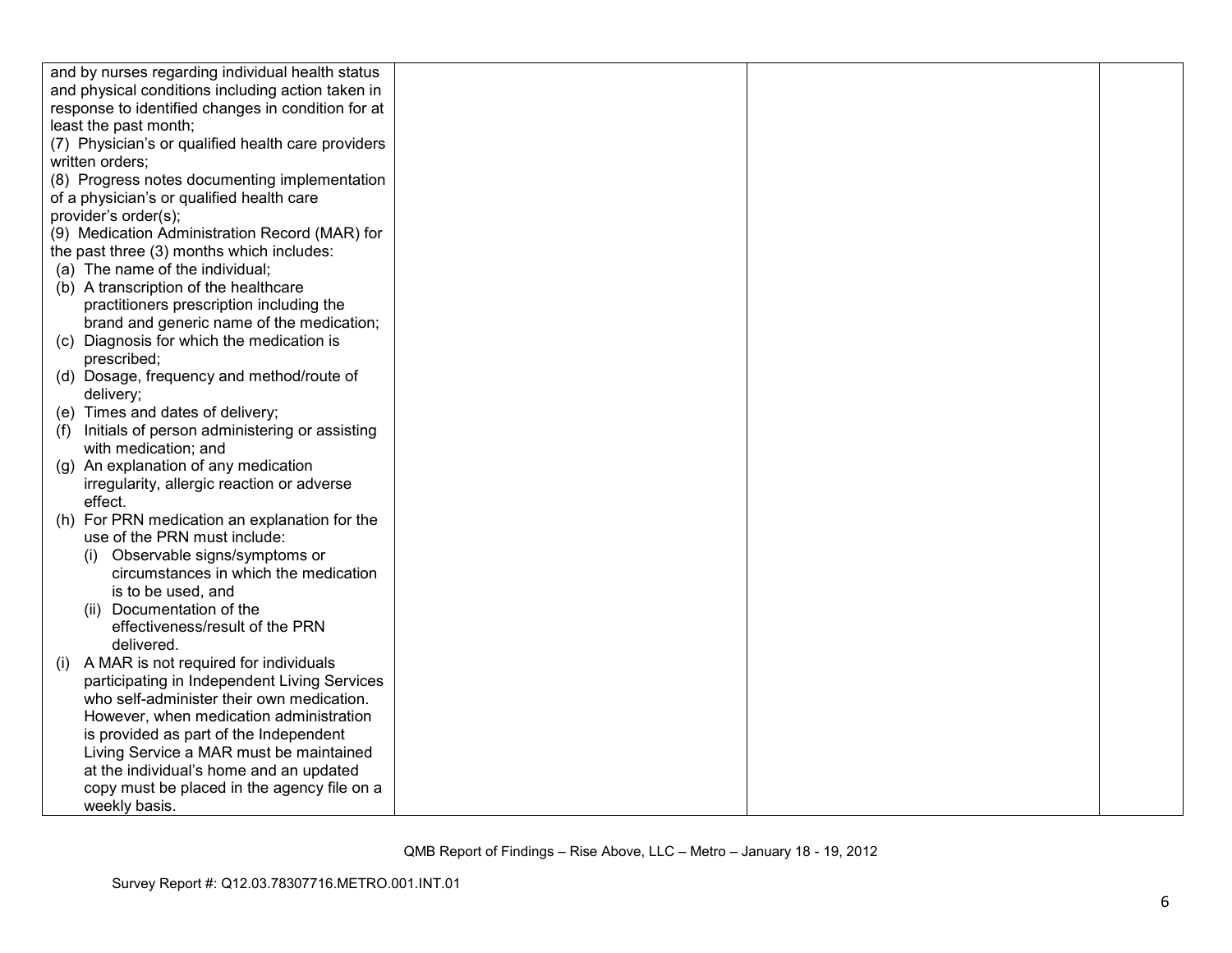| (10) Record of visits to healthcare practitioners  |  |
|----------------------------------------------------|--|
| including any treatment provided at the visit and  |  |
| a record of all diagnostic testing for the current |  |
| ISP year; and                                      |  |
| (11) Medical History to include: demographic       |  |
| data, current and past medical diagnoses           |  |
| including the cause (if known) of the              |  |
| developmental disability and any psychiatric       |  |
| diagnosis, allergies (food, environmental,         |  |
| medications), status of routine adult health care  |  |
| screenings, immunizations, hospital discharge      |  |
| summaries for past twelve (12) months, past        |  |
| medical history including hospitalizations,        |  |
| surgeries, injuries, family history and current    |  |
| physical exam.                                     |  |
|                                                    |  |
|                                                    |  |
|                                                    |  |
|                                                    |  |
|                                                    |  |
|                                                    |  |
|                                                    |  |
|                                                    |  |
|                                                    |  |
|                                                    |  |
|                                                    |  |
|                                                    |  |
|                                                    |  |
|                                                    |  |
|                                                    |  |
|                                                    |  |
|                                                    |  |
|                                                    |  |
|                                                    |  |
|                                                    |  |
|                                                    |  |
|                                                    |  |
|                                                    |  |
|                                                    |  |
|                                                    |  |
|                                                    |  |
|                                                    |  |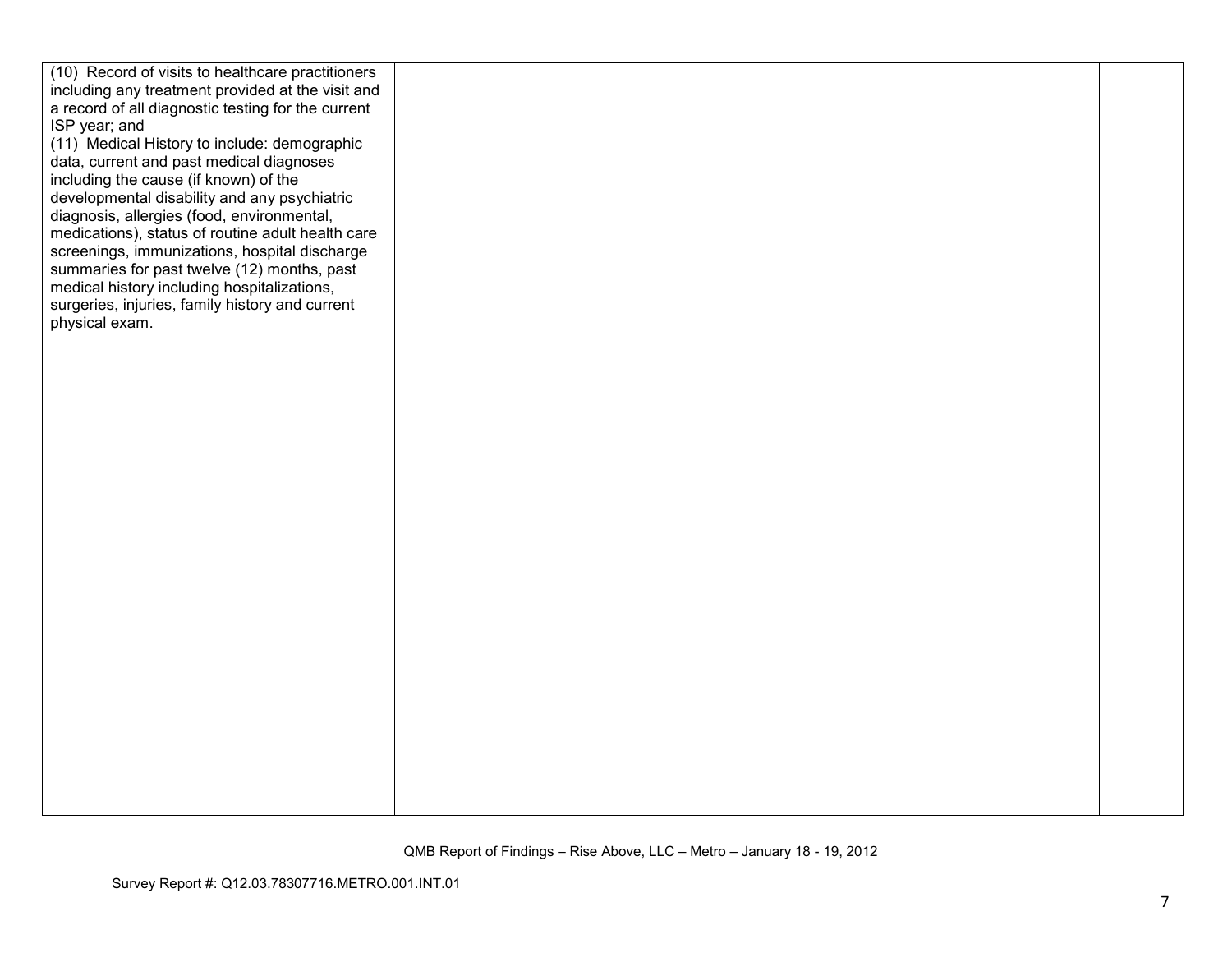| <b>Standard of Care</b>                                                                                                                                                                                                                                                                                                                                                                                                                                                                                                                                                                                                                                                                                                                                                                                                                                                                                                                                                                                                                                                                                                                                                                                                                                                              | <b>Deficiencies</b>                                                                                                                                                                                                                                                                                                        | <b>Agency Plan of Correction, On-going</b><br><b>QA/QI &amp; Responsible Party</b>                                                                                                                                                                                       | <b>Date</b><br><b>Due</b> |
|--------------------------------------------------------------------------------------------------------------------------------------------------------------------------------------------------------------------------------------------------------------------------------------------------------------------------------------------------------------------------------------------------------------------------------------------------------------------------------------------------------------------------------------------------------------------------------------------------------------------------------------------------------------------------------------------------------------------------------------------------------------------------------------------------------------------------------------------------------------------------------------------------------------------------------------------------------------------------------------------------------------------------------------------------------------------------------------------------------------------------------------------------------------------------------------------------------------------------------------------------------------------------------------|----------------------------------------------------------------------------------------------------------------------------------------------------------------------------------------------------------------------------------------------------------------------------------------------------------------------------|--------------------------------------------------------------------------------------------------------------------------------------------------------------------------------------------------------------------------------------------------------------------------|---------------------------|
| requirements and the approved waiver.                                                                                                                                                                                                                                                                                                                                                                                                                                                                                                                                                                                                                                                                                                                                                                                                                                                                                                                                                                                                                                                                                                                                                                                                                                                |                                                                                                                                                                                                                                                                                                                            | CMS Assurance – Qualified Providers – The State monitors non-licensed/non-certified providers to assure adherence to waiver<br>requirements. The State implements its policies and procedures for verifying that provider training is conducted in accordance with State |                           |
| Tag #1A11.1 Transportation Training                                                                                                                                                                                                                                                                                                                                                                                                                                                                                                                                                                                                                                                                                                                                                                                                                                                                                                                                                                                                                                                                                                                                                                                                                                                  | <b>Standard Level Deficiency</b>                                                                                                                                                                                                                                                                                           |                                                                                                                                                                                                                                                                          |                           |
| Developmental Disabilities (DD) Waiver Service<br>Standards effective 4/1/2007<br><b>CHAPTER 1 II. PROVIDER AGENCY</b><br><b>REQUIREMENTS:</b> The objective of these<br>standards is to establish Provider Agency policy,<br>procedure and reporting requirements for DD<br>Medicaid Waiver program. These requirements<br>apply to all such Provider Agency staff, whether<br>directly employed or subcontracting with the<br>Provider Agency. Additional Provider Agency<br>requirements and personnel qualifications may<br>be applicable for specific service standards<br>Department of Health (DOH) Developmental<br><b>Disabilities Supports Division (DDSD) Policy</b><br><b>Training Requirements for Direct Service</b><br>Agency Staff Policy Eff Date: March 1, 2007<br><b>II. POLICY STATEMENTS:</b><br>I. Staff providing direct services shall<br>complete safety training within the first thirty (30)<br>days of employment and before working alone<br>with an individual receiving services. The<br>training shall address at least the following:<br>1. Operating a fire extinguisher<br>2. Proper lifting procedures<br>3. General vehicle safety precautions (e.g.,<br>pre-trip inspection, removing keys from the<br>ignition when not in the driver's seat) | Based on record review the Agency failed to<br>provide staff training regarding the safe<br>operation of the vehicle, assisting passengers<br>and safe lifting procedures for 1 of 4 Direct<br>Support Personnel.<br>No documented evidence was found of the<br>following required training:<br>• Transportation (DSP #42) | Provider:<br>State your Plan of Correction for the findings in<br>this Tag above this line.<br>Enter your Quality Assurance/Quality<br>Improvement processes below the line.                                                                                             |                           |
| 4. Assisting passengers with cognitive and/or<br>physical impairments (e.g., general guidelines<br>for supporting individuals who may be                                                                                                                                                                                                                                                                                                                                                                                                                                                                                                                                                                                                                                                                                                                                                                                                                                                                                                                                                                                                                                                                                                                                             |                                                                                                                                                                                                                                                                                                                            |                                                                                                                                                                                                                                                                          |                           |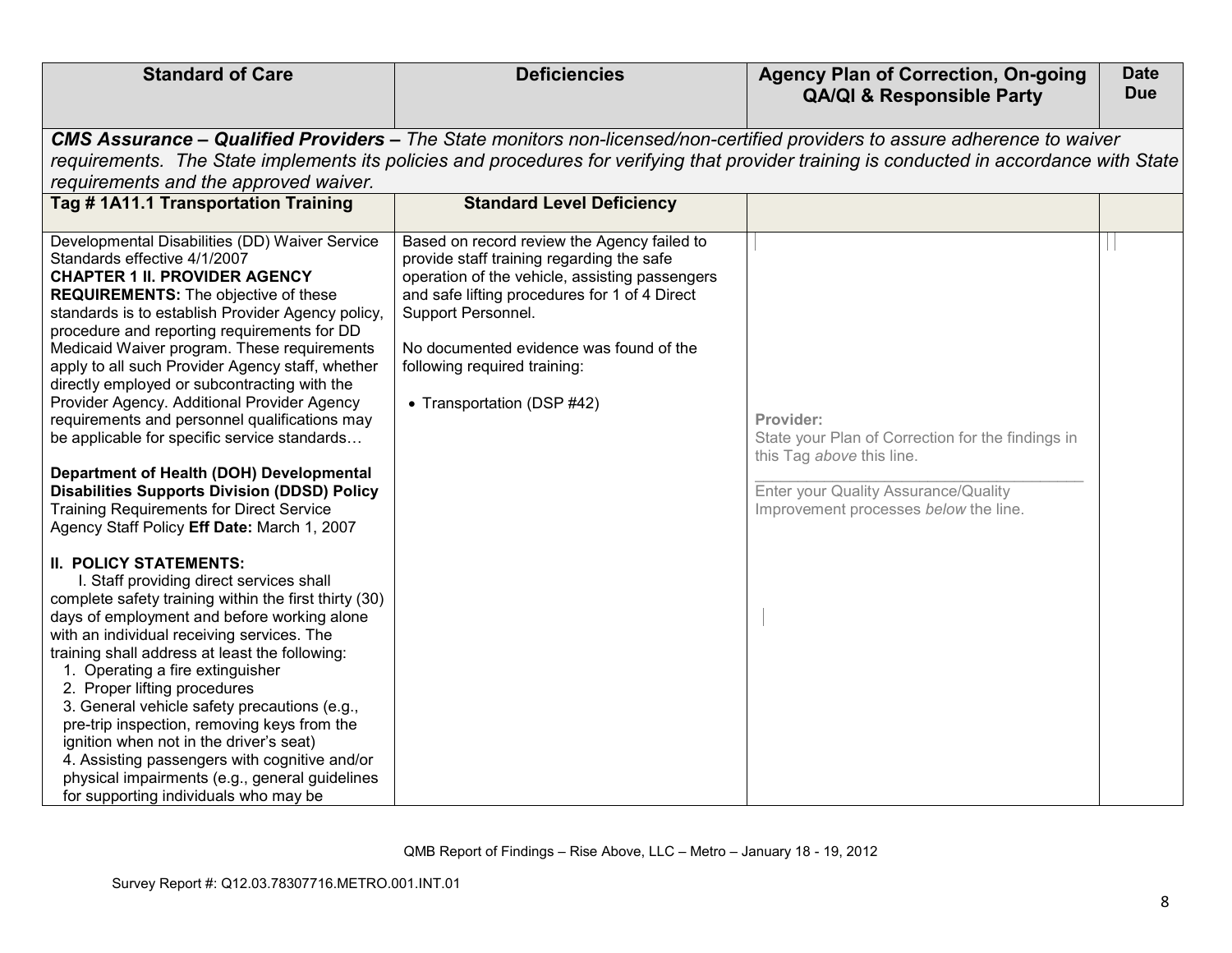| unaware of safety issues involving traffic or   |  |  |
|-------------------------------------------------|--|--|
| those who require physical assistance to        |  |  |
| enter/exit a vehicle)                           |  |  |
| 5. Operating wheelchair lifts (if applicable to |  |  |
|                                                 |  |  |
| the staff's role)                               |  |  |
| 6. Wheelchair tie-down procedures (if           |  |  |
| applicable to the staff's role)                 |  |  |
| 7. Emergency and evacuation procedures          |  |  |
| (e.g., roadside emergency, fire emergency)      |  |  |
|                                                 |  |  |
|                                                 |  |  |
|                                                 |  |  |
|                                                 |  |  |
|                                                 |  |  |
|                                                 |  |  |
|                                                 |  |  |
|                                                 |  |  |
|                                                 |  |  |
|                                                 |  |  |
|                                                 |  |  |
|                                                 |  |  |
|                                                 |  |  |
|                                                 |  |  |
|                                                 |  |  |
|                                                 |  |  |
|                                                 |  |  |
|                                                 |  |  |
|                                                 |  |  |
|                                                 |  |  |
|                                                 |  |  |
|                                                 |  |  |
|                                                 |  |  |
|                                                 |  |  |
|                                                 |  |  |
|                                                 |  |  |
|                                                 |  |  |
|                                                 |  |  |
|                                                 |  |  |
|                                                 |  |  |
|                                                 |  |  |
|                                                 |  |  |
|                                                 |  |  |
|                                                 |  |  |
|                                                 |  |  |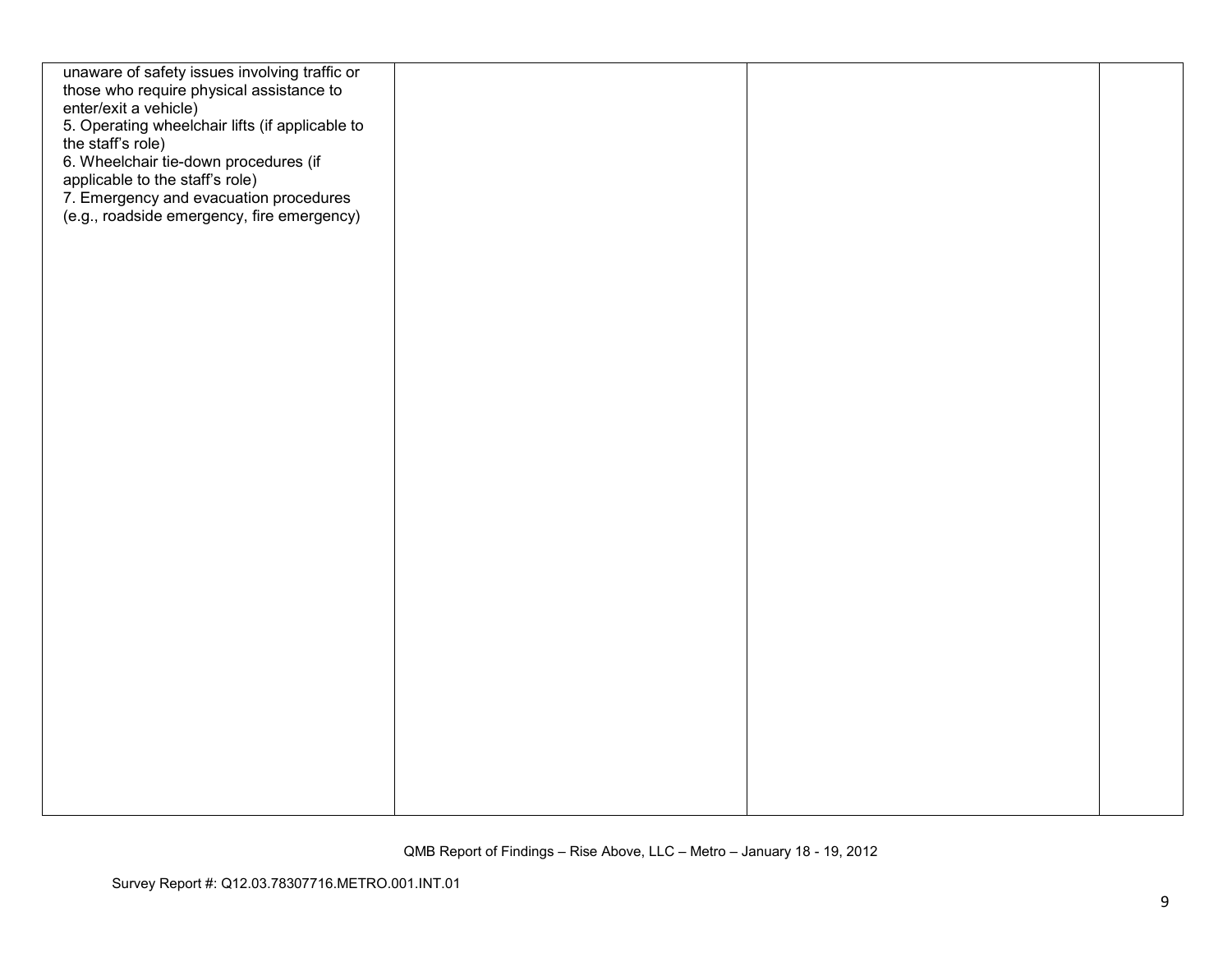| Tag # 1A20 Direct Support Personnel                   | <b>Standard Level Deficiency</b>                |                                                   |  |
|-------------------------------------------------------|-------------------------------------------------|---------------------------------------------------|--|
| <b>Training</b>                                       |                                                 |                                                   |  |
| Developmental Disabilities (DD) Waiver Service        | Based on record review, the Agency failed to    |                                                   |  |
| Standards effective 4/1/2007                          | ensure that Orientation and Training            |                                                   |  |
| <b>CHAPTER 1 IV. GENERAL REQUIREMENTS</b>             | requirements were met for 3 of 4 Direct Support |                                                   |  |
| <b>FOR PROVIDER AGENCY SERVICE</b>                    | Personnel.                                      |                                                   |  |
| <b>PERSONNEL:</b> The objective of this section is to |                                                 |                                                   |  |
| establish personnel standards for DD Medicaid         | Review of Direct Support Personnel training     |                                                   |  |
| Waiver Provider Agencies for the following            | records found no evidence of the following      |                                                   |  |
| services: Community Living Supports,                  | required DOH/DDSD trainings and certification   |                                                   |  |
| Community Inclusion Services, Respite,                | being completed:                                |                                                   |  |
| Substitute Care and Personal Support                  |                                                 |                                                   |  |
| Companion Services. These standards apply to          | • Pre- Service (DSP #42)                        |                                                   |  |
| all personnel who provide services, whether           |                                                 |                                                   |  |
| directly employed or subcontracting with the          | • Foundation for Health & Wellness (DSP #42)    | Provider:                                         |  |
| Provider Agency. Additional personnel                 |                                                 | State your Plan of Correction for the findings in |  |
| requirements and qualifications may be                | • First Aid (DSP #41 & 44)                      | this Tag above this line.                         |  |
| applicable for specific service standards.            |                                                 |                                                   |  |
| C. Orientation and Training Requirements:             | • CPR (DSP #41 & 44)                            | Enter your Quality Assurance/Quality              |  |
| Orientation and training for direct support staff     |                                                 | Improvement processes below the line.             |  |
| and his or her supervisors shall comply with the      |                                                 |                                                   |  |
| DDSD/DOH Policy Governing the Training                |                                                 |                                                   |  |
| Requirements for Direct Support Staff and             |                                                 |                                                   |  |
| Internal Service Coordinators Serving                 |                                                 |                                                   |  |
| Individuals with Developmental Disabilities to        |                                                 |                                                   |  |
| include the following:                                |                                                 |                                                   |  |
| Each new employee shall receive<br>(1)                |                                                 |                                                   |  |
| appropriate orientation, including but not            |                                                 |                                                   |  |
| limited to, all policies relating to fire             |                                                 |                                                   |  |
| prevention, accident prevention, incident             |                                                 |                                                   |  |
| management and reporting, and                         |                                                 |                                                   |  |
| emergency procedures; and                             |                                                 |                                                   |  |
| (2)<br>Individual-specific training for each          |                                                 |                                                   |  |
| individual under his or her direct care, as           |                                                 |                                                   |  |
| described in the individual service plan,             |                                                 |                                                   |  |
| prior to working alone with the individual.           |                                                 |                                                   |  |
| Department of Health (DOH) Developmental              |                                                 |                                                   |  |
| <b>Disabilities Supports Division (DDSD) Policy</b>   |                                                 |                                                   |  |
| - Policy Title: Training Requirements for             |                                                 |                                                   |  |
| Direct Service Agency Staff Policy - Eff.             |                                                 |                                                   |  |
| March 1, 2007 - II. POLICY STATEMENTS:                |                                                 |                                                   |  |
|                                                       |                                                 |                                                   |  |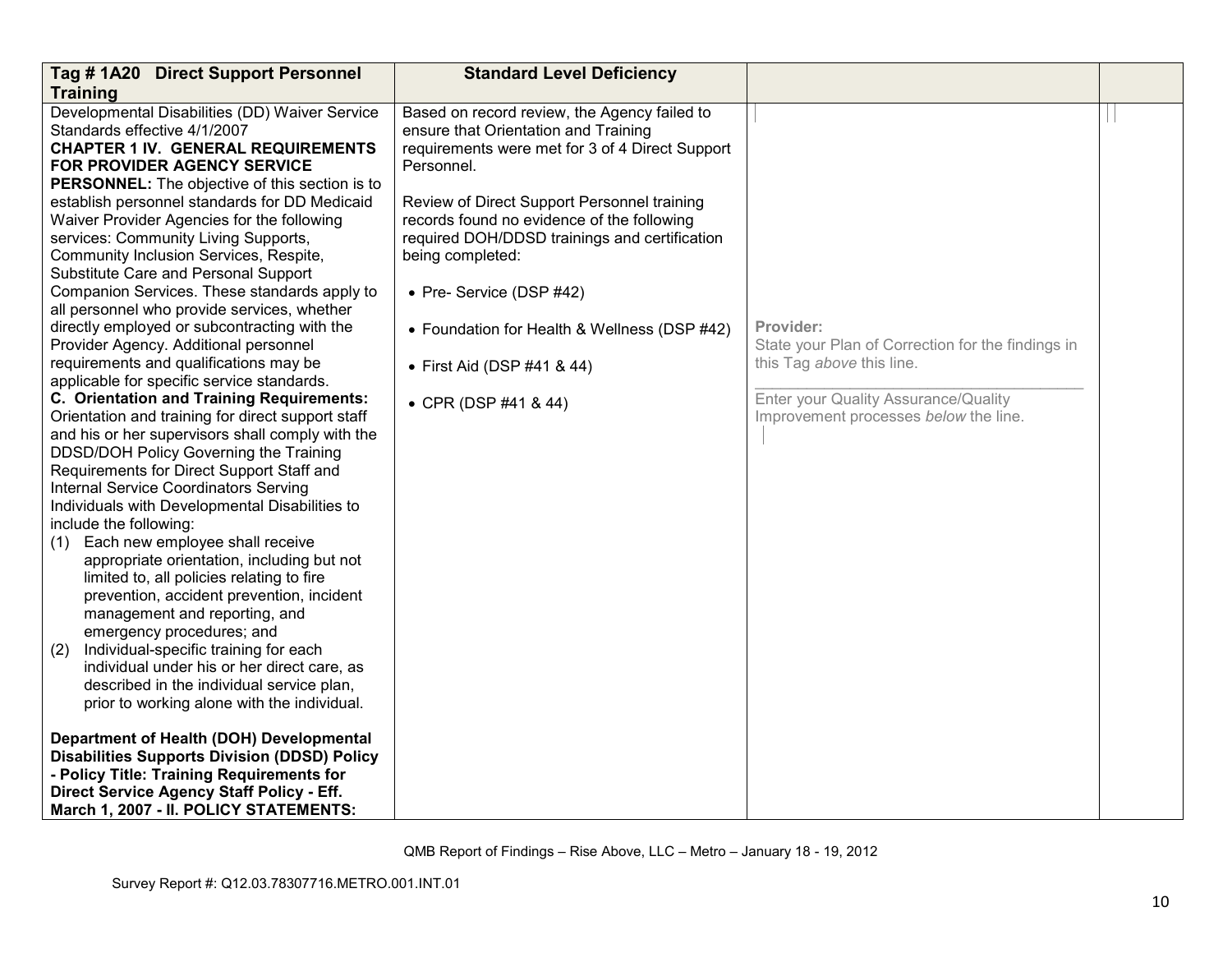| A. Individuals shall receive services from           |  |  |
|------------------------------------------------------|--|--|
| competent and qualified staff.                       |  |  |
| B. Staff shall complete individual-specific          |  |  |
| (formerly known as "Addendum B") training            |  |  |
| requirements in accordance with the                  |  |  |
| specifications described in the individual service   |  |  |
| plan (ISP) of each individual served.                |  |  |
| C. Staff shall complete training on DOH-             |  |  |
| approved incident reporting procedures in            |  |  |
| accordance with 7 NMAC 1.13.                         |  |  |
| D. Staff providing direct services shall complete    |  |  |
| training in universal precautions on an annual       |  |  |
| basis. The training materials shall meet             |  |  |
| Occupational Safety and Health Administration        |  |  |
| (OSHA) requirements.                                 |  |  |
| E. Staff providing direct services shall maintain    |  |  |
| certification in first aid and CPR. The training     |  |  |
| materials shall meet OSHA                            |  |  |
| requirements/guidelines.                             |  |  |
| F. Staff who may be exposed to hazardous             |  |  |
| chemicals shall complete relevant training in        |  |  |
| accordance with OSHA requirements.                   |  |  |
| G. Staff shall be certified in a DDSD-approved       |  |  |
| behavioral intervention system (e.g., Mandt,         |  |  |
| CPI) before using physical restraint techniques.     |  |  |
| Staff members providing direct services shall        |  |  |
| maintain certification in a DDSD-approved            |  |  |
| behavioral intervention system if an individual      |  |  |
| they support has a behavioral crisis plan that       |  |  |
| includes the use of physical restraint techniques.   |  |  |
| H. Staff shall complete and maintain certification   |  |  |
| in a DDSD-approved medication course in              |  |  |
| accordance with the DDSD Medication Delivery         |  |  |
| Policy M-001.                                        |  |  |
| I. Staff providing direct services shall complete    |  |  |
| safety training within the first thirty (30) days of |  |  |
| employment and before working alone with an          |  |  |
| individual receiving service.                        |  |  |
|                                                      |  |  |
|                                                      |  |  |
|                                                      |  |  |
|                                                      |  |  |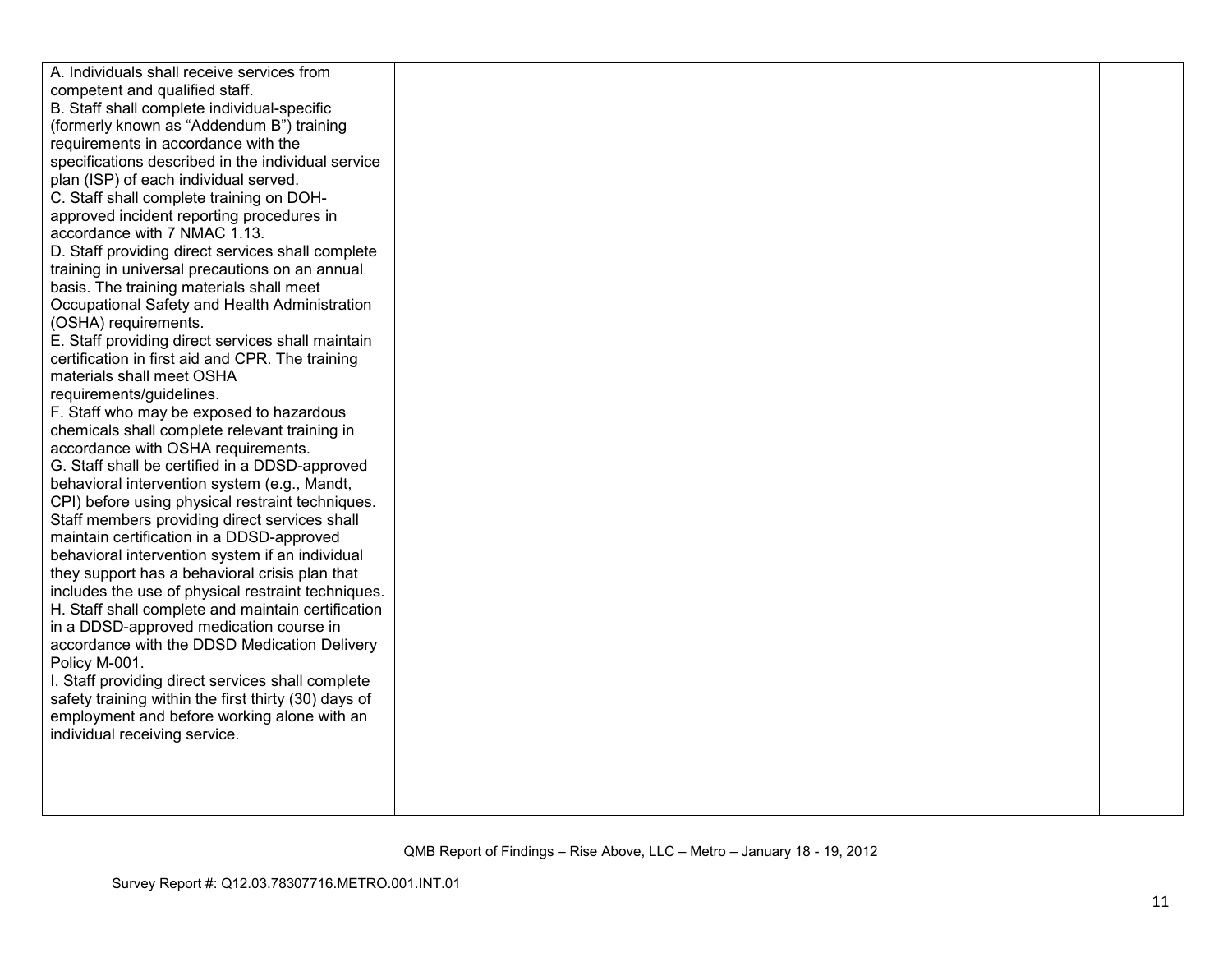| Tag #1A25 Criminal Caregiver History                                                                                                                                                                                                                                                                                                                                                                                                                                                                                         | <b>Standard Level Deficiency</b>                                                                                                                                                                                                                                                                                                                                                                                                                                           |                                                                                                                                                                              |  |
|------------------------------------------------------------------------------------------------------------------------------------------------------------------------------------------------------------------------------------------------------------------------------------------------------------------------------------------------------------------------------------------------------------------------------------------------------------------------------------------------------------------------------|----------------------------------------------------------------------------------------------------------------------------------------------------------------------------------------------------------------------------------------------------------------------------------------------------------------------------------------------------------------------------------------------------------------------------------------------------------------------------|------------------------------------------------------------------------------------------------------------------------------------------------------------------------------|--|
| <b>Screening</b>                                                                                                                                                                                                                                                                                                                                                                                                                                                                                                             |                                                                                                                                                                                                                                                                                                                                                                                                                                                                            |                                                                                                                                                                              |  |
| NMAC 7.1.9.8 CAREGIVER AND HOSPITAL<br><b>CAREGIVER EMPLOYMENT</b><br><b>REQUIREMENTS:</b><br>F. Timely Submission: Care providers shall<br>submit all fees and pertinent application<br>information for all individuals who meet the<br>definition of an applicant, caregiver or hospital<br>caregiver as described in Subsections B, D and<br>K of 7.1.9.7 NMAC, no later than twenty (20)<br>calendar days from the first day of employment<br>or effective date of a contractual relationship<br>with the care provider. | Based on record review, the Agency failed to<br>maintain documentation indicating "no<br>disqualifying convictions" or documentation of<br>the timely submission of pertinent application<br>information to the Caregiver Criminal History<br>Screening Program was on file for 2 of 5 Agency<br>Personnel.<br>The following Agency Personnel Files<br>contained no evidence of Caregiver Criminal<br><b>History Screenings:</b><br><b>Direct Support Personnel (DSP):</b> |                                                                                                                                                                              |  |
| NMAC 7.1.9.9 CAREGIVERS OR HOSPITAL<br><b>CAREGIVERS AND APPLICANTS WITH</b><br><b>DISQUALIFYING CONVICTIONS:</b><br>A. Prohibition on Employment: A care<br>provider shall not hire or continue the<br>employment or contractual services of any<br>applicant, caregiver or hospital caregiver for<br>whom the care provider has received notice of a<br>disqualifying conviction, except as provided in<br>Subsection B of this section.<br>NMAC 7.1.9.11 DISQUALIFYING<br><b>CONVICTIONS.</b> The following felony        | • #42 – Date of hire 11/21/2011<br>• #43 - Date of hire 01/08/2012                                                                                                                                                                                                                                                                                                                                                                                                         | Provider:<br>State your Plan of Correction for the findings in<br>this Tag above this line.<br>Enter your Quality Assurance/Quality<br>Improvement processes below the line. |  |
| convictions disqualify an applicant, caregiver or<br>hospital caregiver from employment or<br>contractual services with a care provider:<br>A. homicide;                                                                                                                                                                                                                                                                                                                                                                     |                                                                                                                                                                                                                                                                                                                                                                                                                                                                            |                                                                                                                                                                              |  |
| <b>B.</b> trafficking, or trafficking in controlled<br>substances;                                                                                                                                                                                                                                                                                                                                                                                                                                                           |                                                                                                                                                                                                                                                                                                                                                                                                                                                                            |                                                                                                                                                                              |  |
| C. kidnapping, false imprisonment, aggravated<br>assault or aggravated battery;                                                                                                                                                                                                                                                                                                                                                                                                                                              |                                                                                                                                                                                                                                                                                                                                                                                                                                                                            |                                                                                                                                                                              |  |
| D. rape, criminal sexual penetration, criminal<br>sexual contact, incest, indecent exposure, or<br>other related felony sexual offenses;                                                                                                                                                                                                                                                                                                                                                                                     |                                                                                                                                                                                                                                                                                                                                                                                                                                                                            |                                                                                                                                                                              |  |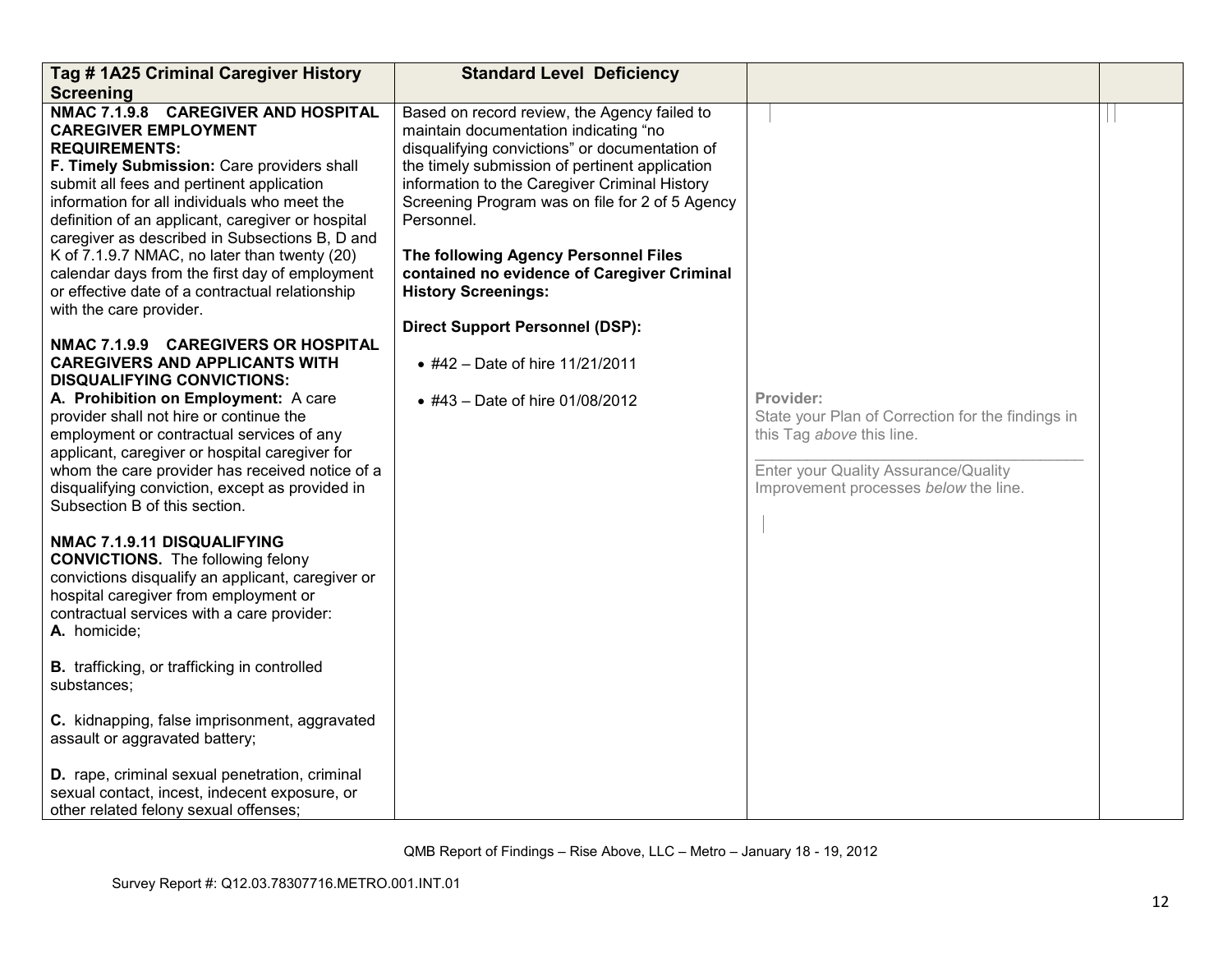| E. crimes involving adult abuse, neglect or<br>financial exploitation;                                                                             |  |  |
|----------------------------------------------------------------------------------------------------------------------------------------------------|--|--|
| F. crimes involving child abuse or neglect;                                                                                                        |  |  |
| G. crimes involving robbery, larceny, extortion,<br>burglary, fraud, forgery, embezzlement, credit<br>card fraud, or receiving stolen property; or |  |  |
| H. an attempt, solicitation, or conspiracy<br>involving any of the felonies in this subsection.                                                    |  |  |
|                                                                                                                                                    |  |  |
|                                                                                                                                                    |  |  |
|                                                                                                                                                    |  |  |
|                                                                                                                                                    |  |  |
|                                                                                                                                                    |  |  |
|                                                                                                                                                    |  |  |
|                                                                                                                                                    |  |  |
|                                                                                                                                                    |  |  |
|                                                                                                                                                    |  |  |
|                                                                                                                                                    |  |  |
|                                                                                                                                                    |  |  |
|                                                                                                                                                    |  |  |
|                                                                                                                                                    |  |  |
|                                                                                                                                                    |  |  |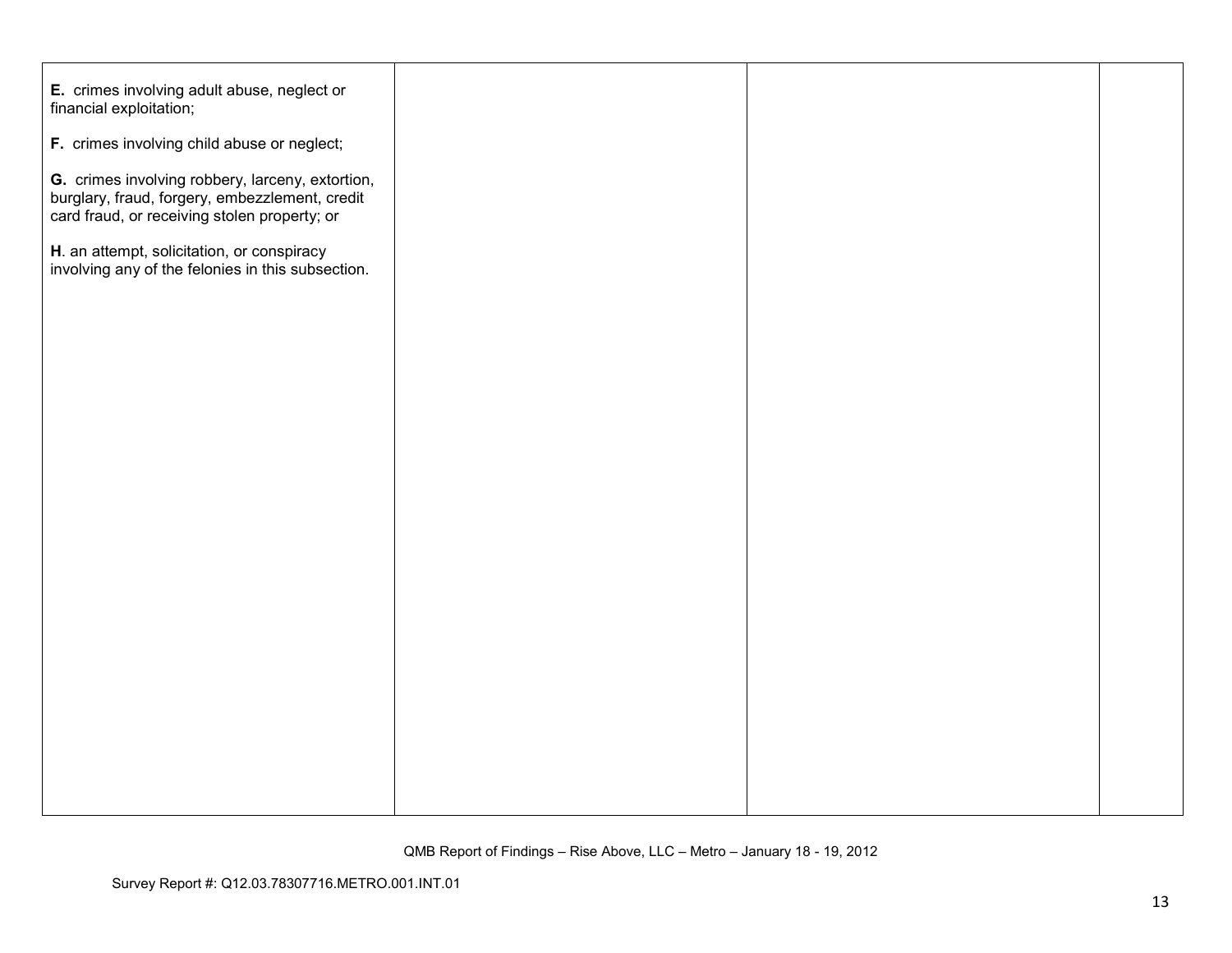| Tag #1A26 Consolidated On-line                                                               | <b>CoP Level Deficiency</b>                                 |                                                   |  |
|----------------------------------------------------------------------------------------------|-------------------------------------------------------------|---------------------------------------------------|--|
| <b>Registry/Employee Abuse Registry</b>                                                      |                                                             |                                                   |  |
|                                                                                              |                                                             |                                                   |  |
| NMAC 7.1.12.8 REGISTRY ESTABLISHED;                                                          | After an analysis of the evidence it has been               |                                                   |  |
| PROVIDER INQUIRY REQUIRED: Upon the                                                          | determined there is a significant potential for a           |                                                   |  |
| effective date of this rule, the department has<br>established and maintains an accurate and | negative outcome to occur.                                  |                                                   |  |
| complete electronic registry that contains the                                               | Based on record review, the Agency failed to                |                                                   |  |
| name, date of birth, address, social security                                                | maintain documentation in the employee's                    |                                                   |  |
| number, and other appropriate identifying                                                    | personnel records that evidenced inquiry to the             |                                                   |  |
| information of all persons who, while employed                                               | Employee Abuse Registry prior to employment                 |                                                   |  |
| by a provider, have been determined by the                                                   | for 5 of 5 Agency Personnel.                                |                                                   |  |
| department, as a result of an investigation of a                                             |                                                             |                                                   |  |
| complaint, to have engaged in a substantiated                                                | The following Agency personnel records                      |                                                   |  |
| registry-referred incident of abuse, neglect or                                              | contained no evidence of the Employee                       |                                                   |  |
| exploitation of a person receiving care or                                                   | <b>Abuse Registry being completed:</b>                      |                                                   |  |
| services from a provider. Additions and updates                                              |                                                             |                                                   |  |
| to the registry shall be posted no later than two                                            | <b>Direct Support Personnel (DSP):</b>                      |                                                   |  |
| (2) business days following receipt. Only                                                    |                                                             | Provider:                                         |  |
| department staff designated by the custodian                                                 | • #43 - Date of hire 01/08/2012                             | State your Plan of Correction for the findings in |  |
| may access, maintain and update the data in the                                              |                                                             | this Tag above this line.                         |  |
| registry.                                                                                    | <b>Service Coordination Personnel (SC):</b>                 |                                                   |  |
| Provider requirement to inquire of<br>А.                                                     |                                                             | Enter your Quality Assurance/Quality              |  |
| registry. A provider, prior to employing or                                                  | • #45 – Date of hire $06/28/2010$                           | Improvement processes below the line.             |  |
| contracting with an employee, shall inquire of                                               |                                                             |                                                   |  |
| the registry whether the individual under                                                    |                                                             |                                                   |  |
| consideration for employment or contracting is                                               | The following Agency Personnel records                      |                                                   |  |
| listed on the registry.<br><b>B.</b><br>Prohibited employment. A provider                    | contained evidence that indicated the                       |                                                   |  |
| may not employ or contract with an individual to                                             | <b>Employee Abuse Registry was completed</b><br>after hire: |                                                   |  |
| be an employee if the individual is listed on the                                            |                                                             |                                                   |  |
| registry as having a substantiated registry-                                                 | <b>Direct Support Personnel (DSP):</b>                      |                                                   |  |
| referred incident of abuse, neglect or                                                       | $\bullet$ #41 - Date of hire 11/28/2010, completed          |                                                   |  |
| exploitation of a person receiving care or                                                   | 09/28/2011.                                                 |                                                   |  |
| services from a provider.                                                                    |                                                             |                                                   |  |
| Documentation of inquiry to registry.<br>D.                                                  | $\bullet$ #42 - Date of hire 11/21/2011, completed          |                                                   |  |
| The provider shall maintain documentation in the                                             | 01/18/2012.                                                 |                                                   |  |
| employee's personnel or employment records                                                   |                                                             |                                                   |  |
| that evidences the fact that the provider made                                               | $\bullet$ #44 - Date of hire 07/28/2010, completed          |                                                   |  |
| an inquiry to the registry concerning that                                                   | 09/28/2011                                                  |                                                   |  |
| employee prior to employment. Such                                                           |                                                             |                                                   |  |
| documentation must include evidence, based on                                                |                                                             |                                                   |  |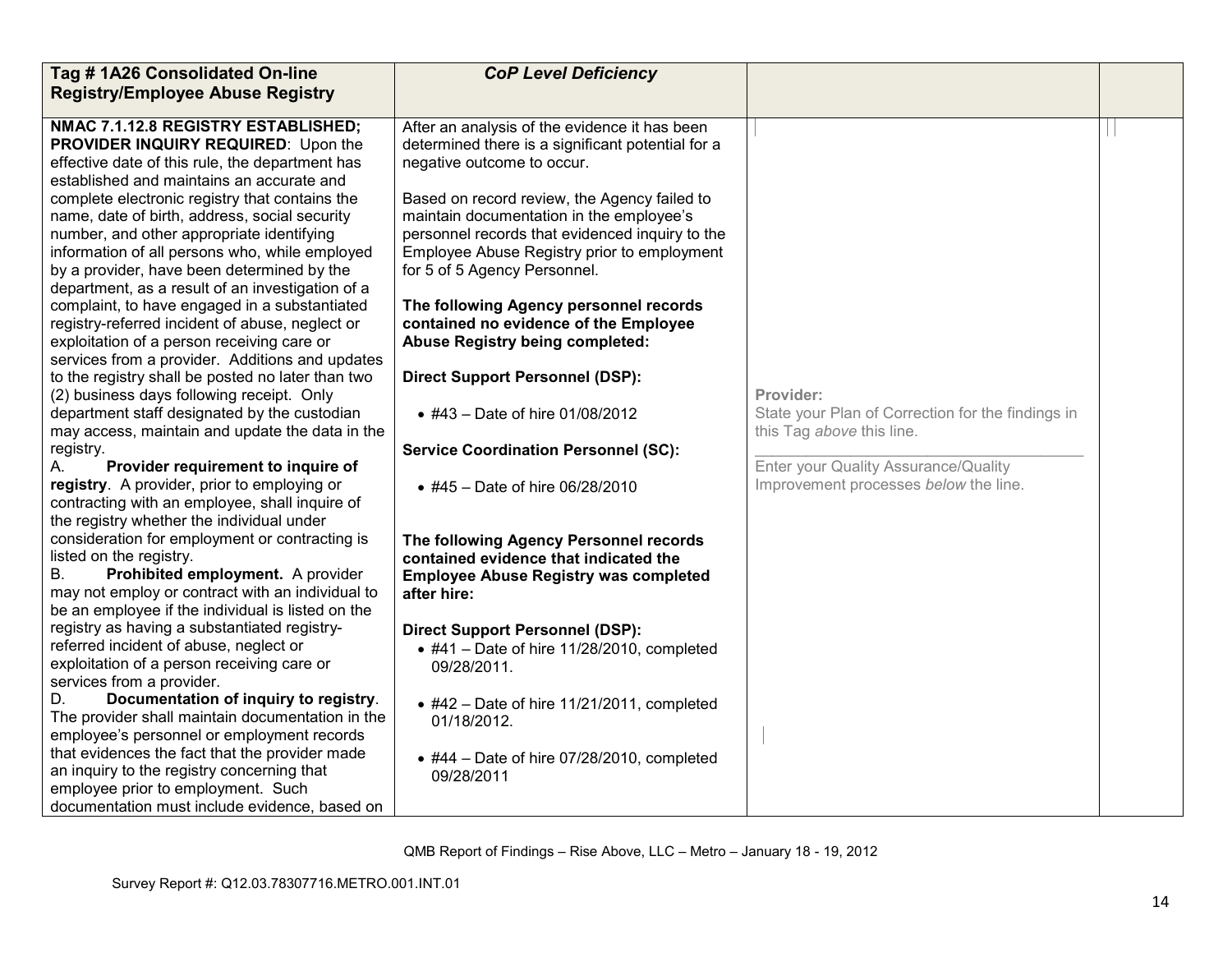| the response to such inquiry received from the     |  |  |
|----------------------------------------------------|--|--|
| custodian by the provider, that the employee       |  |  |
| was not listed on the registry as having a         |  |  |
| substantiated registry-referred incident of abuse, |  |  |
| neglect or exploitation.                           |  |  |
| Е.<br>Documentation for other staff. With          |  |  |
| respect to all employed or contracted individuals  |  |  |
| providing direct care who are licensed health      |  |  |
| care professionals or certified nurse aides, the   |  |  |
| provider shall maintain documentation reflecting   |  |  |
| the individual's current licensure as a health     |  |  |
| care professional or current certification as a    |  |  |
| nurse aide.                                        |  |  |
| F.<br><b>Consequences of noncompliance.</b>        |  |  |
| The department or other governmental agency        |  |  |
| having regulatory enforcement authority over a     |  |  |
| provider may sanction a provider in accordance     |  |  |
| with applicable law if the provider fails to make  |  |  |
| an appropriate and timely inquiry of the registry, |  |  |
| or fails to maintain evidence of such inquiry, in  |  |  |
| connection with the hiring or contracting of an    |  |  |
| employee; or for employing or contracting any      |  |  |
| person to work as an employee who is listed on     |  |  |
| the registry. Such sanctions may include a         |  |  |
| directed plan of correction, civil monetary        |  |  |
| penalty not to exceed five thousand dollars        |  |  |
| (\$5000) per instance, or termination or non-      |  |  |
| renewal of any contract with the department or     |  |  |
| other governmental agency.                         |  |  |
| Developmental Disabilities (DD) Waiver Service     |  |  |
| Standards effective 4/1/2007                       |  |  |
| <b>Chapter 1.IV. General Provider</b>              |  |  |
| Requirements. D. Criminal History                  |  |  |
| Screening: All personnel shall be screened by      |  |  |
| the Provider Agency in regard to the employee's    |  |  |
| qualifications, references, and employment         |  |  |
| history, prior to employment. All Provider         |  |  |
| Agencies shall comply with the Criminal Records    |  |  |
| Screening for Caregivers 7.1.12 NMAC and           |  |  |
| Employee Abuse Registry 7.1.12 NMAC as             |  |  |
| required by the Department of Health, Division     |  |  |
| of Health Improvement.                             |  |  |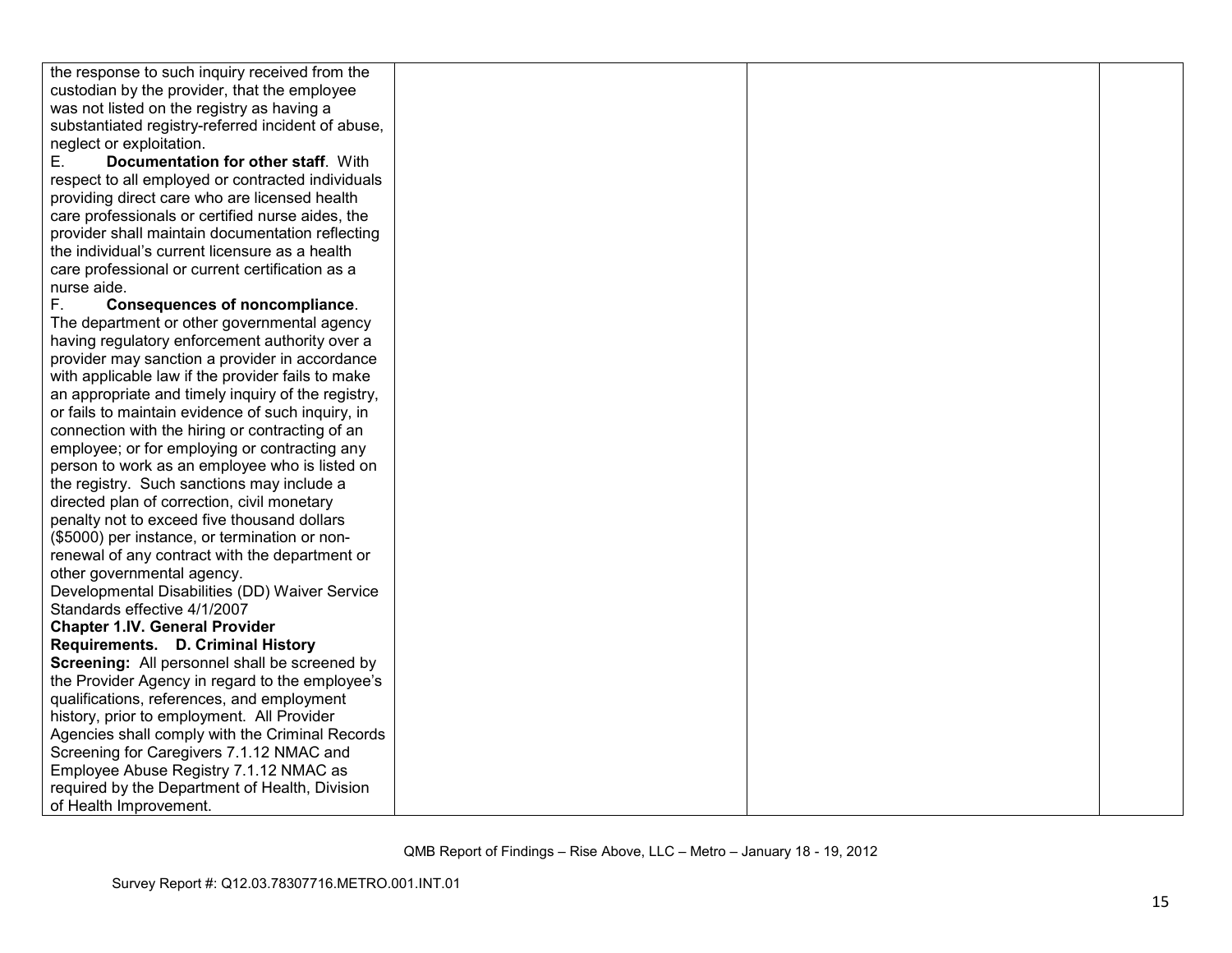| Tag # 1A28.1 Incident Mgt. System -                                                                                                                                                                                                                                                                  | <b>CoP Level Deficiency</b>                                                                                                                                                                             |                                                                                                                                                                              |  |
|------------------------------------------------------------------------------------------------------------------------------------------------------------------------------------------------------------------------------------------------------------------------------------------------------|---------------------------------------------------------------------------------------------------------------------------------------------------------------------------------------------------------|------------------------------------------------------------------------------------------------------------------------------------------------------------------------------|--|
| <b>Personnel Training</b>                                                                                                                                                                                                                                                                            |                                                                                                                                                                                                         |                                                                                                                                                                              |  |
| NMAC 7.1.13.10 INCIDENT MANAGEMENT<br><b>SYSTEM REQUIREMENTS:</b><br>A. General: All licensed health care facilities<br>and community based service providers shall<br>establish and maintain an incident management                                                                                 | After an analysis of the evidence it has been<br>determined there is a significant potential for a<br>negative outcome to occur.<br>Based on record review, the Agency failed to                        |                                                                                                                                                                              |  |
| system, which emphasizes the principles of<br>prevention and staff involvement. The licensed<br>health care facility or community based service<br>provider shall ensure that the incident                                                                                                           | provide documentation verifying completion of<br>Incident Management Training for 4 of 5 Agency<br>Personnel.                                                                                           |                                                                                                                                                                              |  |
| management system policies and procedures<br>requires all employees to be competently trained<br>to respond to, report, and document incidents in<br>a timely and accurate manner.<br>D. Training Documentation: All licensed                                                                        | <b>Direct Support Personnel (DSP):</b><br>• Incident Management Training (Abuse,<br>Neglect & Misappropriation of Consumers'<br>Property) (#41, 43 & 44)                                                |                                                                                                                                                                              |  |
| health care facilities and community based<br>service providers shall prepare training<br>documentation for each employee to include a<br>signed statement indicating the date, time, and<br>place they received their incident management<br>reporting instruction. The licensed health care        | <b>Service Coordination Personnel (SC):</b><br>• Incident Management Training (Abuse,<br>Neglect & Misappropriation of Consumers'<br>Property) (#45)                                                    | Provider:<br>State your Plan of Correction for the findings in<br>this Tag above this line.<br>Enter your Quality Assurance/Quality<br>Improvement processes below the line. |  |
| facility and community based service provider<br>shall maintain documentation of an employee's<br>training for a period of at least twelve (12)<br>months, or six (6) months after termination of an<br>employee's employment. Training curricula shall<br>be kept on the provider premises and made | Note: When interviewed about abuse, neglect<br>and exploitation training Service Coordinator<br>(#45) and Executive Director (#46) were not<br>aware the training was to be done on an annual<br>basis. |                                                                                                                                                                              |  |
| available on request by the department. Training<br>documentation shall be made available<br>immediately upon a division representative's<br>request. Failure to provide employee training<br>documentation shall subject the licensed health                                                        |                                                                                                                                                                                                         |                                                                                                                                                                              |  |
| care facility or community based service<br>provider to the penalties provided for in this rule.<br><b>Policy Title: Training Requirements for Direct</b><br>Service Agency Staff Policy - Eff. March 1,                                                                                             |                                                                                                                                                                                                         |                                                                                                                                                                              |  |
| 2007<br><b>II. POLICY STATEMENTS:</b><br>A. Individuals shall receive services from<br>competent and qualified staff.<br>C. Staff shall complete training on DOH-                                                                                                                                    |                                                                                                                                                                                                         |                                                                                                                                                                              |  |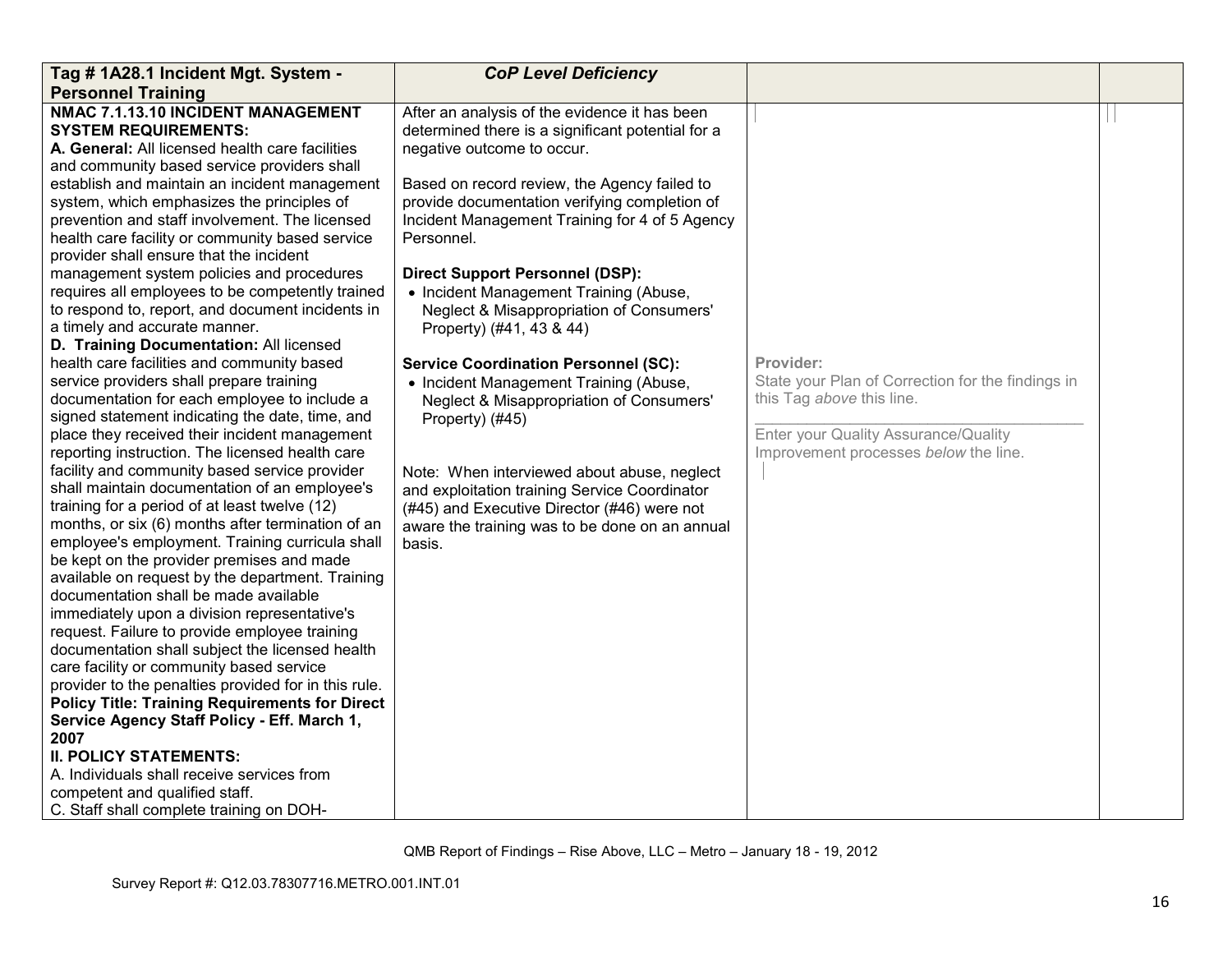| approved incident reporting procedures in<br>accordance with 7 NMAC 1.13. |  |  |
|---------------------------------------------------------------------------|--|--|
|                                                                           |  |  |
|                                                                           |  |  |
|                                                                           |  |  |
|                                                                           |  |  |
|                                                                           |  |  |
|                                                                           |  |  |
|                                                                           |  |  |
|                                                                           |  |  |
|                                                                           |  |  |
|                                                                           |  |  |
|                                                                           |  |  |
|                                                                           |  |  |
|                                                                           |  |  |
|                                                                           |  |  |
|                                                                           |  |  |
|                                                                           |  |  |
|                                                                           |  |  |
|                                                                           |  |  |
|                                                                           |  |  |
|                                                                           |  |  |
|                                                                           |  |  |
|                                                                           |  |  |
|                                                                           |  |  |
|                                                                           |  |  |
|                                                                           |  |  |
|                                                                           |  |  |
|                                                                           |  |  |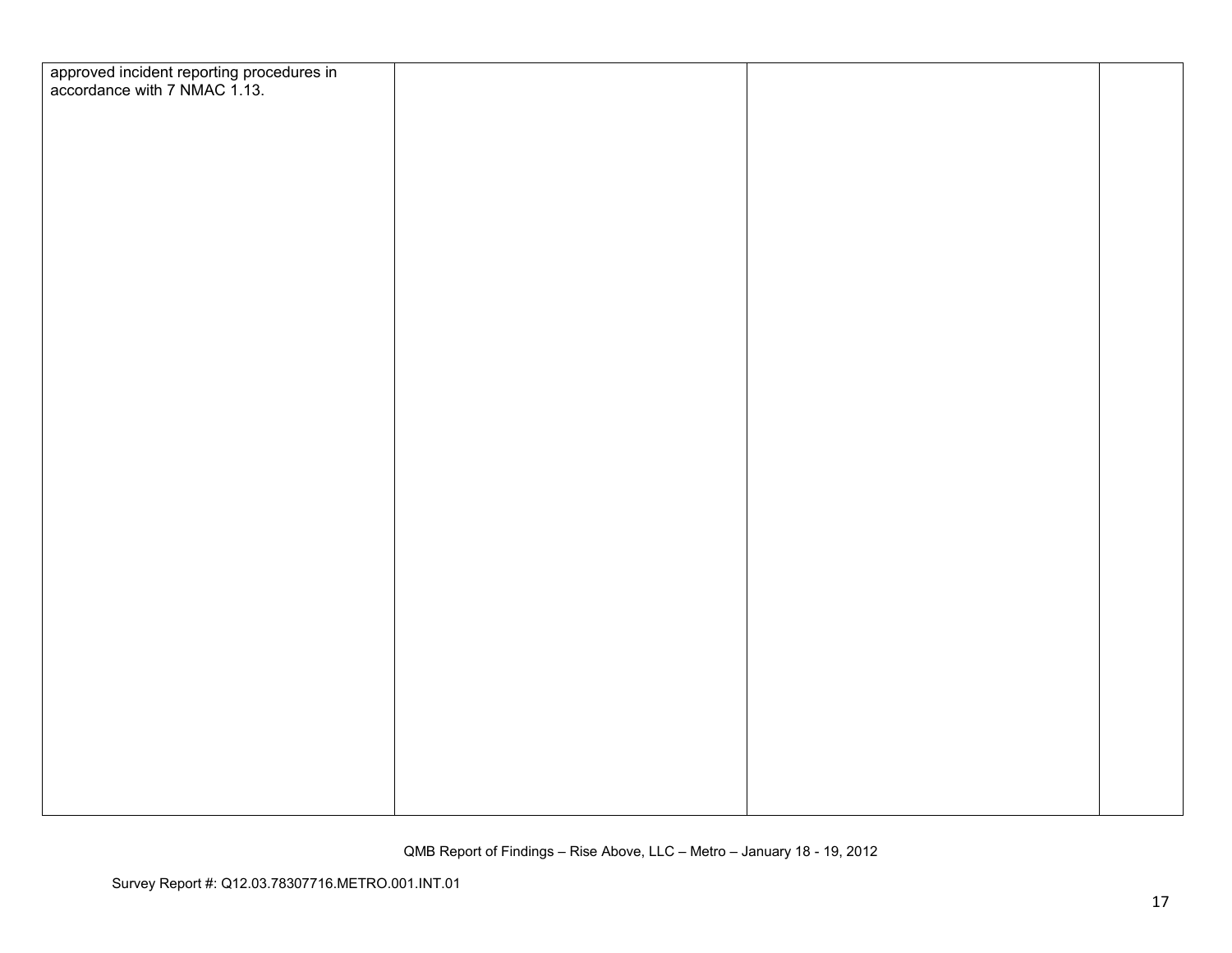| Tag # 1A28.2 Incident Mgt. System -                                                                                                                                                                                                                                                                                                                                                                                                                                                                                                                                                                                                                                                                                                                                                                                                                                                                                                                                                                                                                                                                                                                                                                                                                                                                                                                                                                                                                                                                                                                                            | <b>Standard Level Deficiency</b>                                                                                                                                                                                                                                                                                                                                                                                                                                                                        |                                                                                                                                                                              |  |
|--------------------------------------------------------------------------------------------------------------------------------------------------------------------------------------------------------------------------------------------------------------------------------------------------------------------------------------------------------------------------------------------------------------------------------------------------------------------------------------------------------------------------------------------------------------------------------------------------------------------------------------------------------------------------------------------------------------------------------------------------------------------------------------------------------------------------------------------------------------------------------------------------------------------------------------------------------------------------------------------------------------------------------------------------------------------------------------------------------------------------------------------------------------------------------------------------------------------------------------------------------------------------------------------------------------------------------------------------------------------------------------------------------------------------------------------------------------------------------------------------------------------------------------------------------------------------------|---------------------------------------------------------------------------------------------------------------------------------------------------------------------------------------------------------------------------------------------------------------------------------------------------------------------------------------------------------------------------------------------------------------------------------------------------------------------------------------------------------|------------------------------------------------------------------------------------------------------------------------------------------------------------------------------|--|
| <b>Parent/Guardian Training</b>                                                                                                                                                                                                                                                                                                                                                                                                                                                                                                                                                                                                                                                                                                                                                                                                                                                                                                                                                                                                                                                                                                                                                                                                                                                                                                                                                                                                                                                                                                                                                |                                                                                                                                                                                                                                                                                                                                                                                                                                                                                                         |                                                                                                                                                                              |  |
| NMAC 7.1.13.10 INCIDENT MANAGEMENT<br><b>SYSTEM REQUIREMENTS:</b><br>A. General: All licensed health care facilities<br>and community based service providers shall<br>establish and maintain an incident management<br>system, which emphasizes the principles of<br>prevention and staff involvement. The licensed<br>health care facility or community based service<br>provider shall ensure that the incident<br>management system policies and procedures<br>requires all employees to be competently trained<br>to respond to, report, and document incidents in<br>a timely and accurate manner.<br>E. Consumer and Guardian Orientation<br>Packet: Consumers, family members and legal<br>guardians shall be made aware of and have<br>available immediate accessibility to the licensed<br>health care facility and community based service<br>provider incident reporting processes. The<br>licensed health care facility and community<br>based service provider shall provide consumers,<br>family members or legal guardians an<br>orientation packet to include incident<br>management systems policies and procedural<br>information concerning the reporting of abuse,<br>neglect or misappropriation. The licensed health<br>care facility and community based service<br>provider shall include a signed statement<br>indicating the date, time, and place they<br>received their orientation packet to be contained<br>in the consumer's file. The appropriate<br>consumer, family member or legal guardian shall<br>sign this at the time of orientation. | Based on record review, the Agency failed to<br>provide documentation indicating consumer,<br>family members, or legal guardians had received<br>an orientation packet including incident<br>management system policies and procedural<br>information concerning the reporting of Abuse,<br>Neglect and Misappropriation of Consumers'<br>Property, for 2 of 3 individuals.<br>• Parent/Guardian Incident Management<br>Training (Abuse, Neglect & Misappropriation<br>of Consumers' Property) (#1 & 2) | Provider:<br>State your Plan of Correction for the findings in<br>this Tag above this line.<br>Enter your Quality Assurance/Quality<br>Improvement processes below the line. |  |
|                                                                                                                                                                                                                                                                                                                                                                                                                                                                                                                                                                                                                                                                                                                                                                                                                                                                                                                                                                                                                                                                                                                                                                                                                                                                                                                                                                                                                                                                                                                                                                                |                                                                                                                                                                                                                                                                                                                                                                                                                                                                                                         |                                                                                                                                                                              |  |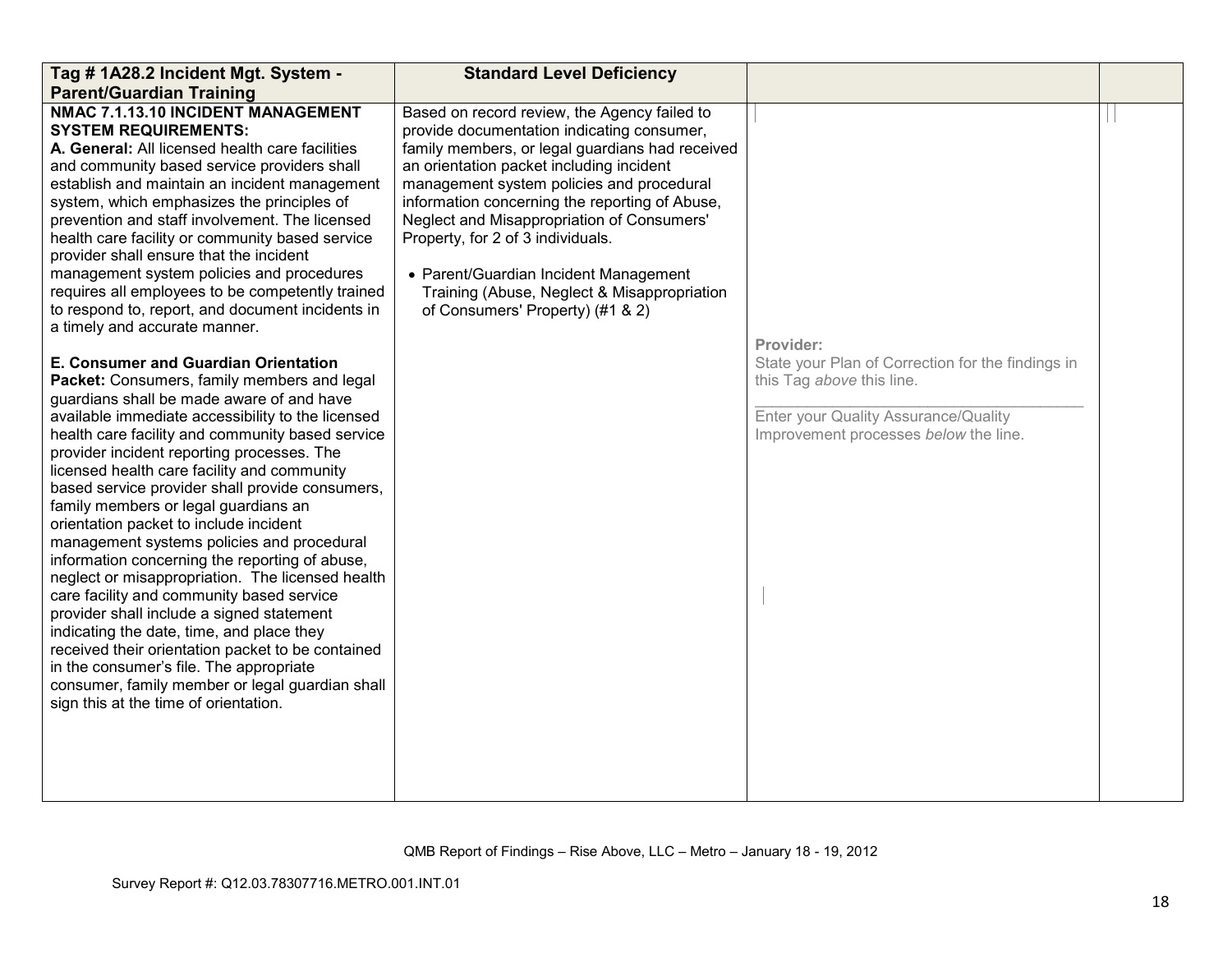| <b>Standard of Care</b>                                                                                                                                                                                                                                                                                                                                                                                                                                                                                                                                                                                                                                                                                                                                                                                                                                                                                                                  | <b>Deficiencies</b>                                                                                                                                                                                       | <b>Agency Plan of Correction, On-going</b><br><b>QA/QI &amp; Responsible Party</b>                                                                                                                                                                                     | <b>Date</b><br><b>Due</b> |
|------------------------------------------------------------------------------------------------------------------------------------------------------------------------------------------------------------------------------------------------------------------------------------------------------------------------------------------------------------------------------------------------------------------------------------------------------------------------------------------------------------------------------------------------------------------------------------------------------------------------------------------------------------------------------------------------------------------------------------------------------------------------------------------------------------------------------------------------------------------------------------------------------------------------------------------|-----------------------------------------------------------------------------------------------------------------------------------------------------------------------------------------------------------|------------------------------------------------------------------------------------------------------------------------------------------------------------------------------------------------------------------------------------------------------------------------|---------------------------|
| needed healthcare services in a timely manner.                                                                                                                                                                                                                                                                                                                                                                                                                                                                                                                                                                                                                                                                                                                                                                                                                                                                                           |                                                                                                                                                                                                           | CMS Assurance - Health and Welfare - The state, on an ongoing basis, identifies, addresses and seeks to prevent occurrences of<br>abuse, neglect and exploitation. Individuals shall be afforded their basic human rights. The provider supports individuals to access |                           |
| Tag # 1A03 CQI System<br>Developmental Disabilities (DD) Waiver                                                                                                                                                                                                                                                                                                                                                                                                                                                                                                                                                                                                                                                                                                                                                                                                                                                                          | <b>Standard Level Deficiency</b><br>Based on record review, the Agency failed to                                                                                                                          |                                                                                                                                                                                                                                                                        |                           |
| Service Standards effective 4/1/2007<br><b>CHAPTER 1 I. PROVIDER AGENCY</b><br><b>ENROLLMENT PROCESS</b>                                                                                                                                                                                                                                                                                                                                                                                                                                                                                                                                                                                                                                                                                                                                                                                                                                 | develop and implement a complete Continuous<br>Quality Management System.                                                                                                                                 |                                                                                                                                                                                                                                                                        |                           |
| I. Continuous Quality Management System:                                                                                                                                                                                                                                                                                                                                                                                                                                                                                                                                                                                                                                                                                                                                                                                                                                                                                                 | Review of the Agency's Continuous Quality                                                                                                                                                                 |                                                                                                                                                                                                                                                                        |                           |
| Prior to approval or renewal of a DD Waiver<br>Provider Agreement, the Provider Agency is<br>required to submit in writing the current<br>Continuous Quality Improvement Plan to the                                                                                                                                                                                                                                                                                                                                                                                                                                                                                                                                                                                                                                                                                                                                                     | Improvement Plan provided during the on-site<br>survey did not contain the components required<br>by Standards.                                                                                           |                                                                                                                                                                                                                                                                        |                           |
| DOH for approval. In addition, on an annual<br>basis DD Waiver Provider Agencies shall<br>develop or update and implement the                                                                                                                                                                                                                                                                                                                                                                                                                                                                                                                                                                                                                                                                                                                                                                                                            | The Agency's CQI Plan did not contain the<br>following components:                                                                                                                                        |                                                                                                                                                                                                                                                                        |                           |
| Continuous Quality Improvement Plan. The<br>CQI Plan shall be used to 1) discover<br>strengths and challenges of the provider<br>agency, as well as strengths, and barriers<br>individuals experience in receiving the quality,<br>quantity, and meaningfulness of services that<br>he or she desires; 2) build on strengths and<br>remediate individual and provider level issues<br>to improve the provider's service provision<br>over time. At a minimum the CQI Plan shall<br>address how the agency will collect, analyze,<br>act on data and evaluate results related to:<br>Individual access to needed services and<br>(1)<br>supports;<br>Effectiveness and timeliness of<br>(2)<br>implementation of Individualized Service<br>Plans;<br>Trends in achievement of individual<br>(3)<br>outcomes in the Individual Service Plans;<br>Trends in medication and medical<br>(4)<br>incidents leading to adverse health<br>events; | (1) Individual access to needed services and<br>supports;<br>(3) Trends in achievement of individual<br>outcomes in the Individual Service Plans;<br>and<br>Quality and completeness documentation<br>(6) | Provider:<br>State your Plan of Correction for the findings in<br>this Tag above this line.<br>Enter your Quality Assurance/Quality<br>Improvement processes below the line.                                                                                           |                           |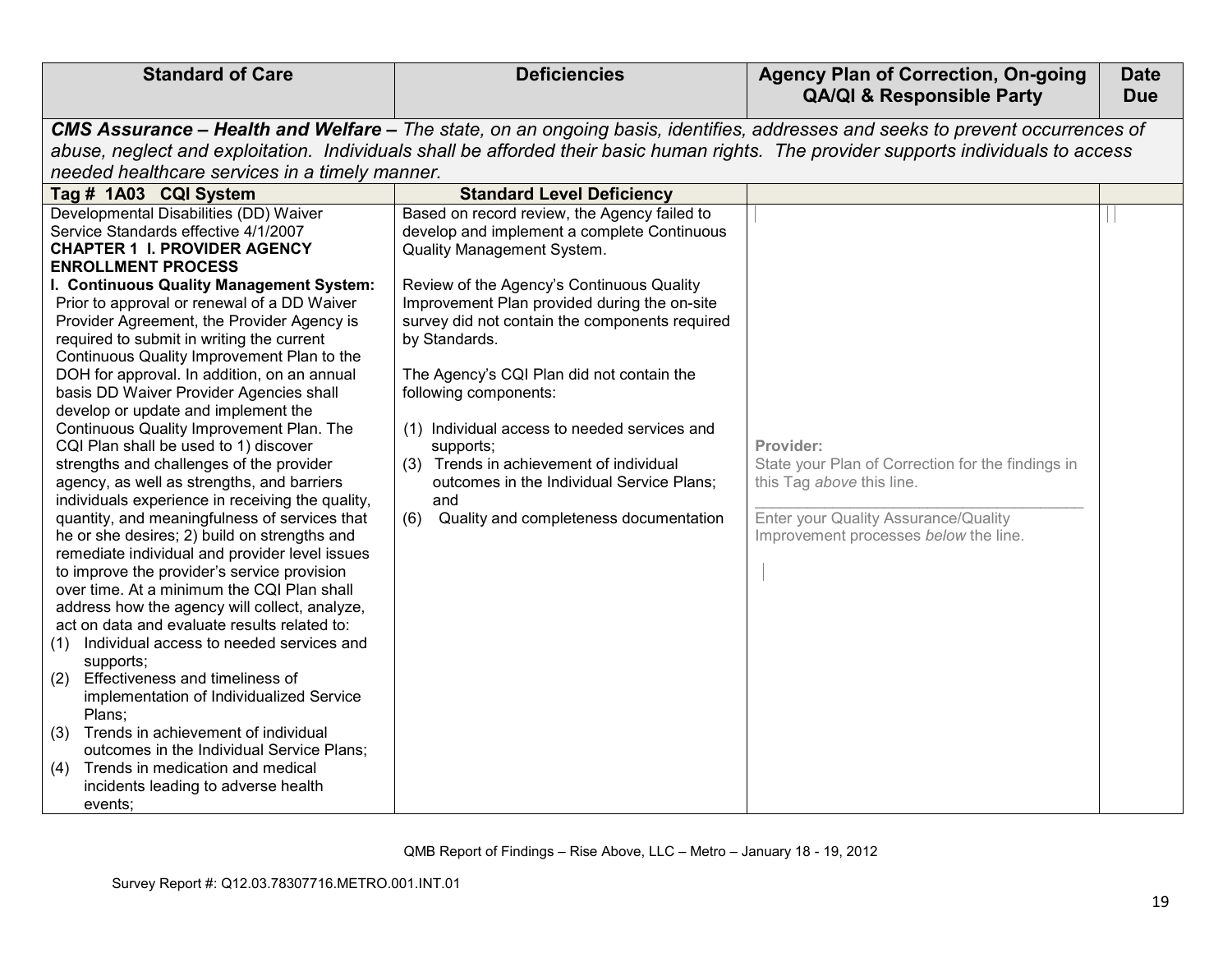| Trends in the adequacy of planning and<br>(5)  |  |  |
|------------------------------------------------|--|--|
| coordination of healthcare supports at         |  |  |
| both supervisory and direct support levels;    |  |  |
| Quality and completeness documentation;<br>(6) |  |  |
| and                                            |  |  |
| (7) Trends in individual and guardian          |  |  |
| satisfaction.                                  |  |  |
|                                                |  |  |
|                                                |  |  |
| <b>7.1.13.9 INCIDENT MANAGEMENT SYSTEM</b>     |  |  |
| <b>REPORTING REQUIREMENTS FOR</b>              |  |  |
| <b>COMMUNITY BASED SERVICE</b>                 |  |  |
| <b>PROVIDERS:</b>                              |  |  |
| E. Quality Improvement System for              |  |  |
| <b>Community Based Service Providers: The</b>  |  |  |
| community based service provider shall         |  |  |
| establish and implement a quality improvement  |  |  |
| system for reviewing alleged complaints and    |  |  |
| incidents. The incident management system      |  |  |
| shall include written documentation of         |  |  |
| corrective actions taken. The community based  |  |  |
| service provider shall maintain documented     |  |  |
| evidence that all alleged violations are       |  |  |
| thoroughly investigated, and shall take all    |  |  |
| reasonable steps to prevent further incidents. |  |  |
| The community based service provider shall     |  |  |
| provide the following internal monitoring and  |  |  |
| facilitating quality improvement system:       |  |  |
|                                                |  |  |
| community based service providers<br>(1)       |  |  |
| funded through the long-term services          |  |  |
| division to provide waiver services shall      |  |  |
|                                                |  |  |
| have current incident management policy        |  |  |
| and procedures in place, which comply          |  |  |
| with the department's current                  |  |  |
| requirements;                                  |  |  |
| community based service providers<br>(2)       |  |  |
| providing developmental disabilities           |  |  |
| services must have a designated incident       |  |  |
| management coordinator in place;               |  |  |
| community based service providers<br>(4)       |  |  |
| providing developmental disabilities           |  |  |
| services must have an incident                 |  |  |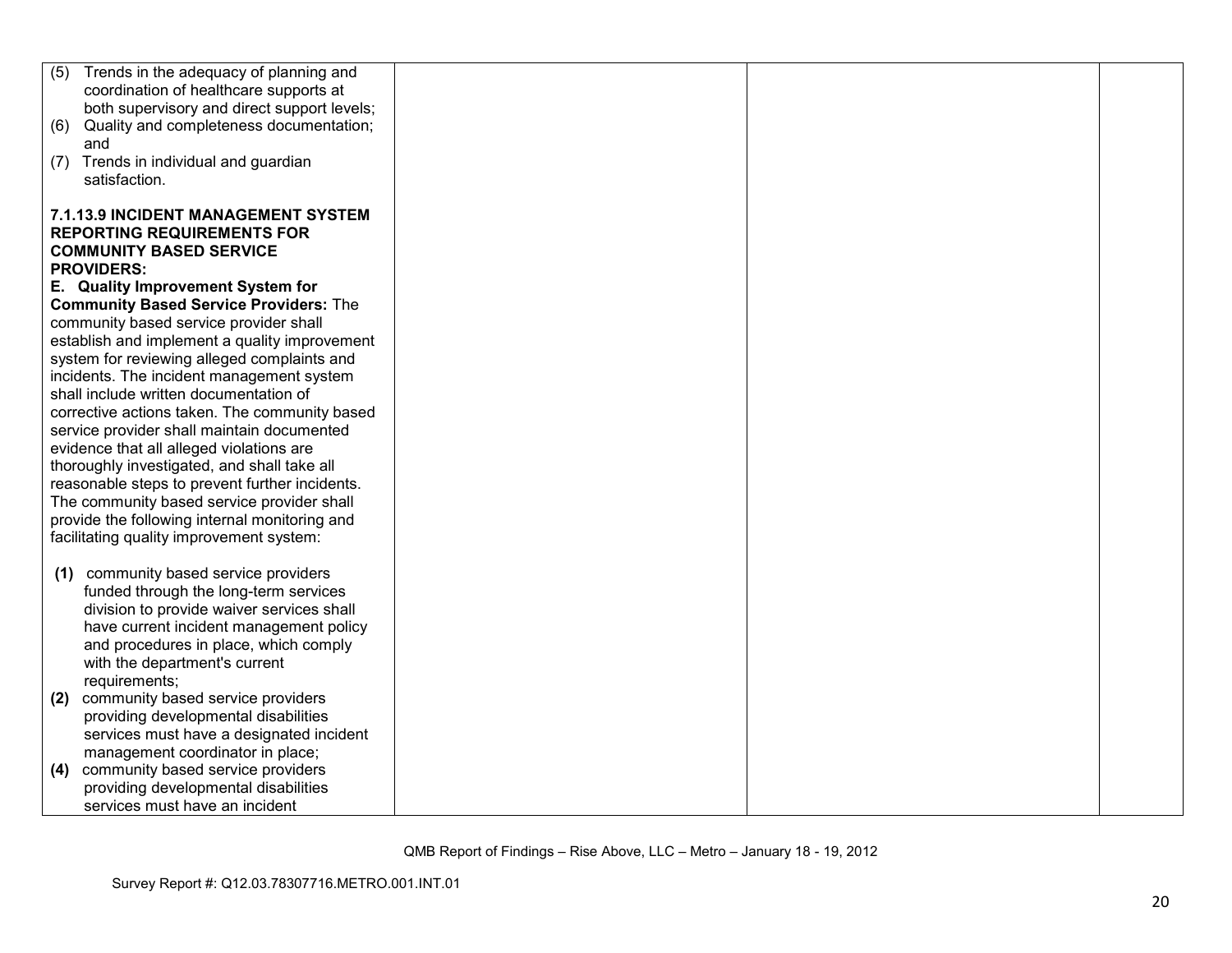| management committee to address<br>internal and external incident reports for<br>the purpose of looking at internal root<br>causes and to take action on identified<br>trends or issues |  |  |
|-----------------------------------------------------------------------------------------------------------------------------------------------------------------------------------------|--|--|
|                                                                                                                                                                                         |  |  |
|                                                                                                                                                                                         |  |  |
|                                                                                                                                                                                         |  |  |
|                                                                                                                                                                                         |  |  |
|                                                                                                                                                                                         |  |  |
|                                                                                                                                                                                         |  |  |
|                                                                                                                                                                                         |  |  |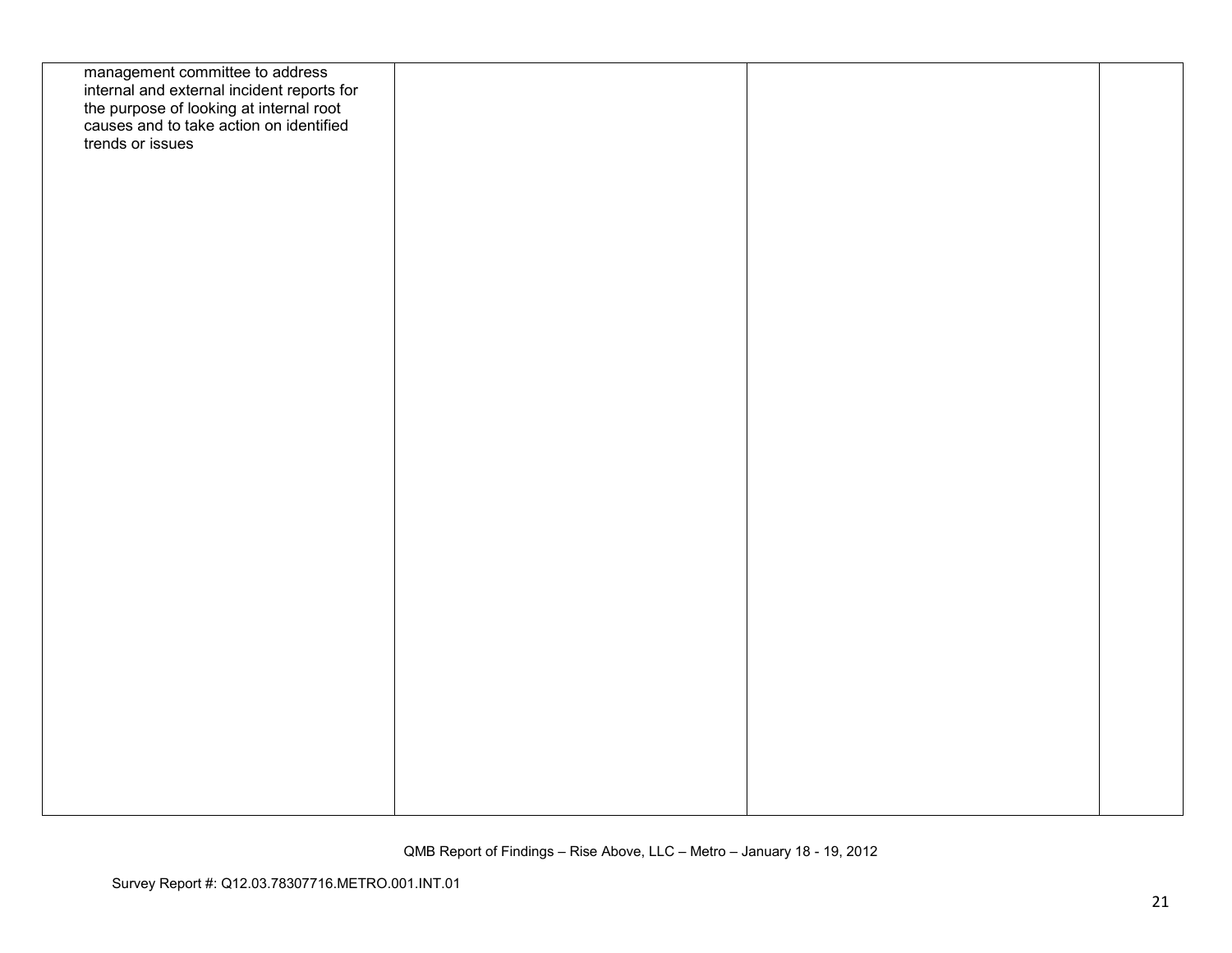| Tag #1A09 Medication Delivery (MAR)             | <b>Standard Level Deficiency</b>                                                      |  |
|-------------------------------------------------|---------------------------------------------------------------------------------------|--|
| - Routine Medication                            |                                                                                       |  |
| Developmental Disabilities (DD) Waiver          | Medication Administration Records (MAR) were                                          |  |
| Service Standards effective 4/1/2007            | reviewed for the months of September, October                                         |  |
| <b>CHAPTER 1 II. PROVIDER AGENCY</b>            | & November 2012.                                                                      |  |
| <b>REQUIREMENTS:</b> The objective of these     |                                                                                       |  |
| standards is to establish Provider Agency       | Based on record review, 3 of 3 individuals had                                        |  |
| policy, procedure and reporting requirements    | Medication Administration Records, which                                              |  |
| for DD Medicaid Waiver program. These           | contained missing routine medications entries                                         |  |
| requirements apply to all such Provider Agency  | and/or other errors:                                                                  |  |
| staff, whether directly employed or             |                                                                                       |  |
| subcontracting with the Provider Agency.        | Individual #1                                                                         |  |
| Additional Provider Agency requirements and     | September 2011                                                                        |  |
| personnel qualifications may be applicable for  | During on-site survey Physician Orders were                                           |  |
| specific service standards.                     | requested. As of 01/23/2012, Physician                                                |  |
| Е.<br><b>Medication Delivery: Provider</b>      | Orders had not been provided.                                                         |  |
| Agencies that provide Community Living,         |                                                                                       |  |
| Community Inclusion or Private Duty Nursing     | October 2011                                                                          |  |
| services shall have written policies and        | During on-site survey Physician Orders were                                           |  |
| procedures regarding medication(s) delivery     | requested. As of 01/23/2012, Physician                                                |  |
| and tracking and reporting of medication errors | Orders had not been provided.                                                         |  |
| in accordance with DDSD Medication              |                                                                                       |  |
| Assessment and Delivery Policy and              | November 2011                                                                         |  |
| Procedures, the Board of Nursing Rules and      | During on-site survey Physician Orders were<br>requested. As of 01/23/2012, Physician |  |
| Board of Pharmacy standards and regulations.    |                                                                                       |  |
| (2) When required by the DDSD Medication        | Orders had not been provided.                                                         |  |
| Assessment and Delivery Policy, Medication      | Individual #2                                                                         |  |
| Administration Records (MAR) shall be           | September 2011                                                                        |  |
| maintained and include:                         | Medication Administration Records contain the                                         |  |
| (a) The name of the individual, a               | following medications. No Physician's Orders                                          |  |
| transcription of the physician's written or     | were found for the following medications:                                             |  |
| licensed health care provider's                 | • Erythromycin 2% Solution (Apply at                                                  |  |
| prescription including the brand and            | bedtime)                                                                              |  |
| generic name of the medication,                 |                                                                                       |  |
| diagnosis for which the medication is           | • Liquitears Drops (4 times daily)                                                    |  |
| prescribed;                                     |                                                                                       |  |
| (b) Prescribed dosage, frequency and            | October 2011                                                                          |  |
| method/route of administration, times           | Medication Administration Records contain the                                         |  |
| and dates of administration;                    | following medications. No Physician's Orders                                          |  |
| (c) Initials of the individual administering or | were found for the following medications:                                             |  |
| assisting with the medication;                  |                                                                                       |  |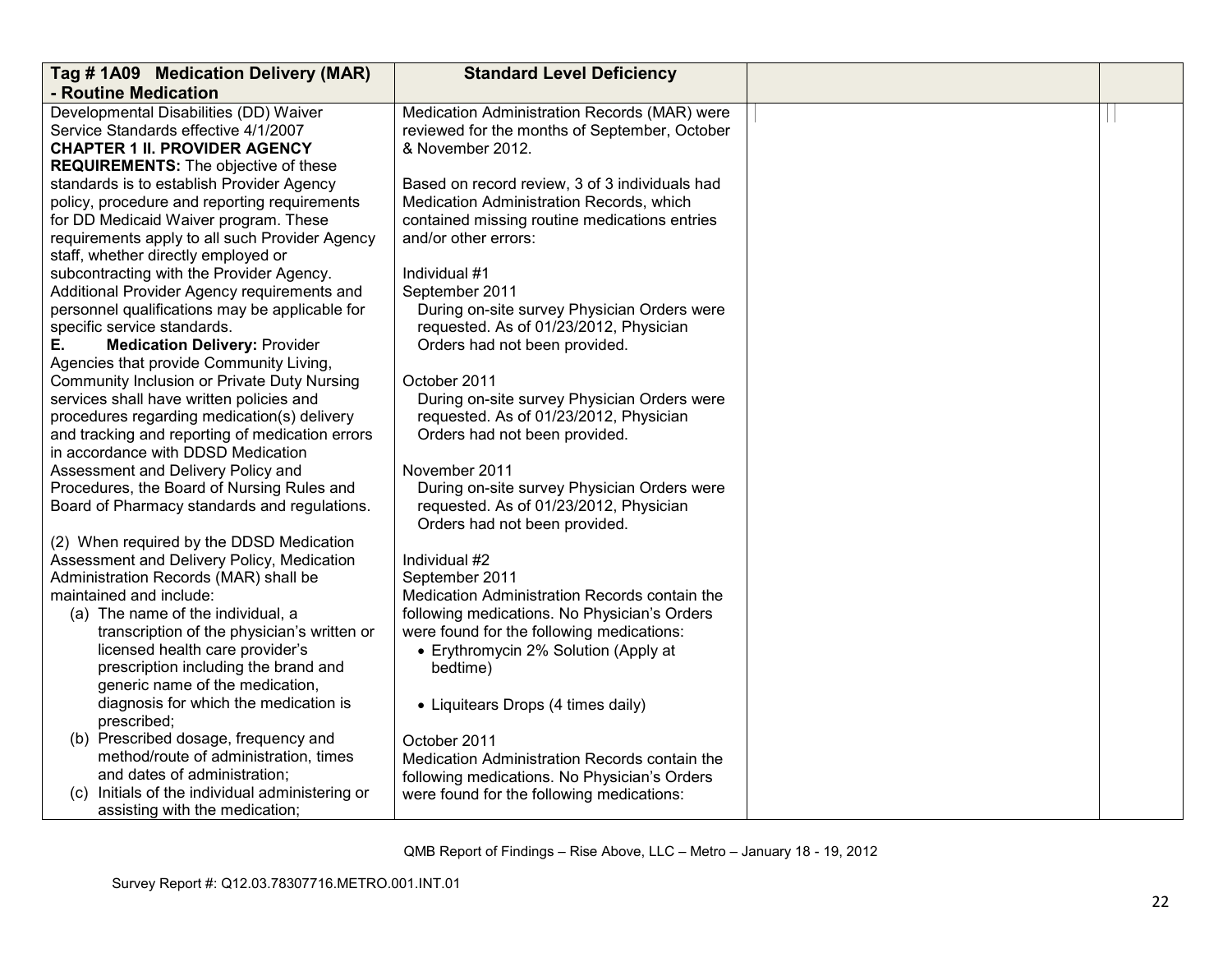| (d) Explanation of any medication                           | • Erythromycin 2% Solution (Apply at             |  |
|-------------------------------------------------------------|--------------------------------------------------|--|
| irregularity;                                               | bedtime)                                         |  |
| (e) Documentation of any allergic reaction                  |                                                  |  |
| or adverse medication effect; and                           | • Liquitears Drops (4 times daily)               |  |
| (f) For PRN medication, an explanation for                  |                                                  |  |
| the use of the PRN medication shall                         | November 2011                                    |  |
| include observable signs/symptoms or                        | Medication Administration Records contain the    |  |
| circumstances in which the medication                       | following medications. No Physician's Orders     |  |
| is to be used, and documentation of                         | were found for the following medications:        |  |
| effectiveness of PRN medication                             | • Erythromycin 2% Solution (Apply at             |  |
| administered.                                               | bedtime)                                         |  |
| (3) The Provider Agency shall also maintain a               |                                                  |  |
| signature page that designates the full name                | • Liquitears Drops (4 times daily)               |  |
| that corresponds to each initial used to                    |                                                  |  |
| document administered or assisted delivery of<br>each dose; | Individual #3                                    |  |
| (4) MARs are not required for individuals                   | September 2011                                   |  |
| participating in Independent Living who self-               | Medication Administration Records contain the    |  |
| administer their own medications;                           | following medications. No Physician's Orders     |  |
| (5) Information from the prescribing pharmacy               | were found for the following medications:        |  |
| regarding medications shall be kept in the                  | • Lexapro 20mg (1 time daily)                    |  |
| home and community inclusion service                        |                                                  |  |
| locations and shall include the expected                    | October 2011                                     |  |
| desired outcomes of administrating the                      | As indicated on the MAR, "skin check and vital   |  |
| medication, signs and symptoms of adverse                   | signs weekly on Monday evening (document on      |  |
| events and interactions with other medications;             | back of MAR) DX: Monitoring". Review of the      |  |
|                                                             | Medication Administration Record found no        |  |
| NMAC 16.19.11.8 MINIMUM STANDARDS:                          | evidence that "skin check and vital signs" where |  |
| A. MINIMUM STANDARDS FOR THE                                | done for October 2011.                           |  |
| DISTRIBUTION, STORAGE, HANDLING AND                         | Medication Administration Records contain the    |  |
| <b>RECORD KEEPING OF DRUGS:</b>                             | following medications. No Physician's Orders     |  |
|                                                             | were found for the following medications:        |  |
| (d) The facility shall have a Medication                    | • Lexapro 20mg (1 time daily)                    |  |
| Administration Record (MAR) documenting                     |                                                  |  |
| medication administered to residents,                       | November 2011                                    |  |
| including over-the-counter medications.                     | As indicated on the MAR, "skin check and vital   |  |
| This documentation shall include:                           | signs weekly on Monday evening (document on      |  |
| Name of resident;<br>(i)                                    | back of MAR) DX: Monitoring". Review of the      |  |
| Date given;<br>(ii)                                         | Medication Administration Record found no        |  |
| (iii) Drug product name;                                    | evidence that "skin check and vital signs" where |  |
| Dosage and form;<br>(iv)                                    | done for November 2011.                          |  |
| Strength of drug;<br>(v)                                    |                                                  |  |
|                                                             |                                                  |  |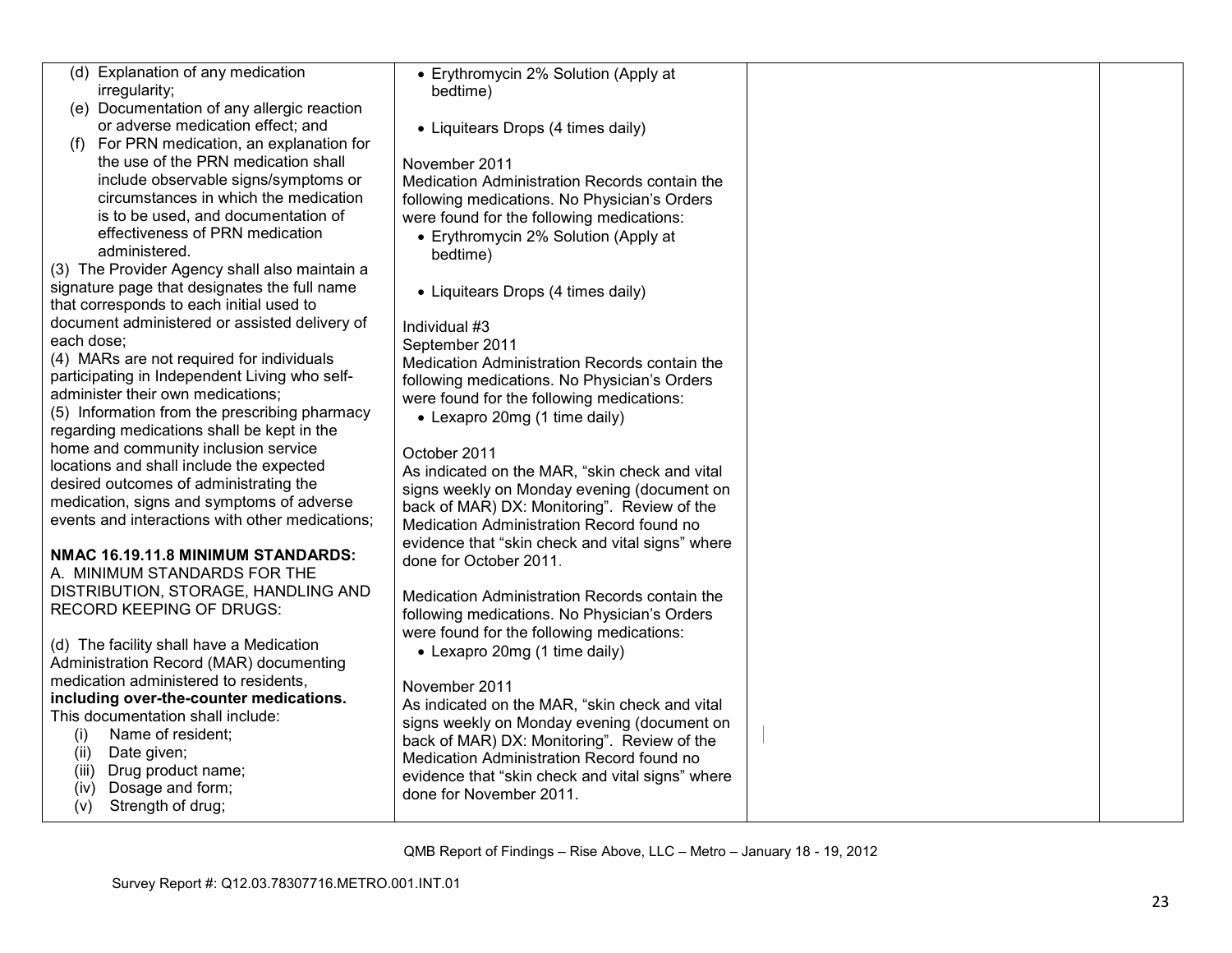| (vi) Route of administration;<br>(vii) How often medication is to be taken;<br>(viii) Time taken and staff initials;<br>(ix) Dates when the medication is<br>discontinued or changed;<br>The name and initials of all staff<br>(x)<br>administering medications.                                                                                          | Medication Administration Records contain the<br>following medications. No Physician's Orders<br>were found for the following medications:<br>• Lexapro 20mg (1 time daily) |  |
|-----------------------------------------------------------------------------------------------------------------------------------------------------------------------------------------------------------------------------------------------------------------------------------------------------------------------------------------------------------|-----------------------------------------------------------------------------------------------------------------------------------------------------------------------------|--|
| <b>Model Custodial Procedure Manual</b><br><b>D. Administration of Drugs</b><br>Unless otherwise stated by practitioner,<br>patients will not be allowed to administer their<br>own medications.<br>Document the practitioner's order authorizing<br>the self-administration of medications.                                                              |                                                                                                                                                                             |  |
| All PRN (As needed) medications shall have<br>complete detail instructions regarding the<br>administering of the medication. This shall<br>include:<br>symptoms that indicate the use of the<br>$\blacktriangleright$<br>medication,<br>exact dosage to be used, and<br>➤<br>the exact amount to be used in a 24<br>$\blacktriangleright$<br>hour period. |                                                                                                                                                                             |  |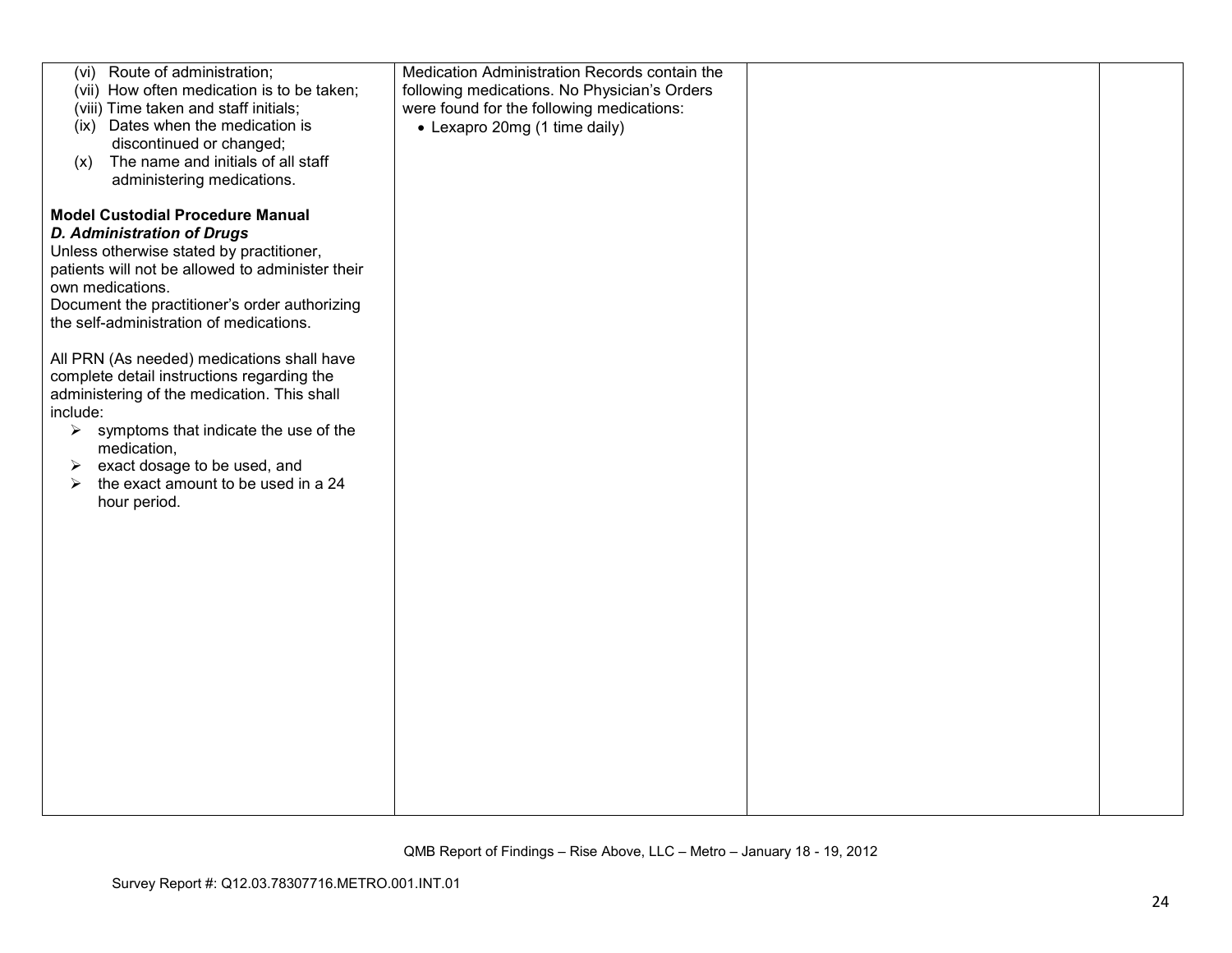| Tag # 1A09.1 Medication Delivery -                                                                                                                                                                                                                                                                                                                                                                                                                                                                                                                                                                                                                                                                                                                                                                                                                                                                                                                                                                                                                                                                                                                                                                                                                                                                                                                                                                                                                                                                                                                                                                                                 | <b>Standard Level Deficiency</b>                                                                                                                                                                                                                                                                                                                                                                                                                                                                                                                                                                                                                                                                                                                                                                                                                                                                                                                                           |                                                                                                                                                                              |  |
|------------------------------------------------------------------------------------------------------------------------------------------------------------------------------------------------------------------------------------------------------------------------------------------------------------------------------------------------------------------------------------------------------------------------------------------------------------------------------------------------------------------------------------------------------------------------------------------------------------------------------------------------------------------------------------------------------------------------------------------------------------------------------------------------------------------------------------------------------------------------------------------------------------------------------------------------------------------------------------------------------------------------------------------------------------------------------------------------------------------------------------------------------------------------------------------------------------------------------------------------------------------------------------------------------------------------------------------------------------------------------------------------------------------------------------------------------------------------------------------------------------------------------------------------------------------------------------------------------------------------------------|----------------------------------------------------------------------------------------------------------------------------------------------------------------------------------------------------------------------------------------------------------------------------------------------------------------------------------------------------------------------------------------------------------------------------------------------------------------------------------------------------------------------------------------------------------------------------------------------------------------------------------------------------------------------------------------------------------------------------------------------------------------------------------------------------------------------------------------------------------------------------------------------------------------------------------------------------------------------------|------------------------------------------------------------------------------------------------------------------------------------------------------------------------------|--|
| <b>PRN Medication</b>                                                                                                                                                                                                                                                                                                                                                                                                                                                                                                                                                                                                                                                                                                                                                                                                                                                                                                                                                                                                                                                                                                                                                                                                                                                                                                                                                                                                                                                                                                                                                                                                              |                                                                                                                                                                                                                                                                                                                                                                                                                                                                                                                                                                                                                                                                                                                                                                                                                                                                                                                                                                            |                                                                                                                                                                              |  |
| Developmental Disabilities (DD) Waiver<br>Service Standards effective 4/1/2007<br><b>CHAPTER 1 II. PROVIDER AGENCY</b><br><b>REQUIREMENTS:</b> The objective of these<br>standards is to establish Provider Agency<br>policy, procedure and reporting requirements<br>for DD Medicaid Waiver program. These<br>requirements apply to all such Provider Agency<br>staff, whether directly employed or<br>subcontracting with the Provider Agency.<br>Additional Provider Agency requirements and<br>personnel qualifications may be applicable for<br>specific service standards.<br>E. Medication Delivery: Provider Agencies<br>that provide Community Living, Community<br>Inclusion or Private Duty Nursing services shall<br>have written policies and procedures regarding<br>medication(s) delivery and tracking and<br>reporting of medication errors in accordance<br>with DDSD Medication Assessment and<br>Delivery Policy and Procedures, the Board of<br>Nursing Rules and Board of Pharmacy<br>standards and regulations.<br>(2) When required by the DDSD Medication<br>Assessment and Delivery Policy, Medication<br>Administration Records (MAR) shall be<br>maintained and include:<br>(a) The name of the individual, a<br>transcription of the physician's written or<br>licensed health care provider's<br>prescription including the brand and<br>generic name of the medication,<br>diagnosis for which the medication is<br>prescribed;<br>(b) Prescribed dosage, frequency and<br>method/route of administration, times<br>and dates of administration;<br>(c) Initials of the individual administering or | Based on record review, the Agency failed to<br>maintain PRN Medication Administration<br>Records which contained all elements required<br>by standard for 1 of 4 Individuals.<br>Individual #1<br>September 2011<br>During on-site survey Physician Orders were<br>requested. As of 01/23/2012, Physician<br>Orders had not been provided.<br>October 2011<br>During on-site survey Physician Orders were<br>requested. As of 01/23/2012, Physician<br>Orders had not been provided.<br>November 2011<br>During on-site survey Physician Orders were<br>requested. As of 01/23/2012, Physician<br>Orders had not been provided.<br>Medication Administration Records did not<br>contain the circumstance for which the<br>medication is to be used:<br>• Benadryl 25mg (PRN)<br>No evidence of documented Signs/Symptoms<br>were found for the following PRN medication:<br>• Benadryl 25mg - PRN - November<br>11/29/2011 (given 1 time) & 11/30/2011<br>(given 2 times) | Provider:<br>State your Plan of Correction for the findings in<br>this Tag above this line.<br>Enter your Quality Assurance/Quality<br>Improvement processes below the line. |  |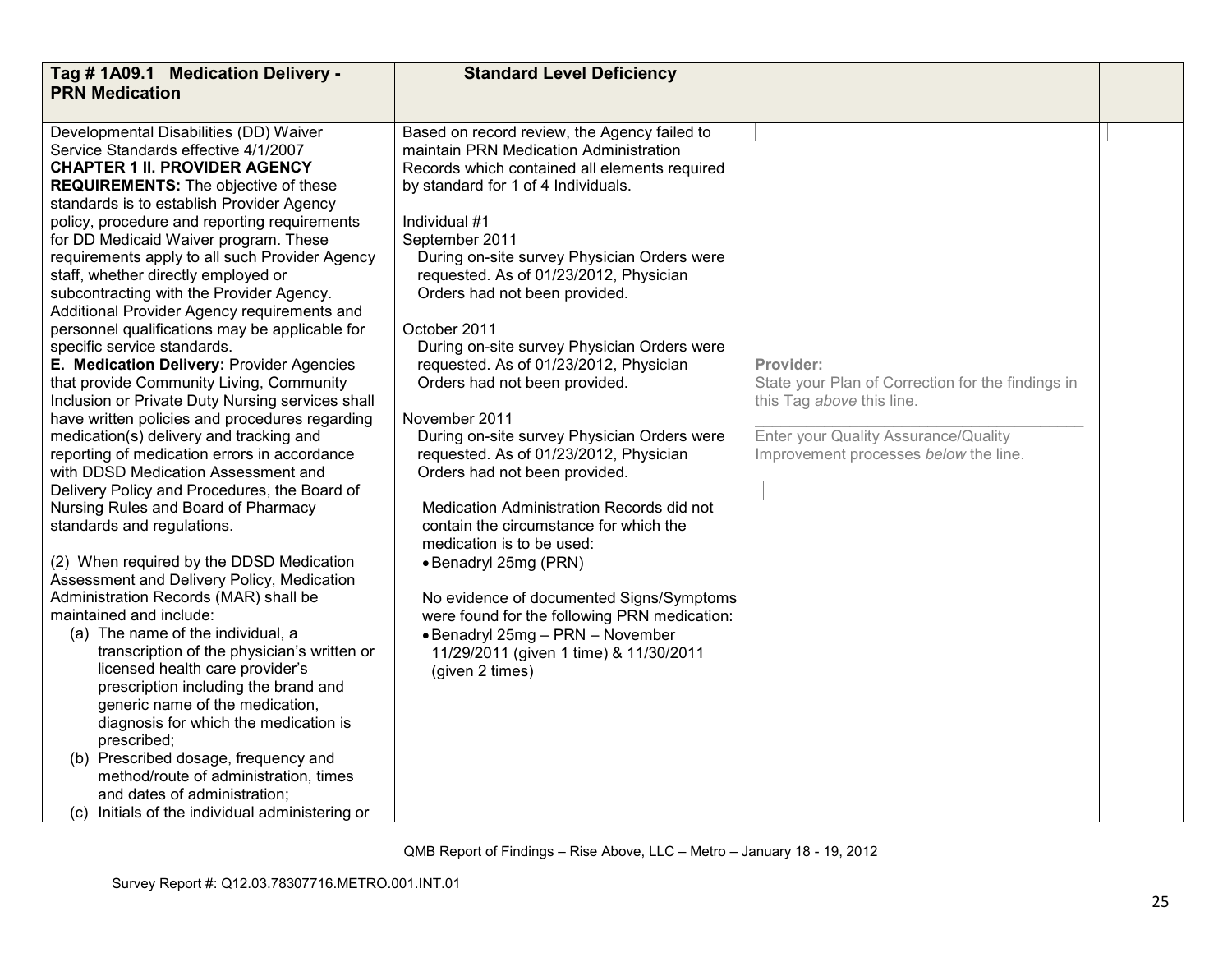| assisting with the medication;<br>(d) Explanation of any medication<br>irregularity;<br>(e) Documentation of any allergic reaction<br>or adverse medication effect; and<br>For PRN medication, an explanation for<br>(f)<br>the use of the PRN medication shall<br>include observable signs/symptoms or<br>circumstances in which the medication<br>is to be used, and documentation of |  |  |
|-----------------------------------------------------------------------------------------------------------------------------------------------------------------------------------------------------------------------------------------------------------------------------------------------------------------------------------------------------------------------------------------|--|--|
| effectiveness of PRN medication<br>administered.                                                                                                                                                                                                                                                                                                                                        |  |  |
| (3) The Provider Agency shall also maintain a<br>signature page that designates the full name<br>that corresponds to each initial used to<br>document administered or assisted delivery of<br>each dose;                                                                                                                                                                                |  |  |
| (4) MARs are not required for individuals<br>participating in Independent Living who self-<br>administer their own medications;                                                                                                                                                                                                                                                         |  |  |
| (5) Information from the prescribing pharmacy<br>regarding medications shall be kept in the<br>home and community inclusion service<br>locations and shall include the expected<br>desired outcomes of administrating the<br>medication, signs and symptoms of adverse<br>events and interactions with other medications;                                                               |  |  |
| NMAC 16.19.11.8 MINIMUM STANDARDS:<br>A. MINIMUM STANDARDS FOR THE<br>DISTRIBUTION, STORAGE, HANDLING AND<br><b>RECORD KEEPING OF DRUGS:</b>                                                                                                                                                                                                                                            |  |  |
| (d) The facility shall have a Medication<br>Administration Record (MAR) documenting<br>medication administered to residents,<br>including over-the-counter medications.                                                                                                                                                                                                                 |  |  |
| This documentation shall include:<br>Name of resident;<br>(i)<br>(ii)<br>Date given;                                                                                                                                                                                                                                                                                                    |  |  |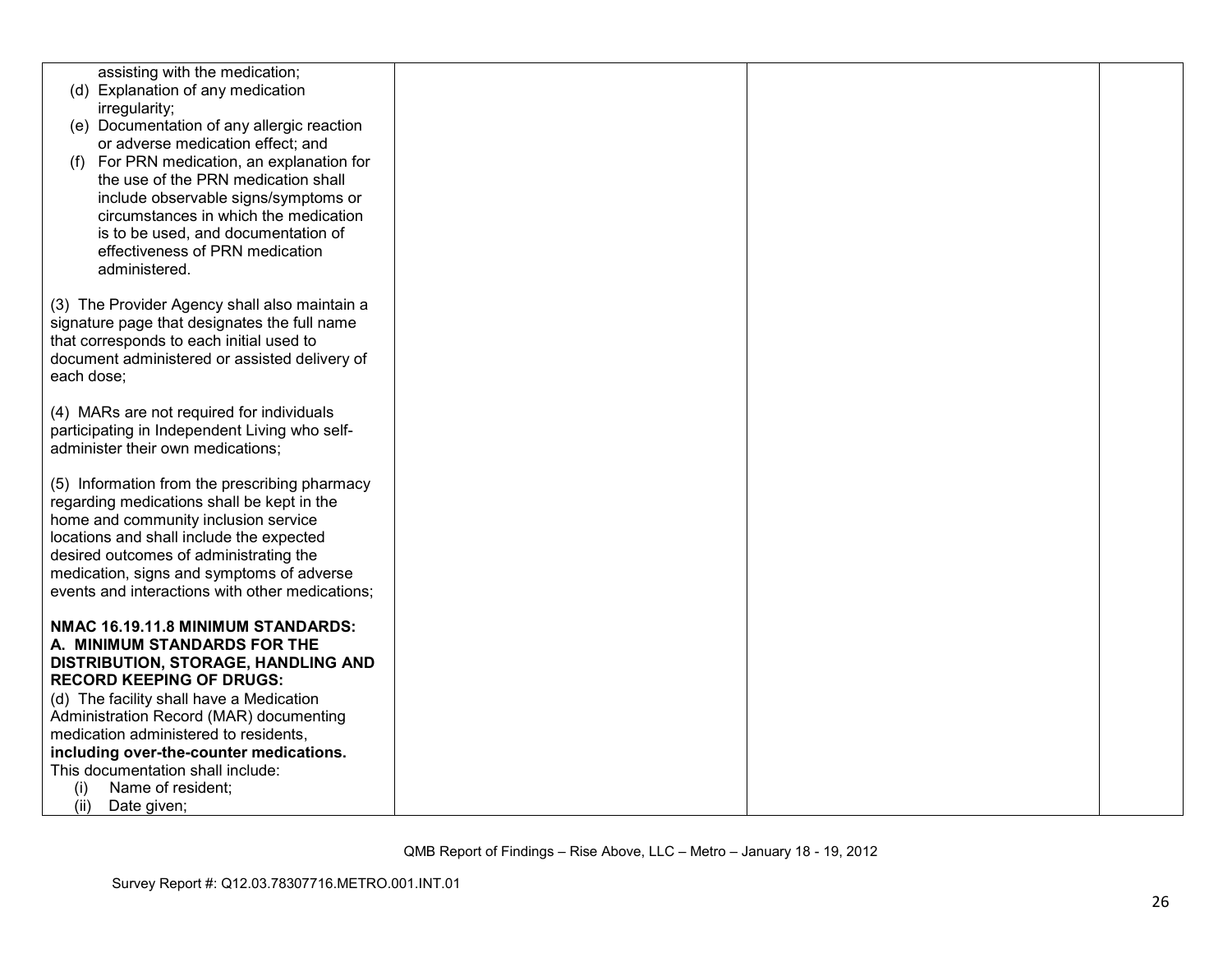| (iii)<br>Drug product name;                                                                      |  |  |
|--------------------------------------------------------------------------------------------------|--|--|
| (iv) Dosage and form;                                                                            |  |  |
| Strength of drug;<br>(v)                                                                         |  |  |
| (vi) Route of administration;                                                                    |  |  |
| (vii) How often medication is to be taken;                                                       |  |  |
| (viii) Time taken and staff initials;                                                            |  |  |
| (ix) Dates when the medication is                                                                |  |  |
| discontinued or changed;                                                                         |  |  |
| The name and initials of all staff<br>(X)                                                        |  |  |
| administering medications.                                                                       |  |  |
|                                                                                                  |  |  |
| <b>Model Custodial Procedure Manual</b>                                                          |  |  |
|                                                                                                  |  |  |
| <b>D. Administration of Drugs</b>                                                                |  |  |
| Unless otherwise stated by practitioner,                                                         |  |  |
| patients will not be allowed to administer their                                                 |  |  |
| own medications.                                                                                 |  |  |
| Document the practitioner's order authorizing                                                    |  |  |
| the self-administration of medications.                                                          |  |  |
|                                                                                                  |  |  |
| All PRN (As needed) medications shall have                                                       |  |  |
| complete detail instructions regarding the                                                       |  |  |
| administering of the medication. This shall                                                      |  |  |
| include:                                                                                         |  |  |
| symptoms that indicate the use of the<br>➤                                                       |  |  |
| medication,                                                                                      |  |  |
| exact dosage to be used, and<br>➤                                                                |  |  |
| the exact amount to be used in a 24<br>➤                                                         |  |  |
| hour period.                                                                                     |  |  |
|                                                                                                  |  |  |
| <b>Department of Health</b>                                                                      |  |  |
| <b>Developmental Disabilities Supports</b>                                                       |  |  |
| <b>Division (DDSD) Medication Assessment</b>                                                     |  |  |
| and Delivery Policy - Eff. November 1, 2006                                                      |  |  |
| <b>F. PRN Medication</b>                                                                         |  |  |
| 3. Prior to self-administration, self-                                                           |  |  |
|                                                                                                  |  |  |
| administration with physical assist or assisting<br>with delivery of PRN medications, the direct |  |  |
| support staff must contact the agency nurse to                                                   |  |  |
| describe observed symptoms and thus assure                                                       |  |  |
|                                                                                                  |  |  |
| that the PRN medication is being used                                                            |  |  |
| according to instructions given by the ordering                                                  |  |  |
| PCP. In cases of fever, respiratory distress                                                     |  |  |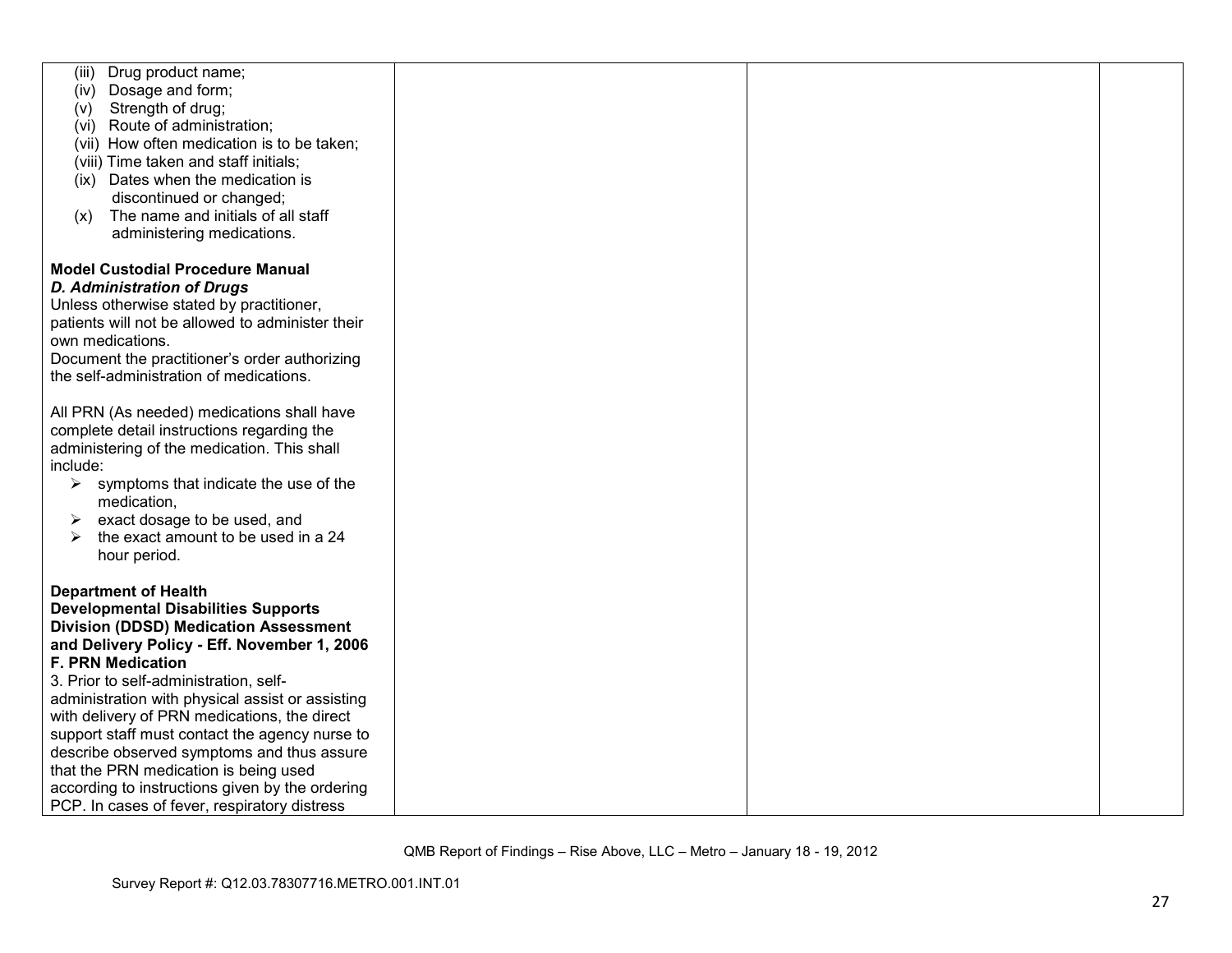| (including coughing), severe pain, vomiting,                                               |  |  |
|--------------------------------------------------------------------------------------------|--|--|
| diarrhea, change in responsiveness/level of                                                |  |  |
| consciousness, the nurse must strongly                                                     |  |  |
| consider the need to conduct a face-to-face                                                |  |  |
| assessment to assure that the PRN does not                                                 |  |  |
| mask a condition better treated by seeking                                                 |  |  |
| medical attention. This does not apply to home                                             |  |  |
| based/family living settings where the provider                                            |  |  |
| is related by affinity or by consanguinity to the                                          |  |  |
| individual.                                                                                |  |  |
|                                                                                            |  |  |
| 4. The agency nurse shall review the utilization                                           |  |  |
| of PRN medications routinely. Frequent or                                                  |  |  |
| escalating use of PRN medications must be                                                  |  |  |
| reported to the PCP and discussed by the                                                   |  |  |
| Interdisciplinary for changes to the overall                                               |  |  |
| support plan (see Section H of this policy).                                               |  |  |
|                                                                                            |  |  |
| H. Agency Nurse Monitoring                                                                 |  |  |
| 1. Regardless of the level of assistance with                                              |  |  |
| medication delivery that is required by the                                                |  |  |
| individual or the route through which the                                                  |  |  |
| medication is delivered, the agency nurses                                                 |  |  |
| must monitor the individual's response to the                                              |  |  |
| effects of their routine and PRN medications.                                              |  |  |
|                                                                                            |  |  |
| The frequency and type of monitoring must be                                               |  |  |
| based on the nurse's assessment of the<br>individual and consideration of the individual's |  |  |
|                                                                                            |  |  |
| diagnoses, health status, stability, utilization of                                        |  |  |
| PRN medications and level of support required                                              |  |  |
| by the individual's condition and the skill level                                          |  |  |
| and needs of the direct care staff. Nursing                                                |  |  |
| monitoring should be based on prudent nursing                                              |  |  |
| practice and should support the safety and                                                 |  |  |
| independence of the individual in the                                                      |  |  |
| community setting. The health care plan shall                                              |  |  |
| reflect the planned monitoring of the                                                      |  |  |
| individual's response to medication.                                                       |  |  |
|                                                                                            |  |  |
| <b>Department of Health Developmental</b>                                                  |  |  |
| <b>Disabilities Supports Division (DDSD) -</b>                                             |  |  |
| <b>Procedure Title:</b>                                                                    |  |  |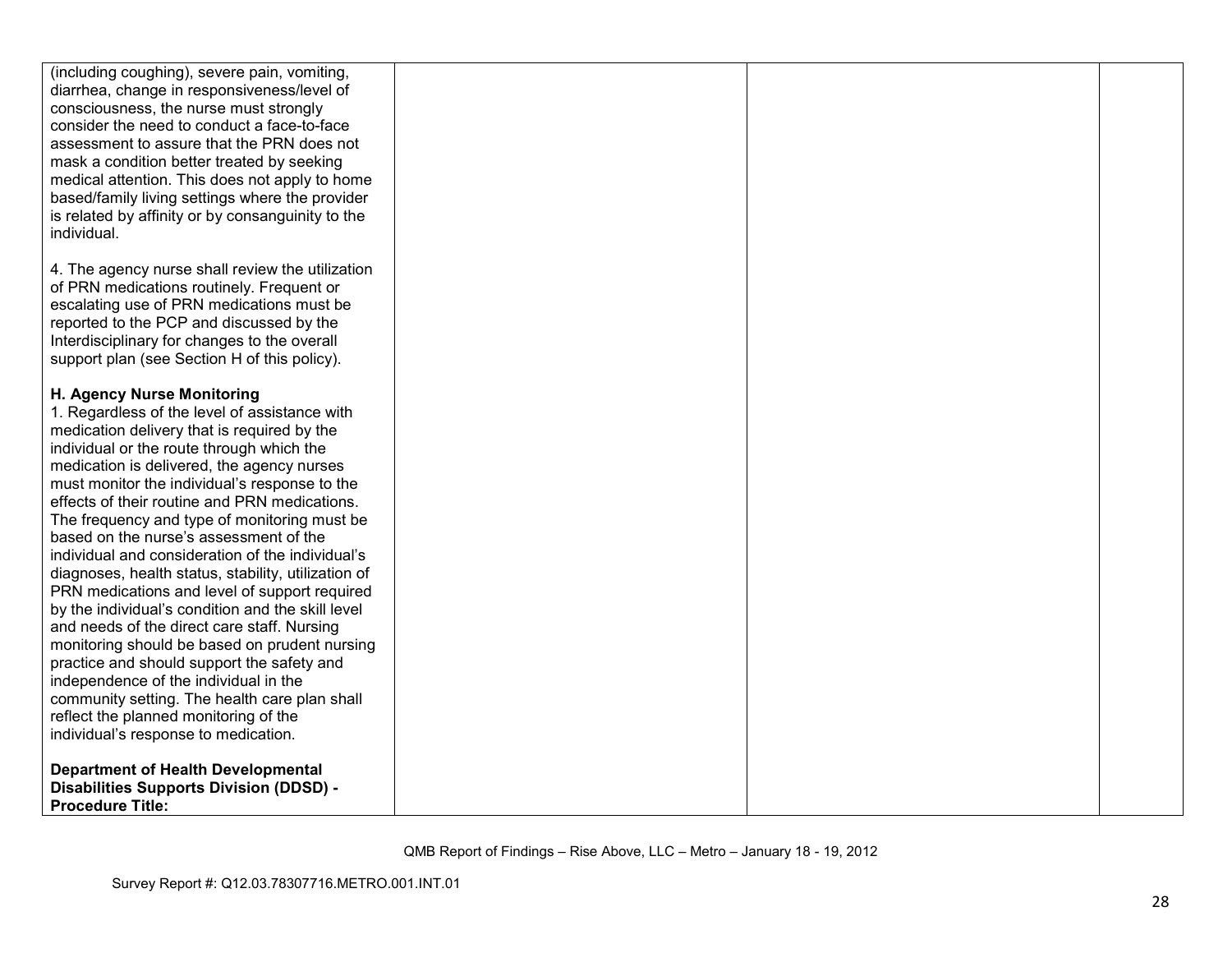| <b>Medication Assessment and Delivery</b>                                                   |  |  |
|---------------------------------------------------------------------------------------------|--|--|
| Procedure Eff Date: November 1, 2006                                                        |  |  |
| C. 3. Prior to delivery of the PRN, direct                                                  |  |  |
| support staff must contact the agency nurse to                                              |  |  |
| describe observed symptoms and thus assure                                                  |  |  |
| that the PRN is being used according to                                                     |  |  |
| instructions given by the ordering PCP. In                                                  |  |  |
| cases of fever, respiratory distress (including                                             |  |  |
| coughing), severe pain, vomiting, diarrhea,                                                 |  |  |
| change in responsiveness/level of                                                           |  |  |
| consciousness, the nurse must strongly                                                      |  |  |
| consider the need to conduct a face-to-face                                                 |  |  |
| assessment to assure that the PRN does not                                                  |  |  |
| mask a condition better treated by seeking                                                  |  |  |
| medical attention. (References: Psychotropic                                                |  |  |
| Medication Use Policy, Section D, page 5 Use<br>of PRN Psychotropic Medications; and, Human |  |  |
| Rights Committee Requirements Policy,                                                       |  |  |
| Section B, page 4 Interventions Requiring                                                   |  |  |
| Review and Approval - Use of PRN                                                            |  |  |
| Medications).                                                                               |  |  |
|                                                                                             |  |  |
| a. Document conversation with nurse including                                               |  |  |
| all reported signs and symptoms, advice given                                               |  |  |
| and action taken by staff.                                                                  |  |  |
|                                                                                             |  |  |
| 4. Document on the MAR each time a PRN                                                      |  |  |
| medication is used and describe its effect on                                               |  |  |
| the individual (e.g., temperature down, vomiting                                            |  |  |
| lessened, anxiety increased, the condition is                                               |  |  |
| the same, improved, or worsened, etc.).                                                     |  |  |
|                                                                                             |  |  |
|                                                                                             |  |  |
|                                                                                             |  |  |
|                                                                                             |  |  |
|                                                                                             |  |  |
|                                                                                             |  |  |
|                                                                                             |  |  |
|                                                                                             |  |  |
|                                                                                             |  |  |
|                                                                                             |  |  |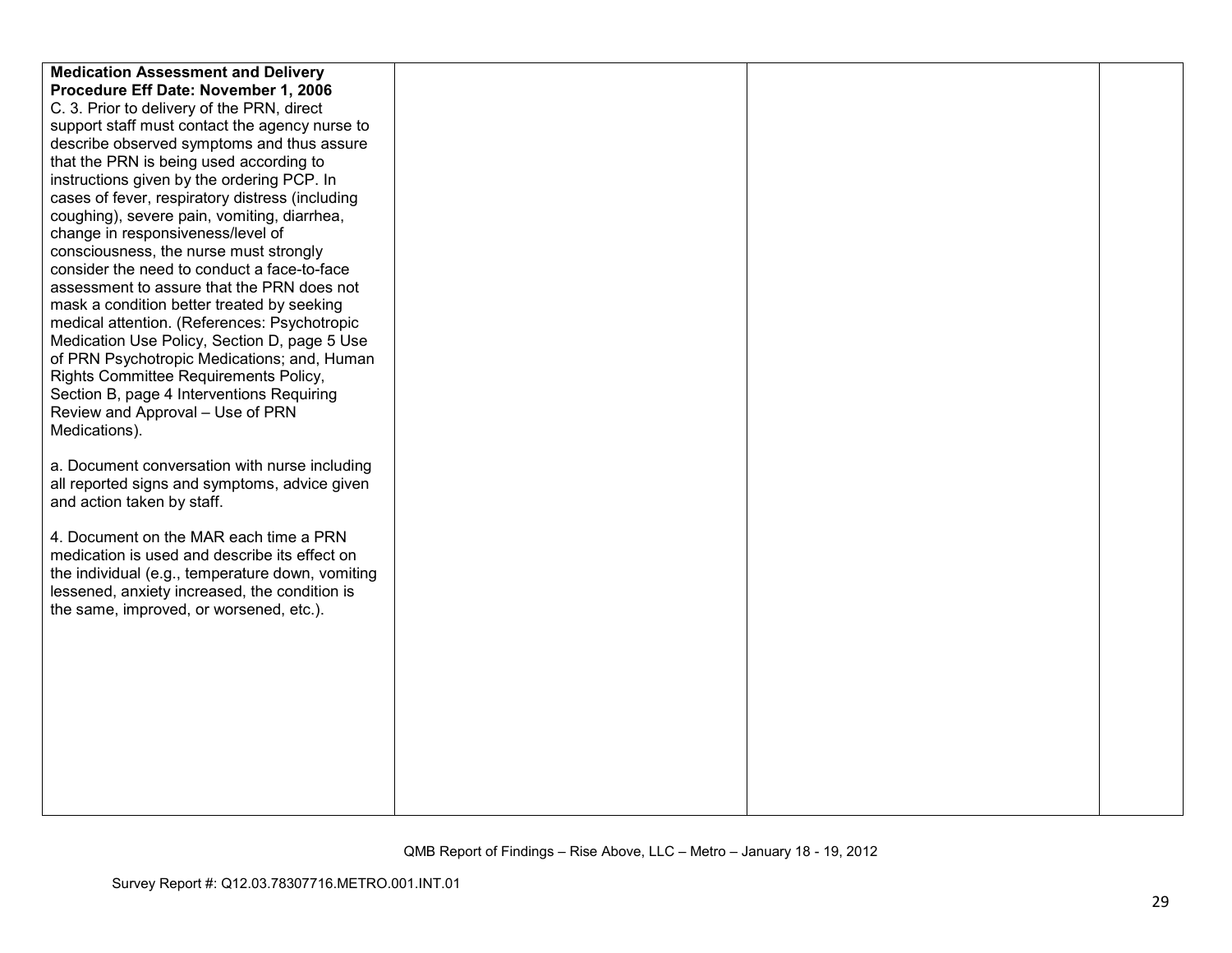| Tag #1A11 Transportation Policy &                                                                                                                                                                                                                                                                                                                                                                                                                                                                                                                                                                                                                                                                                                                                                                                                                                                                                                                                                                                                                                                   | <b>Standard Level Deficiency</b>                                                                                                                                                                                                                                                                                                                                                                            |                                                                                                                                                                              |  |
|-------------------------------------------------------------------------------------------------------------------------------------------------------------------------------------------------------------------------------------------------------------------------------------------------------------------------------------------------------------------------------------------------------------------------------------------------------------------------------------------------------------------------------------------------------------------------------------------------------------------------------------------------------------------------------------------------------------------------------------------------------------------------------------------------------------------------------------------------------------------------------------------------------------------------------------------------------------------------------------------------------------------------------------------------------------------------------------|-------------------------------------------------------------------------------------------------------------------------------------------------------------------------------------------------------------------------------------------------------------------------------------------------------------------------------------------------------------------------------------------------------------|------------------------------------------------------------------------------------------------------------------------------------------------------------------------------|--|
| <b>Procedure</b>                                                                                                                                                                                                                                                                                                                                                                                                                                                                                                                                                                                                                                                                                                                                                                                                                                                                                                                                                                                                                                                                    |                                                                                                                                                                                                                                                                                                                                                                                                             |                                                                                                                                                                              |  |
| Developmental Disabilities (DD) Waiver<br>Service Standards effective 4/1/2007<br><b>CHAPTER 1 II. PROVIDER AGENCY</b><br><b>REQUIREMENTS:</b> The objective of these<br>standards is to establish Provider Agency<br>policy, procedure and reporting requirements<br>for DD Medicaid Waiver program. These<br>requirements apply to all such Provider Agency<br>staff, whether directly employed or<br>subcontracting with the Provider Agency.<br>Additional Provider Agency requirements and<br>personnel qualifications may be applicable for<br>specific service standards.                                                                                                                                                                                                                                                                                                                                                                                                                                                                                                    | Based on record review, the Agency failed to<br>have a written policies and procedures regarding<br>the safe transportation of individuals in the<br>community, which comply with New Mexico<br>regulations governing the operation of motor<br>vehicles to transport individuals.<br>Review of Agency's policies and procedures<br>found no evidence of the Agency's<br>transportation policy & procedure. |                                                                                                                                                                              |  |
| G. Transportation: Provider agencies that<br>provide Community Living, Community<br>Inclusion or Non-Medical Transportation<br>services shall have a written policy and<br>procedures regarding the safe transportation of<br>individuals in the community, which comply<br>with New Mexico regulations governing the<br>operation of motor vehicles to transport<br>individuals, and which are consistent with<br>DDSD guidelines issued July 1, 1999 titled<br>"Client Transportation Safety". The policy and<br>procedures must address at least the following<br>topics:<br>(1) Drivers' requirements,<br>(2) Individual safety, including safe<br>locations for boarding and disembarking<br>passengers, appropriate responses to<br>hazardous weather and other adverse<br>driving conditions,<br>(3) Vehicle maintenance and safety<br>inspections,<br>(4) Staff training regarding the safe<br>operation of the vehicle, assisting<br>passengers and safe lifting procedures,<br>(5) Emergency Plans, including vehicle<br>evacuation techniques,<br>(6) Documentation, and |                                                                                                                                                                                                                                                                                                                                                                                                             | Provider:<br>State your Plan of Correction for the findings in<br>this Tag above this line.<br>Enter your Quality Assurance/Quality<br>Improvement processes below the line. |  |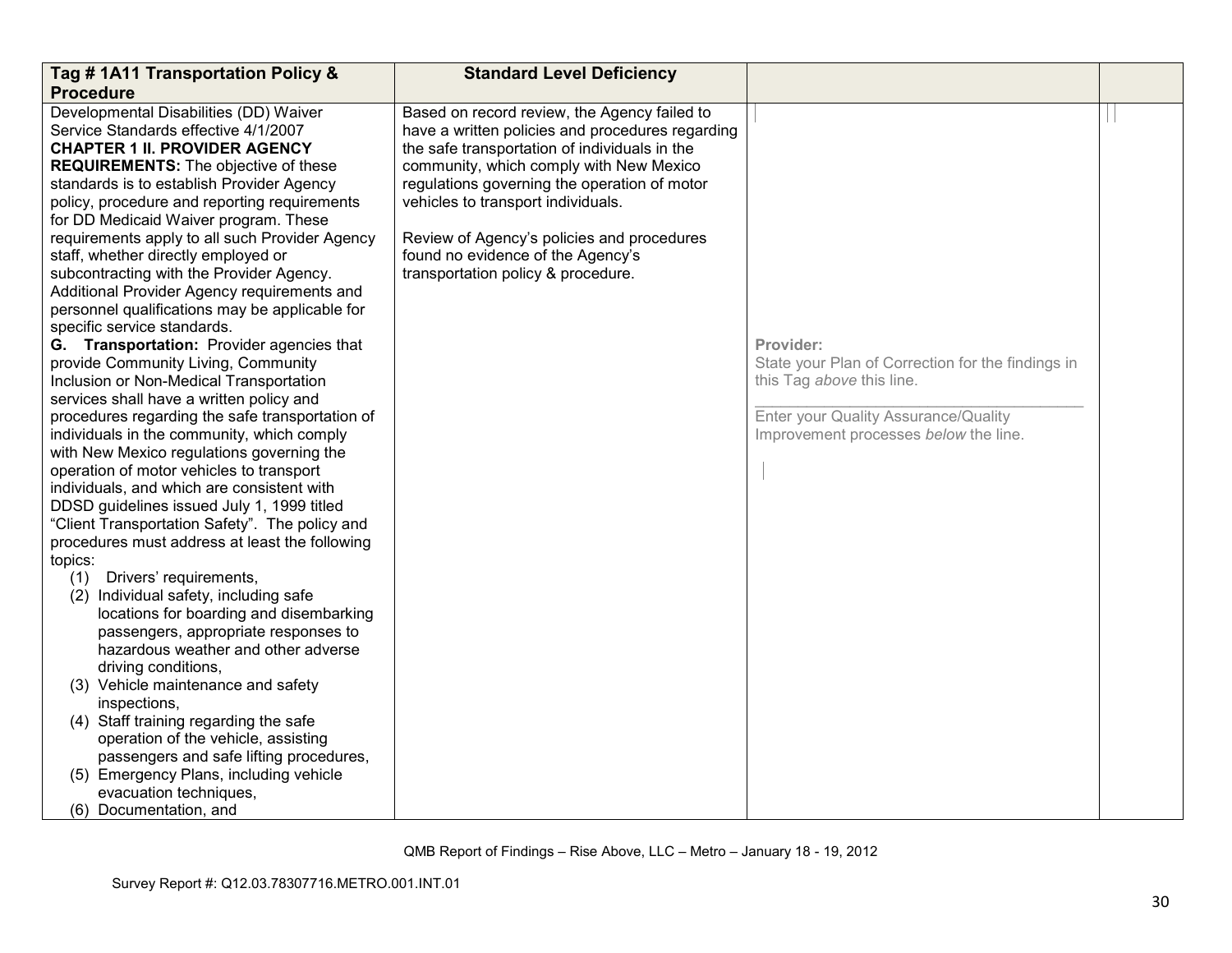| (7) Accident Procedures.                                                                                                                                                                                                                                                                                                                                                                                                                                                                                                                                                                                                                                                                                                       |  |  |
|--------------------------------------------------------------------------------------------------------------------------------------------------------------------------------------------------------------------------------------------------------------------------------------------------------------------------------------------------------------------------------------------------------------------------------------------------------------------------------------------------------------------------------------------------------------------------------------------------------------------------------------------------------------------------------------------------------------------------------|--|--|
| Department of Health (DOH) Developmental<br><b>Disabilities Supports Division (DDSD)</b><br><b>Policy</b><br><b>Training Requirements for Direct Service</b><br>Agency Staff Policy Eff Date: March 1, 2007<br><b>II. POLICY STATEMENTS:</b><br>I. Staff providing direct services shall complete<br>safety training within the first thirty (30) days of<br>employment and before working alone with an<br>individual receiving services. The training shall<br>address at least the following:                                                                                                                                                                                                                               |  |  |
| 1. Operating a fire extinguisher<br>2. Proper lifting procedures<br>3. General vehicle safety precautions (e.g.,<br>pre-trip inspection, removing keys from<br>the ignition when not in the driver's seat)<br>4. Assisting passengers with cognitive<br>and/or physical impairments (e.g.,<br>general guidelines for supporting<br>individuals who may be unaware of<br>safety issues involving traffic or those<br>who require physical assistance to<br>enter/exit a vehicle)<br>5. Operating wheelchair lifts (if applicable to<br>the staff's role)<br>6. Wheelchair tie-down procedures (if<br>applicable to the staff's role)<br>7. Emergency and evacuation procedures<br>(e.g., roadside emergency, fire<br>emergency) |  |  |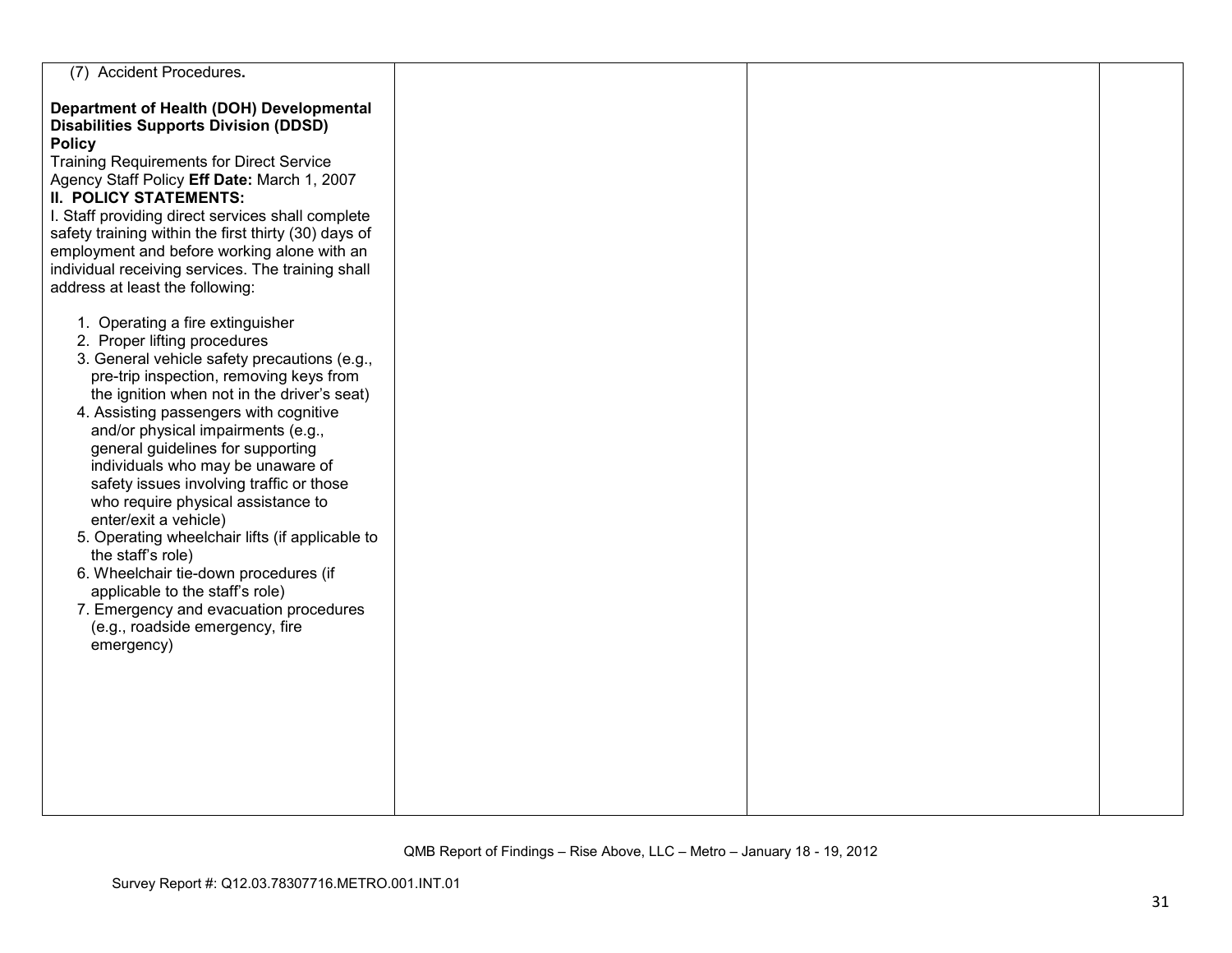| <b>Documentation</b>                                                                                                                                                                                                                                                                                                                                                                                                                                                                                                                                                                                                                                                                                                                                                                                                                                                                                                                                                                                                                                                                                                                                                                                                                                                                                                                                                                                                                                                                                                                                                                                                                                                                                                                                                                                                                                                                                                                                                                                                                                                                                                                                                                                                                                                                                                                                                                                                                                                              | Tag # 1A15.2 & 5109 - Healthcare |  |
|-----------------------------------------------------------------------------------------------------------------------------------------------------------------------------------------------------------------------------------------------------------------------------------------------------------------------------------------------------------------------------------------------------------------------------------------------------------------------------------------------------------------------------------------------------------------------------------------------------------------------------------------------------------------------------------------------------------------------------------------------------------------------------------------------------------------------------------------------------------------------------------------------------------------------------------------------------------------------------------------------------------------------------------------------------------------------------------------------------------------------------------------------------------------------------------------------------------------------------------------------------------------------------------------------------------------------------------------------------------------------------------------------------------------------------------------------------------------------------------------------------------------------------------------------------------------------------------------------------------------------------------------------------------------------------------------------------------------------------------------------------------------------------------------------------------------------------------------------------------------------------------------------------------------------------------------------------------------------------------------------------------------------------------------------------------------------------------------------------------------------------------------------------------------------------------------------------------------------------------------------------------------------------------------------------------------------------------------------------------------------------------------------------------------------------------------------------------------------------------|----------------------------------|--|
|                                                                                                                                                                                                                                                                                                                                                                                                                                                                                                                                                                                                                                                                                                                                                                                                                                                                                                                                                                                                                                                                                                                                                                                                                                                                                                                                                                                                                                                                                                                                                                                                                                                                                                                                                                                                                                                                                                                                                                                                                                                                                                                                                                                                                                                                                                                                                                                                                                                                                   |                                  |  |
| Developmental Disabilities (DD) Waiver<br>Based on record review, the Agency failed to<br>Service Standards effective 4/1/2007<br>maintain the required documentation in the<br><b>CHAPTER 1. III. PROVIDER AGENCY</b><br>Individuals Agency Record as required per<br><b>DOCUMENTATION OF SERVICE DELIVERY</b><br>standard for 1 of 4 individuals.<br><b>AND LOCATION - Healthcare</b><br><b>Documentation by Nurses For Community</b><br>The following were not found, incomplete and/or<br><b>Living Services, Community Inclusion</b><br>not current:<br><b>Services and Private Duty Nursing</b><br>Services: Nursing services must be available<br>• Quarterly Nursing Review of HCP/Crisis<br>as needed and documented for Provider<br>Plans:<br>Agencies delivering Community Living<br>$^{\circ}$ None found for 01/2011 - 03/2011 (#1)<br>Services, Community Inclusion Services and<br>Private Duty Nursing Services.<br>• Special Health Care Needs:<br>Provider:<br>• Nutritional Plan<br>Chapter 1. III. E. (1 - 4) (1) Documentation of<br>State your Plan of Correction for the findings in<br>° Individual #1 - As indicated by the IST<br>nursing assessment activities<br>this Tag above this line.<br>section of the ISP the individual is required<br>(a) The following hierarchy shall be used to<br>to have a plan. No evidence of a plan<br>determine which provider agency is<br>Enter your Quality Assurance/Quality<br>found.<br>responsible for completion of the HAT and<br>Improvement processes below the line.<br>MAAT and related subsequent planning and<br>training:<br>(i) Community living services provider<br>agency;<br>(ii) Private duty nursing provider agency;<br>(iii) Adult habilitation provider agency;<br>(iv) Community access provider agency; and<br>(v) Supported employment provider agency.<br>(b) The provider agency must arrange for their<br>nurse to complete the Health Assessment Tool<br>(HAT) and the Medication Administration<br>Assessment Tool (MAAT) on at least an annual<br>basis for each individual receiving community<br>living, community inclusion or private duty<br>nursing services, unless the provider agency<br>arranges for the individual's Primary Care<br>Practitioner (PCP) to voluntarily complete these<br>assessments in lieu of the agency nurse.<br>Agency nurses may also complete these<br>assessments in collaboration with the Primary<br>Care Practitioner if they believe such |                                  |  |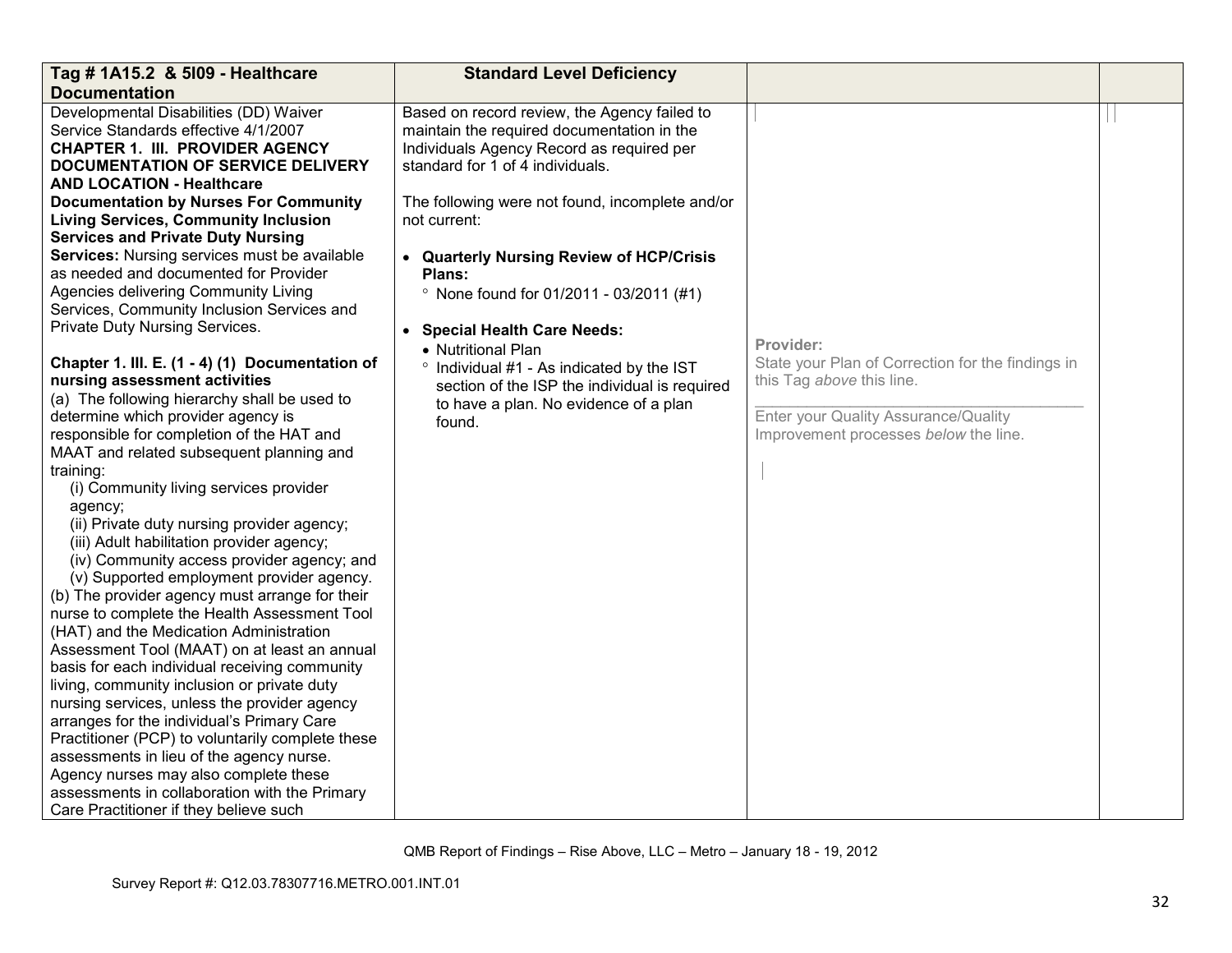| consultation is necessary for an accurate         |  |  |
|---------------------------------------------------|--|--|
| assessment. Family Living Provider Agencies       |  |  |
| have the option of having the subcontracted       |  |  |
| caregiver complete the HAT instead of the         |  |  |
| nurse or PCP, if the caregiver is comfortable     |  |  |
| doing so. However, the agency nurse must be       |  |  |
| available to assist the caregiver upon request.   |  |  |
| (c) For newly allocated individuals, the HAT      |  |  |
| and the MAAT must be completed within             |  |  |
| seventy-two (72) hours of admission into direct   |  |  |
| services or two weeks following the initial ISP,  |  |  |
| whichever comes first.                            |  |  |
| (d) For individuals already in services, the HAT  |  |  |
| and the MAAT must be completed at least           |  |  |
| fourteen (14) days prior to the annual ISP        |  |  |
| meeting and submitted to all members of the       |  |  |
| interdisciplinary team. The HAT must also be      |  |  |
| completed at the time of any significant change   |  |  |
| in clinical condition and upon return from any    |  |  |
| hospitalizations. In addition to annually, the    |  |  |
| MAAT must be completed at the time of any         |  |  |
| significant change in clinical condition, when a  |  |  |
| medication regime or route change requires        |  |  |
| delivery by licensed or certified staff, or when  |  |  |
| an individual has completed additional training   |  |  |
| designed to improve their skills to support self- |  |  |
| administration (see DDSD Medication               |  |  |
| Assessment and Delivery Policy).                  |  |  |
| (e) Nursing assessments conducted to              |  |  |
| determine current health status or to evaluate a  |  |  |
| change in clinical condition must be              |  |  |
| documented in a signed progress note that         |  |  |
| includes time and date as well as subjective      |  |  |
| information including the individual complaints,  |  |  |
| signs and symptoms noted by staff, family         |  |  |
| members or other team members; objective          |  |  |
| information including vital signs, physical       |  |  |
| examination, weight, and other pertinent data     |  |  |
| for the given situation (e.g., seizure frequency, |  |  |
| method in which temperature taken);               |  |  |
| assessment of the clinical status, and plan of    |  |  |
| action addressing relevant aspects of all active  |  |  |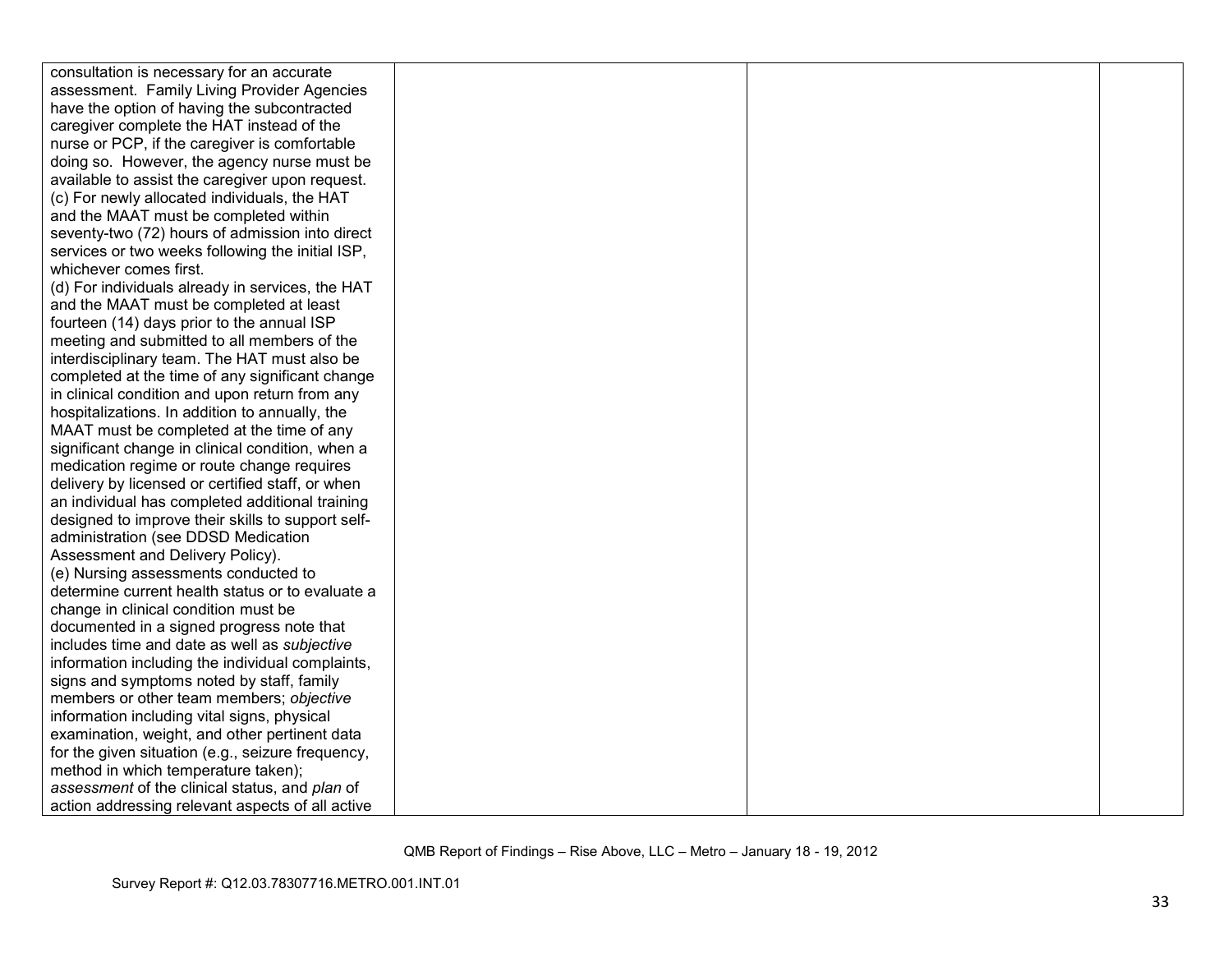| health problems and follow up on any             |  |  |
|--------------------------------------------------|--|--|
| recommendations of medical consultants.          |  |  |
| (2) Health related plans                         |  |  |
| (a) For individuals with chronic conditions that |  |  |
| have the potential to exacerbate into a life-    |  |  |
| threatening situation, a medical crisis          |  |  |
| prevention and intervention plan must be         |  |  |
| written by the nurse or other appropriately      |  |  |
| designated healthcare professional.              |  |  |
| (b) Crisis prevention and intervention plans     |  |  |
| must be written in user-friendly language that   |  |  |
| is easily understood by those implementing       |  |  |
| the plan.                                        |  |  |
| (c) The nurse shall also document training       |  |  |
| regarding the crisis prevention and              |  |  |
| intervention plan delivered to agency staff and  |  |  |
| other team members, clearly indicating           |  |  |
| competency determination for each trainee.       |  |  |
| (d) If the individual receives services from     |  |  |
| separate agencies for community living and       |  |  |
| community inclusion services, nurses from        |  |  |
| each agency shall collaborate in the             |  |  |
| development of and training delivery for crisis  |  |  |
| prevention and intervention plans to assure      |  |  |
| maximum consistency across settings.             |  |  |
| (3) For all individuals with a HAT score of 4, 5 |  |  |
| or 6, the nurse shall develop a comprehensive    |  |  |
| healthcare plan that includes health related     |  |  |
| supports identified in the ISP (The healthcare   |  |  |
| plan is the equivalent of a nursing care plan;   |  |  |
| two separate documents are not required nor      |  |  |
| recommended):                                    |  |  |
| (a) Each healthcare plan must include a          |  |  |
| statement of the person's healthcare needs       |  |  |
| and list measurable goals to be achieved         |  |  |
| through implementation of the healthcare plan.   |  |  |
| Needs statements may be based upon               |  |  |
| supports needed for the individual to maintain   |  |  |
| a current strength, ability or skill related to  |  |  |
| their health, prevention measures, and/or        |  |  |
| supports needed to remediate, minimize or        |  |  |
| manage an existing health condition.             |  |  |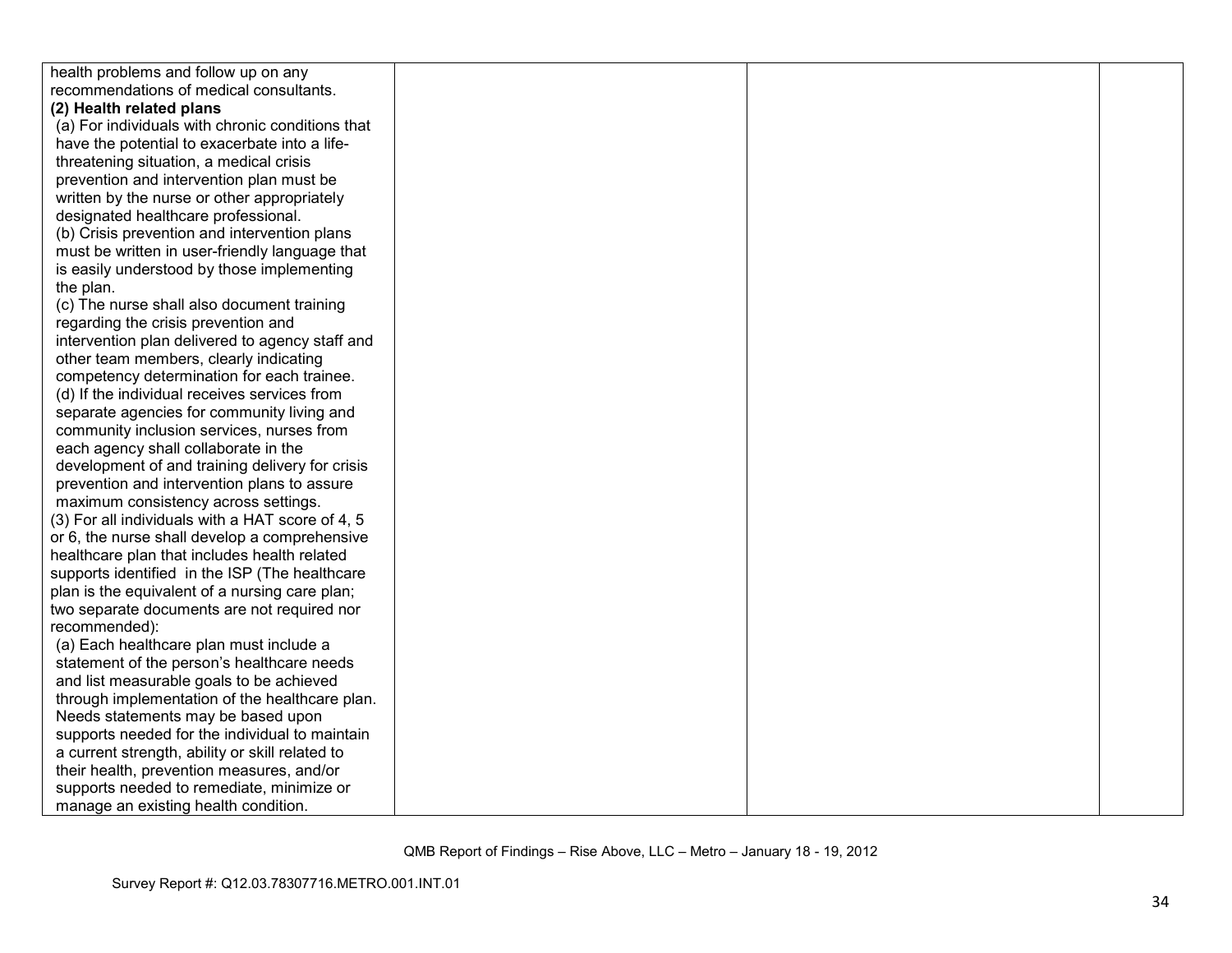| (b) Goals must be measurable and shall be         |  |  |
|---------------------------------------------------|--|--|
| revised when an individual has met the goal       |  |  |
| and has the potential to attain additional goals  |  |  |
| or no longer requires supports in order to        |  |  |
| maintain the goal.                                |  |  |
| (c) Approaches described in the plan shall be     |  |  |
| individualized to reflect the individual's unique |  |  |
| needs, provide guidance to the caregiver(s)       |  |  |
| and designed to support successful                |  |  |
| interactions. Some interventions may be           |  |  |
| carried out by staff, family members or other     |  |  |
| team members, and other interventions may         |  |  |
| be carried out directly by the nurse – persons    |  |  |
| responsible for each intervention shall be        |  |  |
| specified in the plan.                            |  |  |
| (d) Healthcare plans shall be written in          |  |  |
| language that will be easily understood by the    |  |  |
| person(s) identified as implementing the          |  |  |
| interventions.                                    |  |  |
| (e) The nurse shall also document training on     |  |  |
| the healthcare plan delivered to agency staff     |  |  |
| and other team members, clearly indicating        |  |  |
| competency determination for each trainee. If     |  |  |
| the individual receives services from separate    |  |  |
| agencies for community living and community       |  |  |
| inclusion services, nurses from each agency       |  |  |
| shall collaborate in the development of and       |  |  |
| training delivery for healthcare plans to assure  |  |  |
| maximum consistency across settings.              |  |  |
| (f) Healthcare plans must be updated to reflect   |  |  |
| relevant discharge orders whenever an             |  |  |
| individual returns to services following a        |  |  |
| hospitalization.                                  |  |  |
| (g) All crisis prevention and intervention plans  |  |  |
| and healthcare plans shall include the            |  |  |
| individual's name and date on each page and       |  |  |
| shall be signed by the author.                    |  |  |
| (h) Crisis prevention and intervention plans as   |  |  |
| well as healthcare plans shall be reviewed by     |  |  |
| the nurse at least quarterly, and updated as      |  |  |
| needed.                                           |  |  |
| (4) General Nursing Documentation                 |  |  |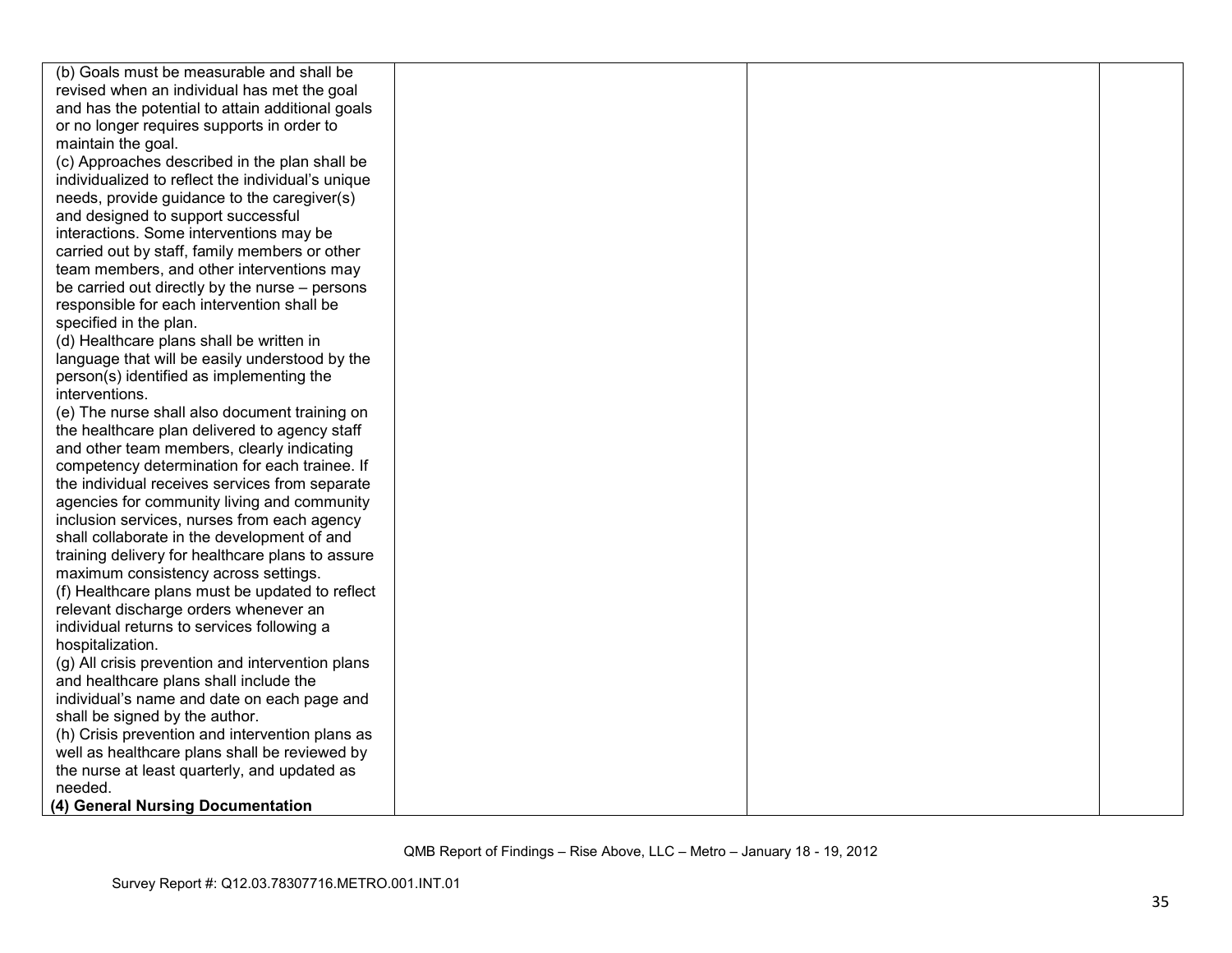| (a) The nurse shall complete legible and<br>signed progress notes with date and time<br>indicated that describe all interventions or<br>interactions conducted with individuals served<br>as well as all interactions with other healthcare<br>providers serving the individual. All<br>interactions shall be documented whether they<br>occur by phone or in person.<br>(b) For individuals with a HAT score of 4, 5 or<br>6, or who have identified health concerns in<br>their ISP, the nurse shall provide the<br>interdisciplinary team with a quarterly report<br>that indicates current health status and<br>progress to date on health related ISP desired<br>outcomes and action plans as well as<br>progress toward goals in the healthcare plan. |  |  |
|-------------------------------------------------------------------------------------------------------------------------------------------------------------------------------------------------------------------------------------------------------------------------------------------------------------------------------------------------------------------------------------------------------------------------------------------------------------------------------------------------------------------------------------------------------------------------------------------------------------------------------------------------------------------------------------------------------------------------------------------------------------|--|--|
| Developmental Disabilities (DD) Waiver<br>Service Standards effective 4/1/2007<br><b>CHAPTER 5 IV. COMMUNITY INCLUSION</b><br><b>SERVICES PROVIDER AGENCY</b><br><b>REQUIREMENTS</b><br><b>B. IDT Coordination</b><br>(1) Community Inclusion Services Provider<br>Agencies shall participate on the IDT as<br>specified in the ISP Regulations (7.26.5)<br>NMAC), and shall ensure direct support staff<br>participation as needed to plan effectively for<br>the individual; and                                                                                                                                                                                                                                                                          |  |  |
| (2) Coordinate with the IDT to ensure that<br>each individual participating in Community<br>Inclusion Services who has a score of 4, 5, or 6<br>on the HAT has a Health Care Plan developed<br>by a licensed nurse, and if applicable, a Crisis<br>Prevention/Intervention Plan.                                                                                                                                                                                                                                                                                                                                                                                                                                                                            |  |  |
| <b>Department of Health Developmental</b><br><b>Disabilities Supports Division Policy.</b><br><b>Medical Emergency Response Plan Policy</b><br>MERP-001 eff.8/1/2010                                                                                                                                                                                                                                                                                                                                                                                                                                                                                                                                                                                        |  |  |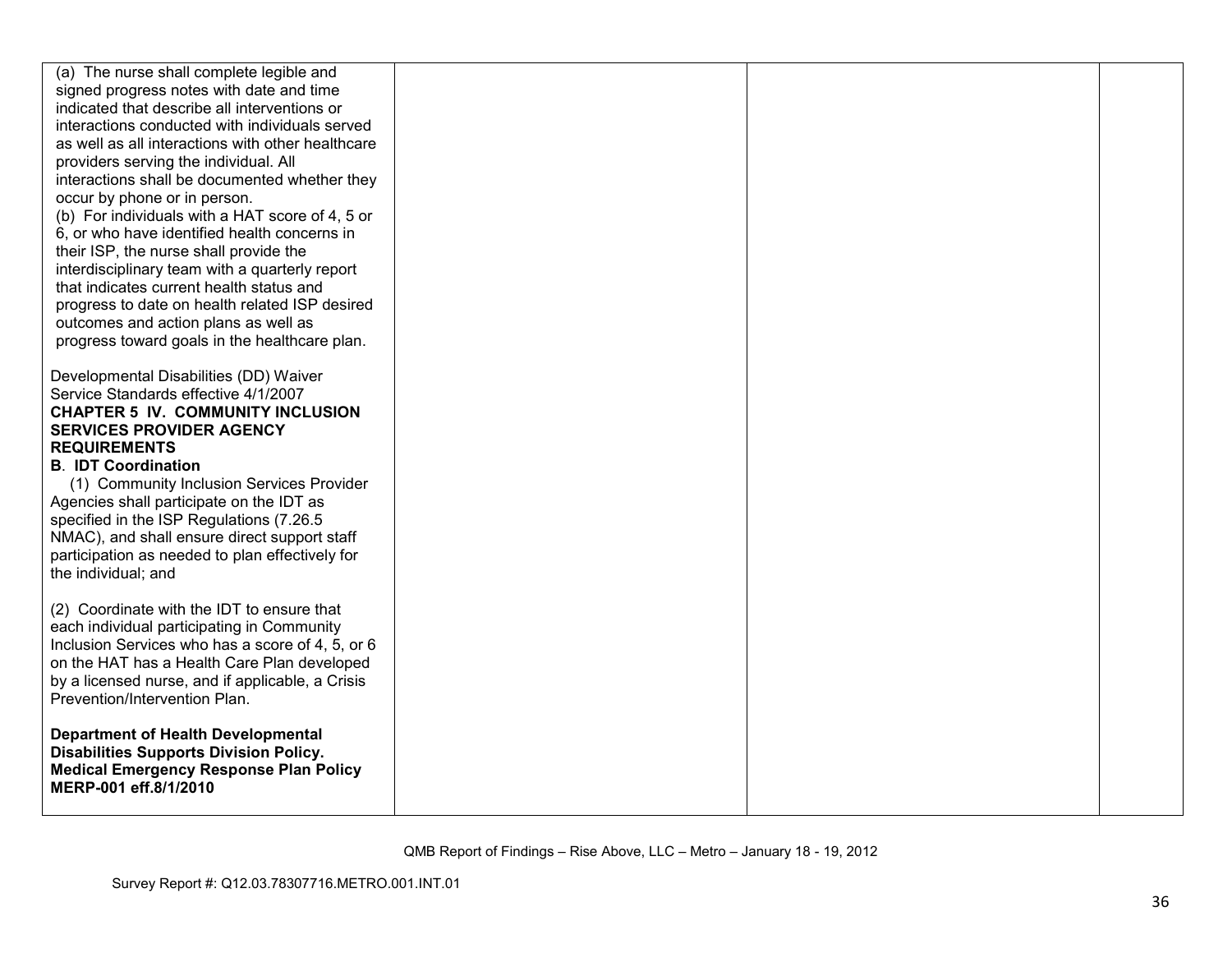| F. The MERP shall be written in clear, jargon    |  |  |
|--------------------------------------------------|--|--|
| free language and include at a minimum the       |  |  |
| following information:                           |  |  |
| 1. A brief, simple description of the condition  |  |  |
| or illness.                                      |  |  |
| 2. A brief description of the most likely life   |  |  |
| threatening complications that might occur and   |  |  |
| what those complications may look like to an     |  |  |
| observer.                                        |  |  |
| 3. A concise list of the most important          |  |  |
| measures that may prevent the life threatening   |  |  |
| complication from occurring (e.g., avoiding      |  |  |
| allergens that trigger an asthma attack or       |  |  |
| making sure the person with diabetes has         |  |  |
| snacks with them to avoid hypoglycemia).         |  |  |
| 4. Clear, jargon free, step-by-step instructions |  |  |
| regarding the actions to be taken by direct      |  |  |
| support personnel (DSP) and/or others to         |  |  |
| intervene in the emergency, including criteria   |  |  |
| for when to call 911.                            |  |  |
| 5. Emergency contacts with phone numbers.        |  |  |
| 6. Reference to whether the individual has       |  |  |
| advance directives or not, and if so, where the  |  |  |
| advance directives are located.                  |  |  |
|                                                  |  |  |
|                                                  |  |  |
|                                                  |  |  |
|                                                  |  |  |
|                                                  |  |  |
|                                                  |  |  |
|                                                  |  |  |
|                                                  |  |  |
|                                                  |  |  |
|                                                  |  |  |
|                                                  |  |  |
|                                                  |  |  |
|                                                  |  |  |
|                                                  |  |  |
|                                                  |  |  |
|                                                  |  |  |
|                                                  |  |  |
|                                                  |  |  |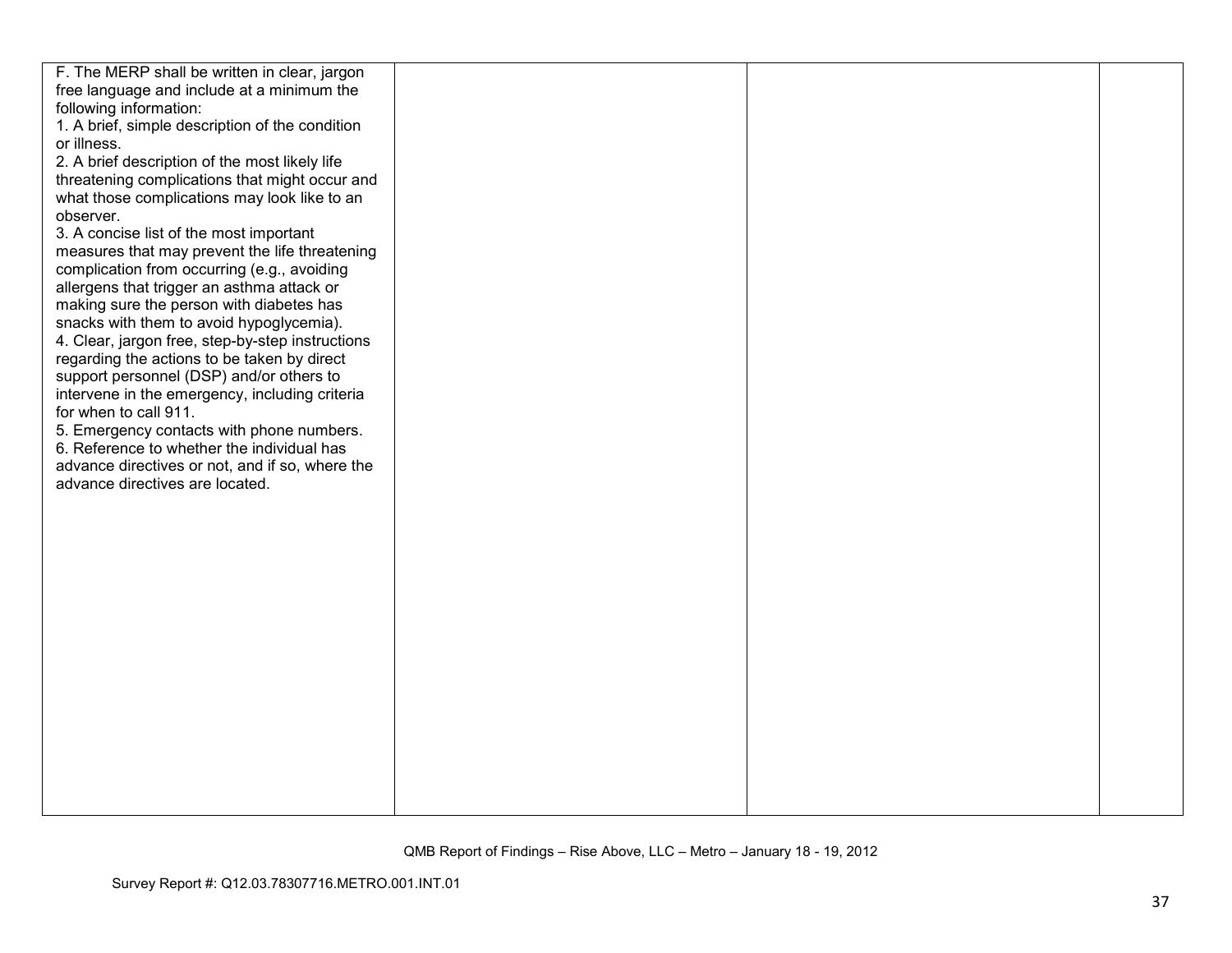| Tag #1A27 Incident Mgt Late & Failure                                                                                                                                                                                                                                                                                                                                                                                                                                                                                                                                                                                                                                                                                                                                                                                                                                                                                                                                                                                                                                                                                                                                                                                                                                                                                                                                                                                                                                                                                                                                                                                                                                                                                                                                | <b>Standard Level Deficiency</b>                                                                                                                                                                                                                                                                                                                                                                                                                                                                                                                                                                                                                                                                                                                                                                                                                                                                                                                   |                                                                                                                                                                              |  |
|----------------------------------------------------------------------------------------------------------------------------------------------------------------------------------------------------------------------------------------------------------------------------------------------------------------------------------------------------------------------------------------------------------------------------------------------------------------------------------------------------------------------------------------------------------------------------------------------------------------------------------------------------------------------------------------------------------------------------------------------------------------------------------------------------------------------------------------------------------------------------------------------------------------------------------------------------------------------------------------------------------------------------------------------------------------------------------------------------------------------------------------------------------------------------------------------------------------------------------------------------------------------------------------------------------------------------------------------------------------------------------------------------------------------------------------------------------------------------------------------------------------------------------------------------------------------------------------------------------------------------------------------------------------------------------------------------------------------------------------------------------------------|----------------------------------------------------------------------------------------------------------------------------------------------------------------------------------------------------------------------------------------------------------------------------------------------------------------------------------------------------------------------------------------------------------------------------------------------------------------------------------------------------------------------------------------------------------------------------------------------------------------------------------------------------------------------------------------------------------------------------------------------------------------------------------------------------------------------------------------------------------------------------------------------------------------------------------------------------|------------------------------------------------------------------------------------------------------------------------------------------------------------------------------|--|
| to Report                                                                                                                                                                                                                                                                                                                                                                                                                                                                                                                                                                                                                                                                                                                                                                                                                                                                                                                                                                                                                                                                                                                                                                                                                                                                                                                                                                                                                                                                                                                                                                                                                                                                                                                                                            |                                                                                                                                                                                                                                                                                                                                                                                                                                                                                                                                                                                                                                                                                                                                                                                                                                                                                                                                                    |                                                                                                                                                                              |  |
| 7.1.13.9 INCIDENT MANAGEMENT SYSTEM<br><b>REPORTING REQUIREMENTS FOR</b><br><b>COMMUNITY BASED SERVICE</b><br><b>PROVIDERS:</b><br>A. Duty To Report:<br>(1) All community based service providers shall<br>immediately report abuse, neglect or<br>misappropriation of property to the adult<br>protective services division.<br>(2) All community based service providers shall<br>report to the division within twenty four (24)<br>hours: abuse, neglect, or misappropriation of<br>property, unexpected and natural/expected<br>deaths; and other reportable incidents<br>to include:<br>(a) an environmental hazardous condition,<br>which creates an immediate threat to life or<br>health; or<br>(b) admission to a hospital or psychiatric facility<br>or the provision of emergency services that<br>results in medical care which is unanticipated<br>or unscheduled for the consumer and which<br>would not routinely be provided by a<br>community based service provider.<br>(3) All community based service providers shall<br>ensure that the reporter with direct knowledge<br>of an incident has immediate access to the<br>division incident report form to allow the<br>reporter to respond to, report, and document<br>incidents in a timely and accurate manner.<br>B. Notification: (1) Incident Reporting: Any<br>consumer, employee, family member or legal<br>guardian may report an incident independently<br>or through the community based service<br>provider to the division by telephone call,<br>written correspondence or other forms of<br>communication utilizing the division's incident<br>report form. The incident report form and<br>instructions for the completion and filing are<br>available at the division's website, | Based on the Incident Management Bureau's<br>Late and Failure Reports, the Agency failed to<br>report suspected abuse, neglect, or<br>misappropriation of property, unexpected and<br>natural/expected deaths; or other reportable<br>incidents to the Division of Health Improvement<br>for 1 of 4 individuals.<br>Individual #4<br>• Incident date 04/16/2011. Allegation was<br>Neglect. Incident report was received<br>05/04/2011. Late Reporting. IMB Late &<br>Failure Report indicated incident of Neglect<br>was "Confirmed."<br>• Incident date 10/26/2010. Allegation was<br>Neglect Incident report was received<br>09/26/2011. Late Reporting. IMB Late &<br>Failure Report indicated incident of Neglect<br>was "Confirmed."<br>• Incident date 10/06/2011. Allegation was<br>Neglect. Incident report was received<br>10/07/2011. Failure to Report. IMB Late &<br>Failure Report indicated incident of Neglect<br>was "Confirmed." | Provider:<br>State your Plan of Correction for the findings in<br>this Tag above this line.<br>Enter your Quality Assurance/Quality<br>Improvement processes below the line. |  |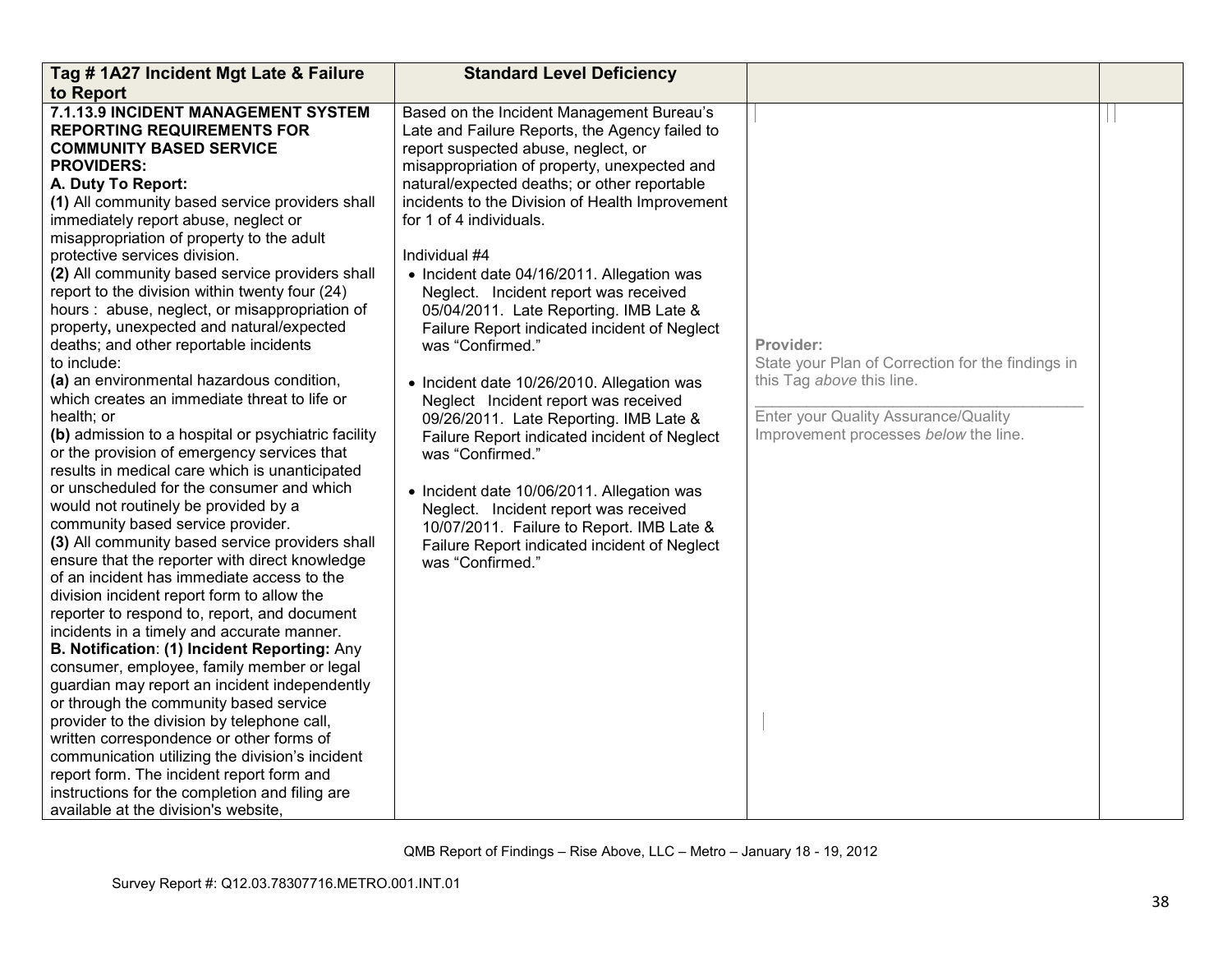| http://dhi.health.state.nm.us/elibrary/ironline/ir.p<br>hp or may be obtained from the department by<br>calling the toll free number. |  |  |
|---------------------------------------------------------------------------------------------------------------------------------------|--|--|
|                                                                                                                                       |  |  |
|                                                                                                                                       |  |  |
|                                                                                                                                       |  |  |
|                                                                                                                                       |  |  |
|                                                                                                                                       |  |  |
|                                                                                                                                       |  |  |
|                                                                                                                                       |  |  |
|                                                                                                                                       |  |  |
|                                                                                                                                       |  |  |
|                                                                                                                                       |  |  |
|                                                                                                                                       |  |  |
|                                                                                                                                       |  |  |
|                                                                                                                                       |  |  |
|                                                                                                                                       |  |  |
|                                                                                                                                       |  |  |
|                                                                                                                                       |  |  |
|                                                                                                                                       |  |  |
|                                                                                                                                       |  |  |
|                                                                                                                                       |  |  |
|                                                                                                                                       |  |  |
|                                                                                                                                       |  |  |
|                                                                                                                                       |  |  |
|                                                                                                                                       |  |  |
|                                                                                                                                       |  |  |
|                                                                                                                                       |  |  |
|                                                                                                                                       |  |  |
|                                                                                                                                       |  |  |
|                                                                                                                                       |  |  |
|                                                                                                                                       |  |  |
|                                                                                                                                       |  |  |
|                                                                                                                                       |  |  |
|                                                                                                                                       |  |  |
|                                                                                                                                       |  |  |
|                                                                                                                                       |  |  |
|                                                                                                                                       |  |  |
|                                                                                                                                       |  |  |
|                                                                                                                                       |  |  |
|                                                                                                                                       |  |  |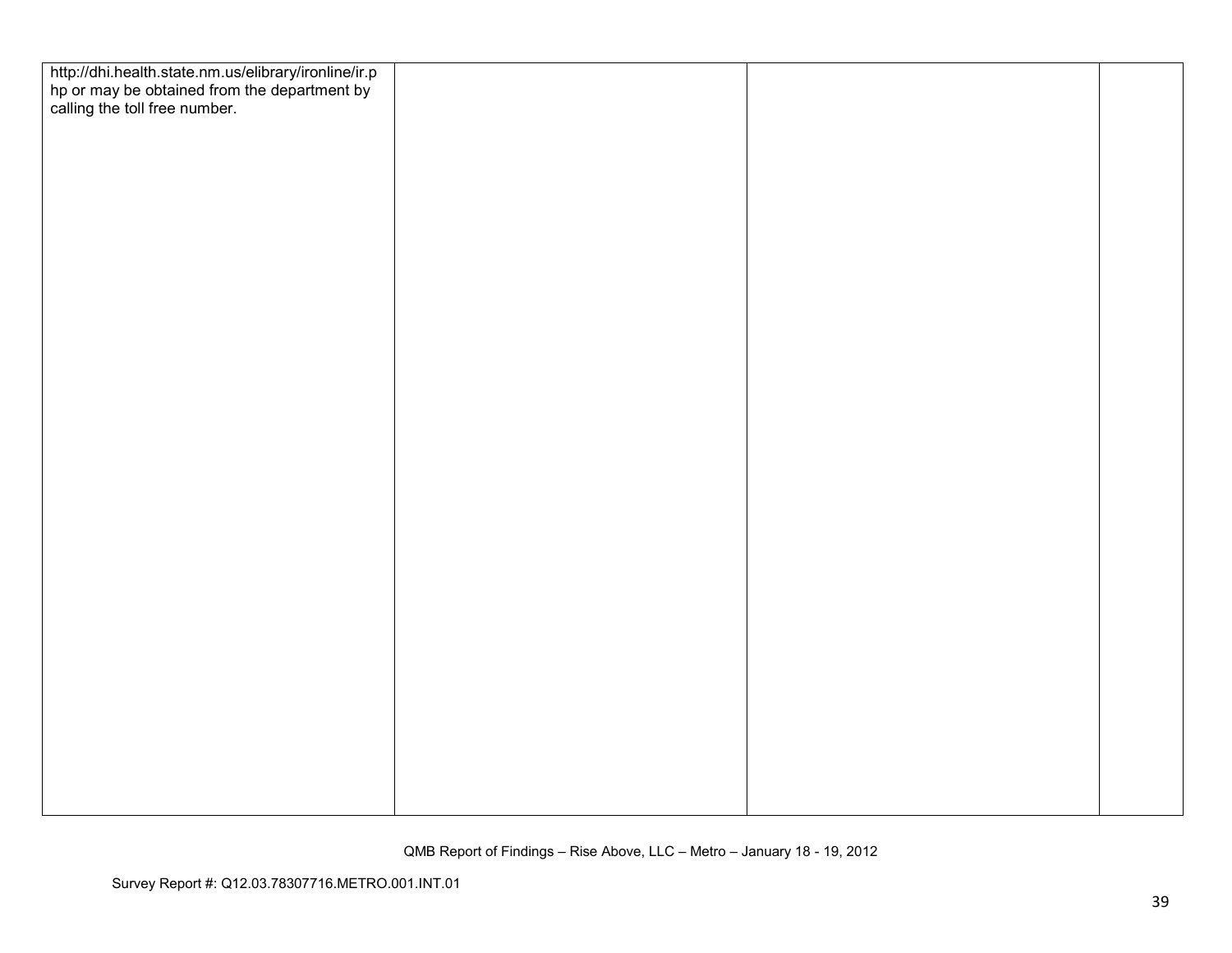| <b>Standard of Care</b>                                                                                                                                                                                                                                                                                                                                                                                                                                                                                                                                                                                                                                                                                                                                                                                                                                                                                                                                                                                                                                                                                                                                                                                                                                                                                                                                                                                                                   | <b>Deficiencies</b>                                                                                                                                                                                                                                                                                                                                                                                                                                                                                                                                                                                                                                                                   | <b>Agency Plan of Correction, On-going</b><br><b>QA/QI &amp; Responsible Party</b>                                                                                           | <b>Date</b><br><b>Due</b> |
|-------------------------------------------------------------------------------------------------------------------------------------------------------------------------------------------------------------------------------------------------------------------------------------------------------------------------------------------------------------------------------------------------------------------------------------------------------------------------------------------------------------------------------------------------------------------------------------------------------------------------------------------------------------------------------------------------------------------------------------------------------------------------------------------------------------------------------------------------------------------------------------------------------------------------------------------------------------------------------------------------------------------------------------------------------------------------------------------------------------------------------------------------------------------------------------------------------------------------------------------------------------------------------------------------------------------------------------------------------------------------------------------------------------------------------------------|---------------------------------------------------------------------------------------------------------------------------------------------------------------------------------------------------------------------------------------------------------------------------------------------------------------------------------------------------------------------------------------------------------------------------------------------------------------------------------------------------------------------------------------------------------------------------------------------------------------------------------------------------------------------------------------|------------------------------------------------------------------------------------------------------------------------------------------------------------------------------|---------------------------|
|                                                                                                                                                                                                                                                                                                                                                                                                                                                                                                                                                                                                                                                                                                                                                                                                                                                                                                                                                                                                                                                                                                                                                                                                                                                                                                                                                                                                                                           | CMS Assurance - Financial Accountability - State financial oversight exists to assure that claims are coded and paid for in                                                                                                                                                                                                                                                                                                                                                                                                                                                                                                                                                           |                                                                                                                                                                              |                           |
| accordance with the reimbursement methodology specified in the approved waiver.                                                                                                                                                                                                                                                                                                                                                                                                                                                                                                                                                                                                                                                                                                                                                                                                                                                                                                                                                                                                                                                                                                                                                                                                                                                                                                                                                           |                                                                                                                                                                                                                                                                                                                                                                                                                                                                                                                                                                                                                                                                                       |                                                                                                                                                                              |                           |
| Tag # 6L26 Supported Living<br><b>Reimbursement</b>                                                                                                                                                                                                                                                                                                                                                                                                                                                                                                                                                                                                                                                                                                                                                                                                                                                                                                                                                                                                                                                                                                                                                                                                                                                                                                                                                                                       | <b>Standard Level Deficiency</b>                                                                                                                                                                                                                                                                                                                                                                                                                                                                                                                                                                                                                                                      |                                                                                                                                                                              |                           |
| Developmental Disabilities (DD) Waiver<br>Service Standards effective 4/1/2007<br><b>CHAPTER 1 III. PROVIDER AGENCY</b><br>DOCUMENTATION OF SERVICE DELIVERY<br><b>AND LOCATION</b><br><b>General: All Provider Agencies shall</b><br>А.<br>maintain all records necessary to fully<br>disclose the service, quality, quantity and<br>clinical necessity furnished to individuals<br>who are currently receiving services. The<br>Provider Agency records shall be<br>sufficiently detailed to substantiate the<br>date, time, individual name, servicing<br>Provider Agency, level of services, and<br>length of a session of service billed.<br><b>Billable Units: The documentation of the</b><br>В.<br>billable time spent with an individual shall<br>be kept on the written or electronic record<br>that is prepared prior to a request for<br>reimbursement from the HSD. For each<br>unit billed, the record shall contain the<br>following:<br>Date, start and end time of each service<br>(1)<br>encounter or other billable service interval;<br>A description of what occurred during the<br>(2)<br>encounter or service interval; and<br>The signature or authenticated name of<br>(3)<br>staff providing the service.<br>MAD-MR: 03-59 Eff 1/1/2004<br>8.314.1 BI RECORD KEEPING AND<br><b>DOCUMENTATION REQUIREMENTS:</b><br>Providers must maintain all records necessary<br>to fully disclose the extent of the services | Based on record review, the Agency failed to<br>provide written or electronic documentation as<br>evidence for each unit billed for Supported<br>Living Services for 2 of 3 individuals.<br>Individual #2<br>November 2011<br>• The Agency billed 7 units of Supported<br>Living (T2033) from 11/24/2011 through<br>11/30/2011. Documentation did not contain<br>progress notes for 11/30/2011.<br>Documentation accounted for 6 units.<br>Individual #3<br>November 2011<br>• The Agency billed 7 units of Supported<br>Living (T2033) from 11/24/2011 through<br>11/30/2011 Documentation did not contain<br>progress notes for 11/30/2011.<br>Documentation accounted for 6 units. | Provider:<br>State your Plan of Correction for the findings in<br>this Tag above this line.<br>Enter your Quality Assurance/Quality<br>Improvement processes below the line. |                           |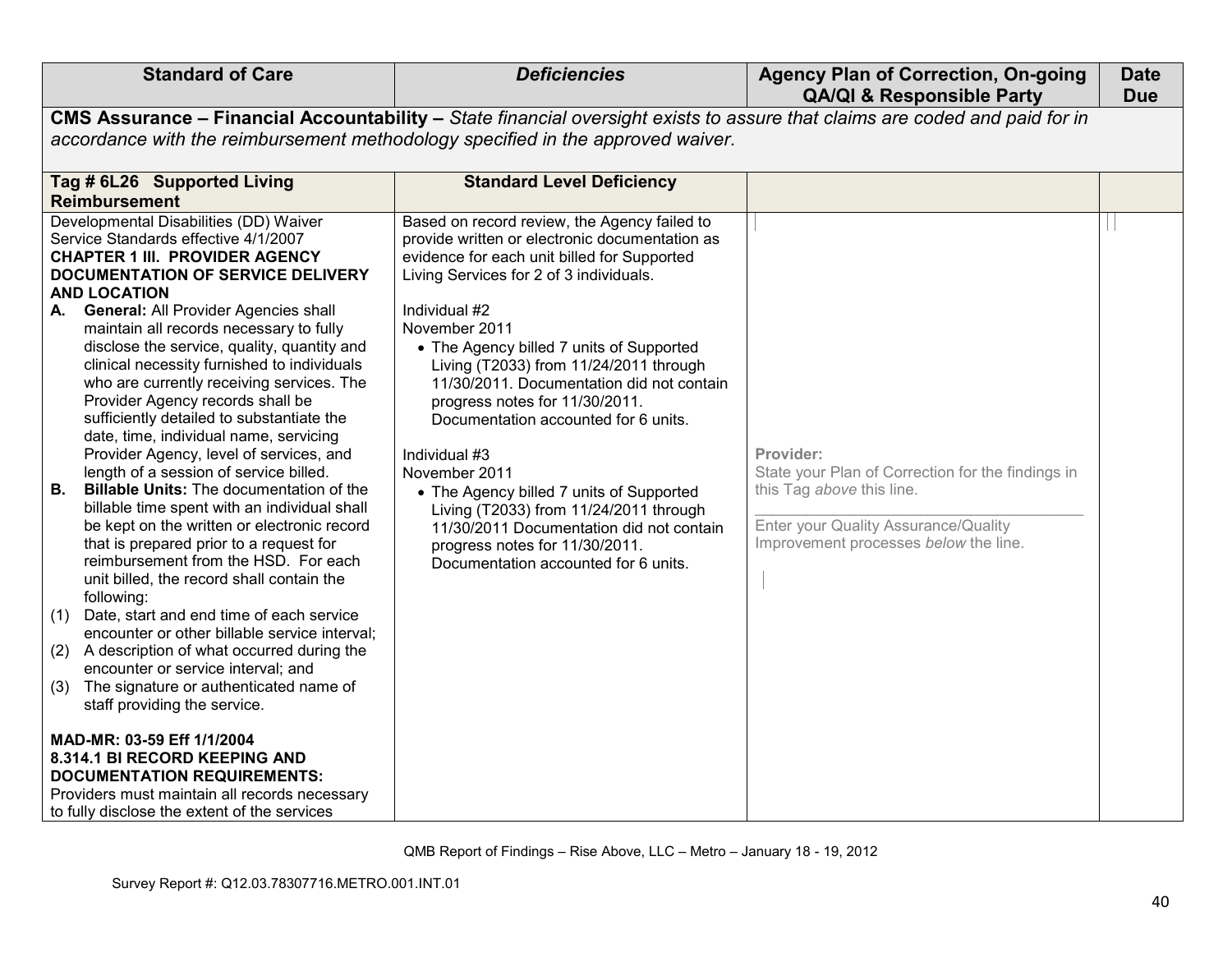| provided to the Medicaid recipient. Services     |  |  |
|--------------------------------------------------|--|--|
|                                                  |  |  |
| that have been billed to Medicaid, but are not   |  |  |
| substantiated in a treatment plan and/or patient |  |  |
| records for the recipient are subject to         |  |  |
| recoupment.                                      |  |  |
|                                                  |  |  |
|                                                  |  |  |
| Developmental Disabilities (DD) Waiver           |  |  |
| Service Standards effective 4/1/2007             |  |  |
| <b>CHAPTER 6. IX. REIMBURSEMENT FOR</b>          |  |  |
| <b>COMMUNITY LIVING SERVICES</b>                 |  |  |
| A. Reimbursement for Supported Living            |  |  |
| Services                                         |  |  |
| Billable Unit. The billable Unit for             |  |  |
| (1)                                              |  |  |
| Supported Living Services is based on a          |  |  |
| daily rate. The daily rate cannot exceed         |  |  |
| 340 billable days a year.                        |  |  |
| <b>Billable Activities</b><br>(2)                |  |  |
| (a) Direct care provided to an individual in     |  |  |
| the residence any portion of the day.            |  |  |
| (b) Direct support provided to an individual     |  |  |
|                                                  |  |  |
| by community living direct service staff         |  |  |
| away from the residence, e.g., in the            |  |  |
| community.                                       |  |  |
| (c) Any activities in which direct support       |  |  |
| staff provides in accordance with the            |  |  |
| Scope of Services.                               |  |  |
| (3) Non-Billable Activities                      |  |  |
| (a) The Supported Living Services provider       |  |  |
|                                                  |  |  |
| shall not bill DD Waiver for Room and            |  |  |
| Board.                                           |  |  |
| (b) Personal care, respite, nutritional          |  |  |
| counseling and nursing supports shall            |  |  |
| not be billed as separate services for an        |  |  |
| individual receiving Supported Living            |  |  |
| Services.                                        |  |  |
|                                                  |  |  |
| The provider shall not bill when an<br>(C)       |  |  |
| individual is hospitalized or in an              |  |  |
| institutional care setting.                      |  |  |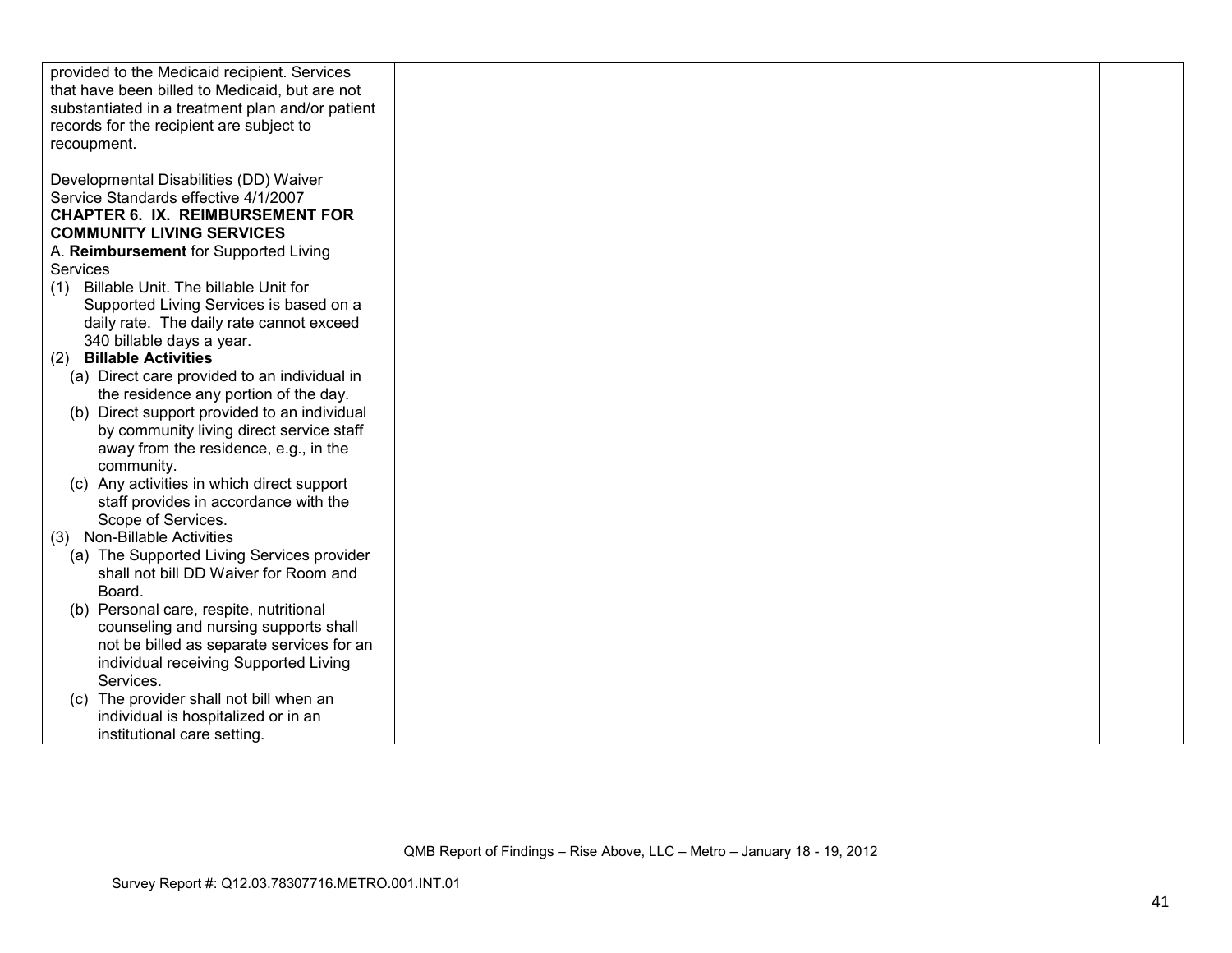

#### SUSANA MARTINEZ, GOVERNOR

CATHERINE D. TORRES, M.D., CABINET SECRETARY

| Date:                  | May 25, 2012                                                                                                 |
|------------------------|--------------------------------------------------------------------------------------------------------------|
| To:<br>Provider:       | Hubert Nsona, Executive Director<br>Rise Above, LLC                                                          |
| Address:<br>State/Zip: | 12744 Tomlinson Dr SE<br>Albuquerque, New Mexico 87123                                                       |
| E-mail Address:        | NRNSONA1@live.com                                                                                            |
| Region:                | Metro                                                                                                        |
| Routine Survey:        | January 18 - 19, 2012                                                                                        |
| Verification Survey:   | May 22, 2012                                                                                                 |
| Program Surveyed:      | Developmental Disabilities Waiver                                                                            |
| Service Surveyed:      | Living Supports (Supported Living)                                                                           |
| Survey Type:           | Verification                                                                                                 |
| Team Leader:           | Jennifer Bruns, BSW, Healthcare Surveyor, Division of Health Improvement/Quality<br>Management Bureau        |
| Team Members:          | Anthony Fragua, DFA, Healthcare Surveyor, Division of Health Improvement/Quality<br><b>Management Bureau</b> |

Dear Mr. Nsona:

The Division of Health Improvement/Quality Management Bureau has completed a verification survey of the services identified above. The purpose of the survey was to determine compliance with you Plan of Correction submitted to DHI regarding the Routine Survey on *January 18 – 19, 2012.* There were no deficiencies noted. The Routine Survey and subsequent Plan of Correction process is now complete. The Division of Health Improvement, Quality Management Bureau has determined your agency is in:

#### *Compliance with Conditions of Participation*

This concludes your Survey process. Please call the Plan of Correction Coordinator at 505-699-0714, if you have questions about the survey or the report. Thank you for your cooperation and for the work you perform.

Sincerely,

Jennifer Bruns, BSW

Jennifer Bruns, BSW Team Lead/Healthcare Surveyor Division of Health Improvement/Quality Management Bureau



**DIVISION OF HEALTH IMPROVEMENT** • **QUALITY MANAGEMENT BUREAU** 5301 Central Avenue NE, Suite 400 • Albuquerque, New Mexico • 87108 (505) 222-8623 • FAX: (505) 222-8661 • http://www.dhi.health.state.nm.us

QMB Report of Findings – Rise Above, LLC – Metro – May 22, 2012

Survey Report #: Q.12.4.DDW.78307716.5.001. VER.1.146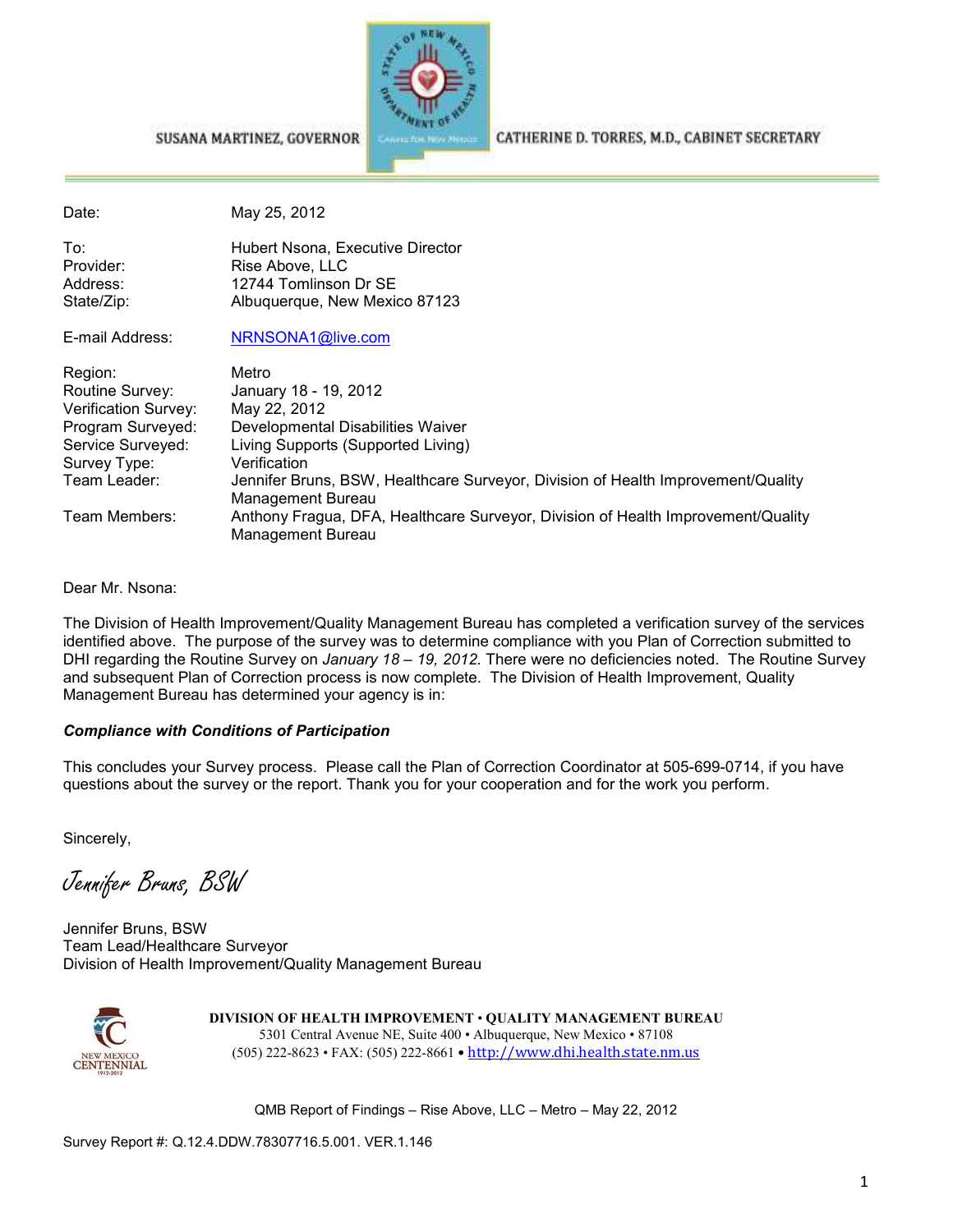| <b>Survey Process Employed:</b>           |                                                                                                                                                                                                               |                                                                                                                                                                                                                                                            |
|-------------------------------------------|---------------------------------------------------------------------------------------------------------------------------------------------------------------------------------------------------------------|------------------------------------------------------------------------------------------------------------------------------------------------------------------------------------------------------------------------------------------------------------|
| <b>Entrance Conference Date:</b>          | May 22, 2012                                                                                                                                                                                                  |                                                                                                                                                                                                                                                            |
| Present:                                  | <b>Rise Above, LLC</b>                                                                                                                                                                                        | D. Latryca Calton, Service Coordinator                                                                                                                                                                                                                     |
|                                           | <b>DOH/DHI/QMB</b>                                                                                                                                                                                            | Jennifer Bruns, BSW, Team Lead/Healthcare Surveyor<br>Anthony Fragua, BFA, Healthcare Surveyor                                                                                                                                                             |
| <b>Exit Conference Date:</b>              | May 22, 2012                                                                                                                                                                                                  |                                                                                                                                                                                                                                                            |
| Present:                                  | <b>Rise Above, LLC</b>                                                                                                                                                                                        | D. Latryca Calton, Service Coordinator                                                                                                                                                                                                                     |
|                                           | <b>DOH/DHI/QMB</b>                                                                                                                                                                                            | Jennifer Bruns, BSW, Team Lead/Healthcare Surveyor<br>Anthony Fragua, BFA, Healthcare Surveyor                                                                                                                                                             |
| <b>Total Homes Visited</b>                | Number:                                                                                                                                                                                                       | 1                                                                                                                                                                                                                                                          |
| ❖ Supported Homes Visited                 | Number:                                                                                                                                                                                                       | 1                                                                                                                                                                                                                                                          |
| <b>Administrative Locations Visited</b>   | Number:                                                                                                                                                                                                       | 1                                                                                                                                                                                                                                                          |
| <b>Total Sample Size</b>                  | Number:                                                                                                                                                                                                       | 3<br>0 - Jackson Class Members<br>3 - Non-Jackson Class Members<br>3 - Supported Living                                                                                                                                                                    |
| Persons Served Records Reviewed           | Number:                                                                                                                                                                                                       | 3                                                                                                                                                                                                                                                          |
| Direct Support Personnel Records Reviewed | Number:                                                                                                                                                                                                       | 2                                                                                                                                                                                                                                                          |
| Service Coordinator Records Reviewed      | Number:                                                                                                                                                                                                       | 1                                                                                                                                                                                                                                                          |
| <b>Administrative Files Reviewed</b>      | <b>Billing Records</b><br>$\bullet$<br><b>Medical Records</b><br>$\bullet$<br><b>Personnel Files</b><br>$\bullet$<br><b>Training Records</b><br>$\bullet$<br>$\bullet$<br>$\bullet$<br>$\bullet$<br>$\bullet$ | Incident Management Records<br>Agency Policy and Procedure<br><b>Caregiver Criminal History Screening Records</b><br><b>Employee Abuse Registry</b><br>Human Rights Notes and/or Meeting Minutes Evacuation Drills<br>Quality Assurance / Improvement Plan |

CC: Distribution List: DOH - Division of Health Improvement

- DOH Developmental Disabilities Supports Division
	- DOH Office of Internal Audit
	- HSD Medical Assistance Division

QMB Report of Findings – Rise Above, LLC – Metro – May 22, 2012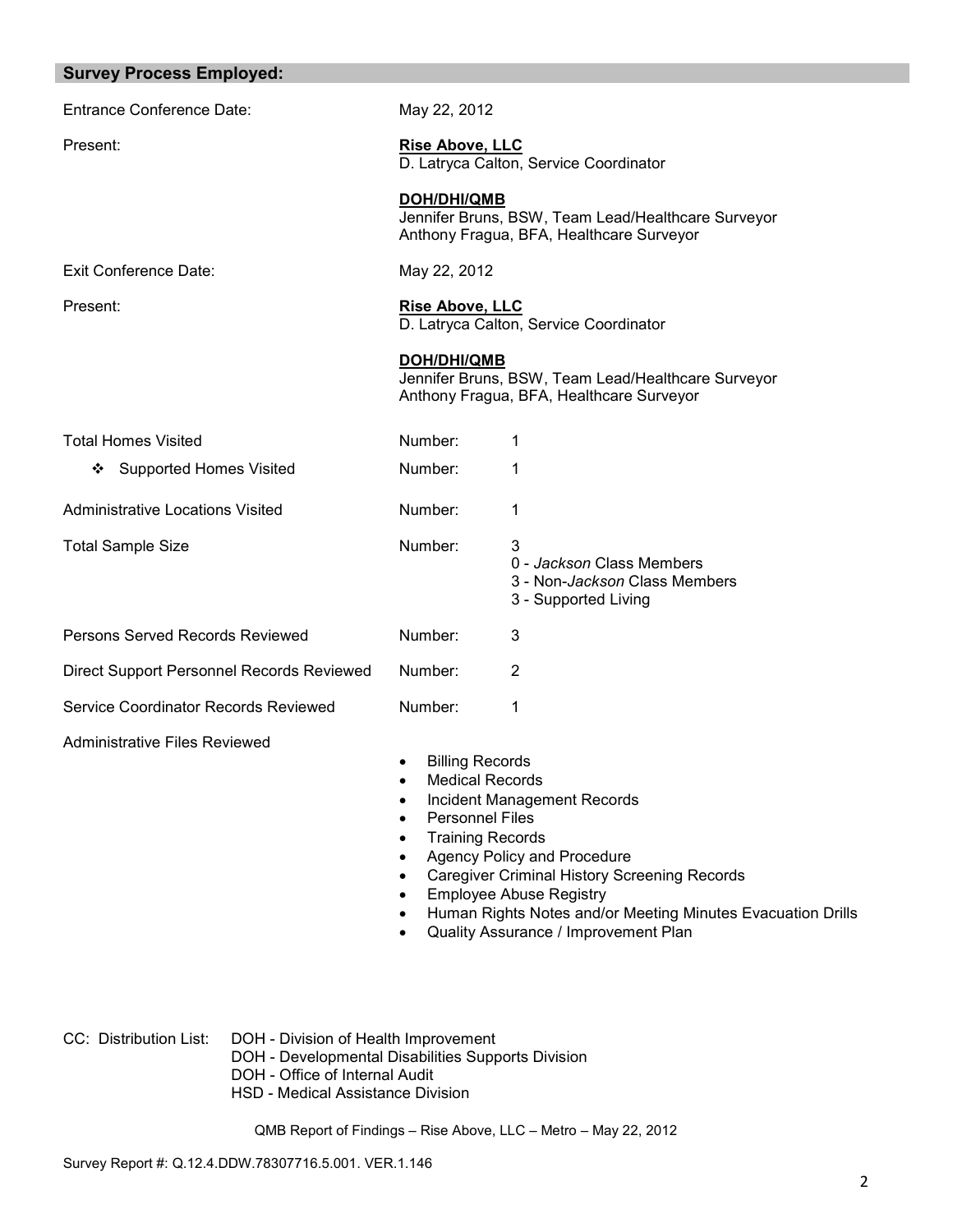## **QMB Determinations of Compliance**

## • "Compliance with Conditions of Participation"

The QMB determination of "Compliance with Conditions of Participation," indicates that a provider is in compliance with all 'Conditions of Participation,' (CoP) but may have standard level deficiencies (deficiencies which are not at the condition level) out of compliance. The agency has obtained a level of compliance such that there is a minimal potential for harm to individuals' health and safety. To qualify for a determination of Compliance with Conditions of Participation, the provider must be in compliance with *all* Conditions of Participation.

# • "Partial-Compliance with Conditions of Participation"

The QMB determination of "Partial-Compliance with Conditions of Participation" indicates that a provider is out of compliance with one (1) to three (3) 'Conditions of Participation.' This partialcompliance, if not corrected, may result in a serious negative outcome or the potential for more than minimal harm to individuals' health and safety. The Agency may also have standard level deficiencies (deficiencies which are not at the condition level).

Providers receiving a repeat determination of 'Partial-Compliance' for repeat deficiencies of CoPs may be referred by the Quality Management Bureau to the Internal Review Committee (IRC) for consideration of remedies and possible actions.

## • "Non-Compliant with Conditions of Participation":

The QMB determination of "Non-Compliance with Conditions of Participation," indicates a provider is significantly out of compliance with Conditions of Participation and/or has:

- Four (4) Conditions of Participation out of compliance.
- Multiple findings of widespread non-compliance with any standard or regulation with a significant potential for more than minimal harm.
- Any finding of actual harm or Immediate Jeopardy.

The Agency may also have standard level deficiencies (deficiencies which are not at the condition level).

Providers receiving a repeat determination of 'Non-Compliance' will be referred by Quality Management Bureau to the Internal Review Committee (IRC) for consideration of remedies and possible actions.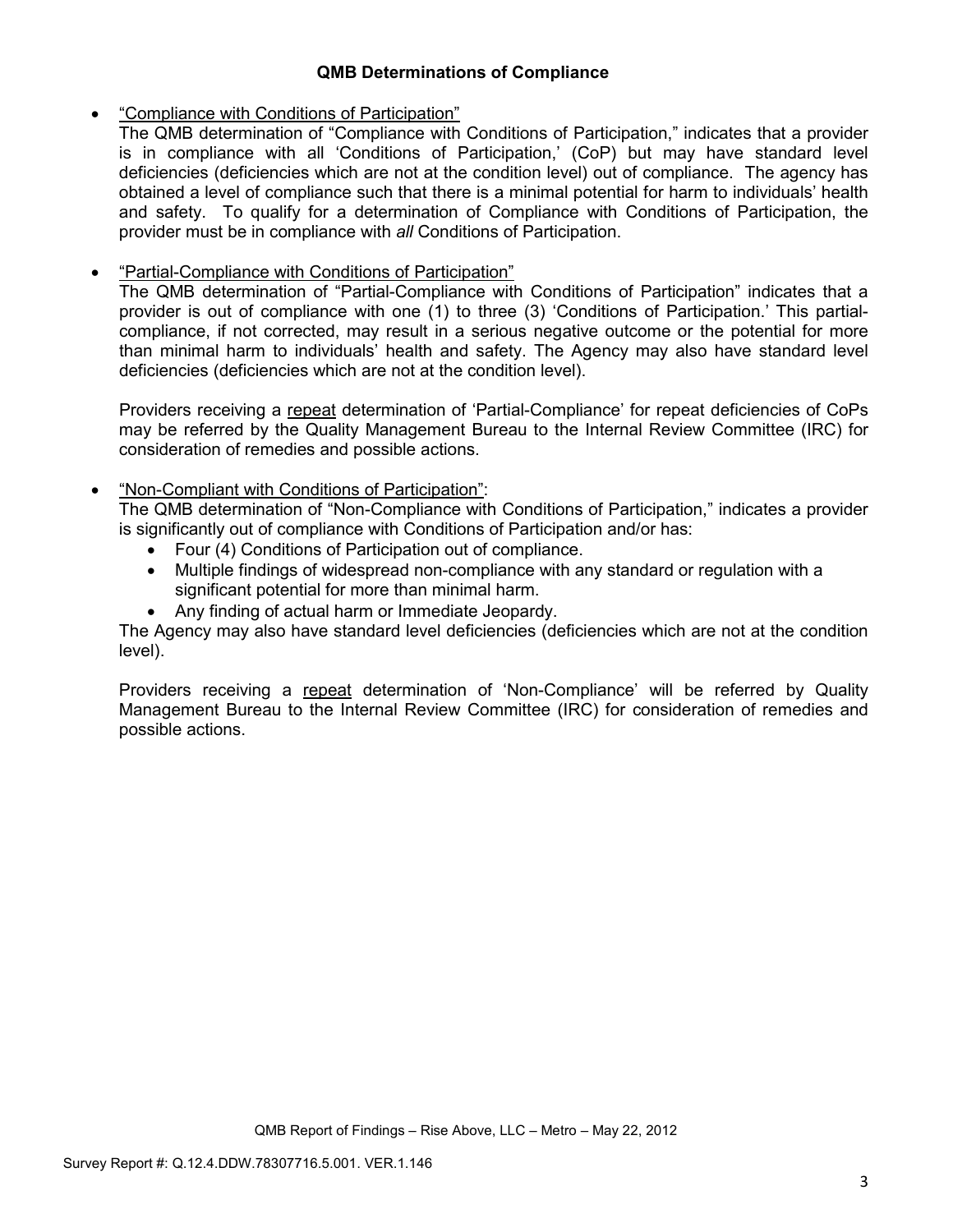## **Attachment C**

#### **Guidelines for the Provider Informal Reconsideration of Finding (IRF) Process**

### **Introduction:**

Throughout the QMB Survey process, surveyors are openly communicating with providers. Open communication means surveyors have clarified issues and/or requested missing information before completing the review through the use of the signed/dated "Document Request," or "administrative Needs," etc. forms. Regardless, there may still be instances where the provider disagrees with a specific finding. Providers may use the following process to informally dispute a finding.

## **Instructions:**

- 5. The Informal Reconsideration of the Finding (IRF) request must be in writing to the QMB Deputy Bureau Chief **within 10 business days** of receipt of the final Report of Findings.
- 6. The written request for an IRF *must* be completed on the QMB Request for Informal Reconsideration of Finding form available on the QMB website: http://dhi.health.state.nm.us/qmb
- 7. The written request for an IRF must specify in detail the request for reconsideration and why the finding is inaccurate.
- 8. The IRF request must include all supporting documentation or evidence.
- 5. If you have questions about the IRC process, email the IRF Chairperson, Scott Good at scott.good@state.nm.us for assistance.

## **The following limitations apply to the IRF process:**

- The request for an IRF and all supporting evidence must be received within 10 business days.
- Findings based on evidence requested during the survey and not provided may not be subject to reconsideration.
- The supporting documentation must be new evidence not previously reviewed or requested by the survey team.
- Providers must continue to complete their Plan of Correction during the IRF process
- Providers may not request an IRF to challenge the sampling methodology.
- Providers may not request an IRF based on disagreement with the nature of the standard or regulation.
- Providers may not request an IRF to challenge the team composition.
- Providers may not request an IRF to challenge the DHI/QMB determination of compliance or the length of their DDSD provider contract.

A Provider forfeits the right to an IRF if the request is not made within 10 business days of receiving the report and/or does not include all supporting documentation or evidence to show compliance with the standards and regulations.

The IRF Committee will review the request, the Provider will be notified in writing of the ruling; no face-toface meeting will be conducted.

When a Provider requests that a finding be reconsidered, it does not stop or delay the Plan of Correction process. **Providers must continue to complete the Plan of Correction, including the finding in dispute regardless of the IRF status.** If a finding is removed or modified, it will be noted and removed or modified from the Report of Findings. It should be noted that in some cases a Plan of Correction may be completed prior to the IRF process being completed. The provider will be notified in writing on the decisions of the IRF committee.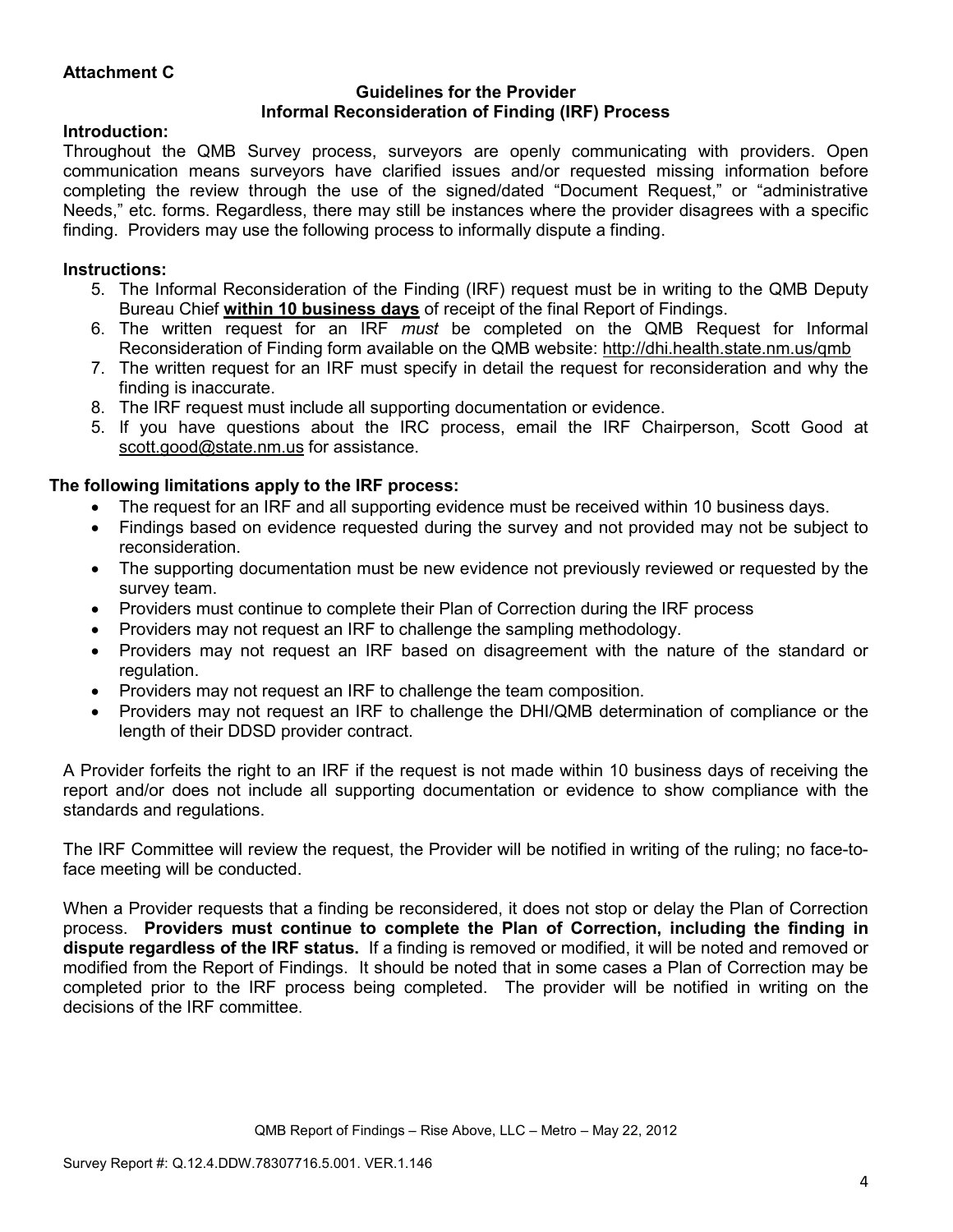**Agency: Rise Above, LLC – Metro Region** Program: Developmental Disabilities Waiver<br>Service: Living Supports (Supported Living) Service: Living Supports (Supported Living) Monitoring Type: Verification Survey<br> **Routine Survey: January 18 - 19, 20 Routine Survey: January 18 - 19, 2012 Verification Survey: May 22, 2012** 

| <b>Standard of Care</b>                                                                                                                                                            | Routine Survey January 18 - 19, 2012<br><b>Deficiencies</b>                                                                            | Verification Survey May 22, 2012 New &<br><b>Repeat Deficiencies</b> |  |
|------------------------------------------------------------------------------------------------------------------------------------------------------------------------------------|----------------------------------------------------------------------------------------------------------------------------------------|----------------------------------------------------------------------|--|
|                                                                                                                                                                                    | <b>CMS Assurance – Service Plans: ISP Implementation –</b> Services are delivered in accordance with the service plan, including type, |                                                                      |  |
| scope, amount, duration and frequency specified in the service plan.                                                                                                               |                                                                                                                                        |                                                                      |  |
| Tag # 1A08 Agency Case File                                                                                                                                                        | <b>Standard Level Deficiency</b>                                                                                                       | Completed                                                            |  |
| Tag # 1A08.1 Agency Case File - Progress<br><b>Notes</b>                                                                                                                           | <b>Standard Level Deficiency</b>                                                                                                       | Completed                                                            |  |
| Tag # 6L14 Residential Case File                                                                                                                                                   | <b>Standard Level Deficiency</b>                                                                                                       | Completed                                                            |  |
|                                                                                                                                                                                    | <b>CMS Assurance – Qualified Providers –</b> The State monitors non-licensed/non-certified providers to assure adherence to waiver     |                                                                      |  |
| requirements. The State implements its policies and procedures for verifying that provider training is conducted in accordance with State<br>requirements and the approved waiver. |                                                                                                                                        |                                                                      |  |
| Tag # 1A11.1 Transportation Training                                                                                                                                               | <b>Standard Level Deficiency</b>                                                                                                       | Completed                                                            |  |
| Tag # 1A20 Direct Support Personnel Training                                                                                                                                       | <b>Standard Level Deficiency</b>                                                                                                       | Completed                                                            |  |
| Tag # 1A25 Criminal Caregiver History<br>Screening                                                                                                                                 | <b>Standard Level Deficiency</b>                                                                                                       | Completed                                                            |  |
| Tag # 1A26 Consolidated On-line<br>Registry/Employee Abuse Registry                                                                                                                | <b>CoP Level Deficiency</b>                                                                                                            | Completed                                                            |  |
| Tag # 1A28.1 Incident Mgt. System - Personnel<br>Training                                                                                                                          | <b>CoP Level Deficiency</b>                                                                                                            | Completed                                                            |  |
| Tag # 1A28.2 Incident Mgt. System -<br>Parent/Guardian Training                                                                                                                    | <b>Standard Level Deficiency</b>                                                                                                       | Completed                                                            |  |